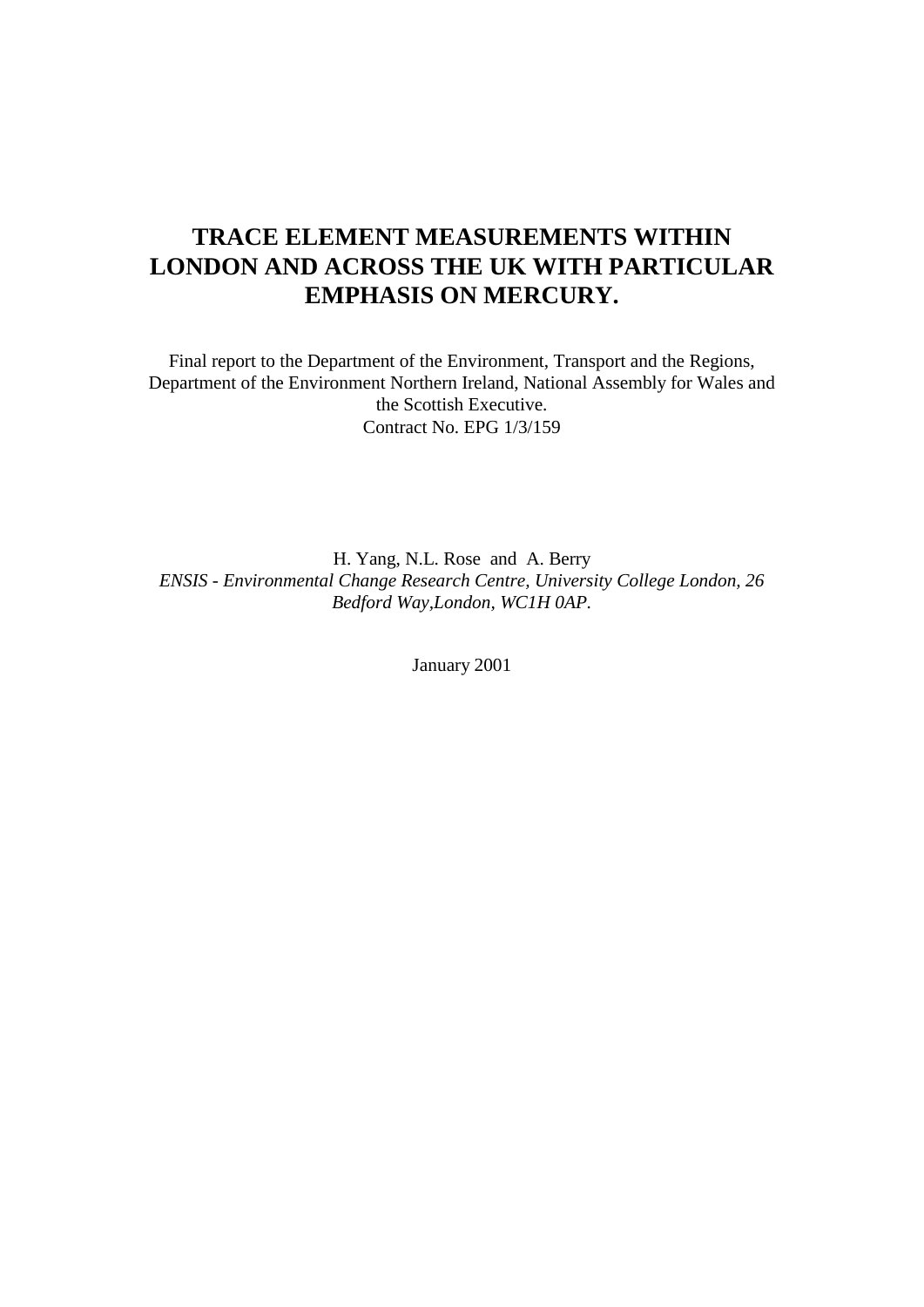# SUMMARY

- Bulk deposition samples have been collected in London since 7th January 1999 and analysed for Hg concentration using cold vapour atomic fluorescence spectrometry (CV-AFS). Since 26th November 1999, sub-samples from these deposition samples have been taken in order to measure lead (Pb), cadmium (Cd), copper (Cu), zinc (Zn), chromium (Cr), manganese (Mn), nickel (Ni), arsenic (As), platinum (Pt), palladium (Pd), rhodium (Rh), vanadium (V), beryllium (Be), selenium (Se) and tin (Sn) using inductively coupled plasma - mass spectrometry (ICP-MS).
- Mercury (Hg) concentrations in London deposition samples were found to be in the range 45 - 187 ng/l with a mean of 81.5 ng/l. Similarly, Pb had a range of 4.58 - 35.2  $\mu$ g/l with a mean of 17.9  $\mu$ g/l and Cd a range of 0.04 - 0.40  $\mu$ g/l with a mean of  $0.16 \text{ µg}/l$ .
- Whilst no temporal trends were observed in the metal deposition data, some elements such as Cu, Pb and Ni were seen to co-vary over the period of sampling.
- The rainfall in London from 7th January 1999 to 6th January 2000 was 612 mm, about one third that at Lochnagar, a mountain lake site in Scotland where similar monitoring is being undertaken. Despite this low rainfall, the yearly Hg deposition flux in London is 47.01  $\mu$ g/m<sup>2</sup>, higher than that at Lochnagar, and this is due to the high Hg concentration.
- Surface sediment samples from 29 lakes and ponds across London (within the M25) and sediment cores from 5 lakes and 1 reservoir (Loch Chon - Trossachs; Loch Grannoch - Galloway; Lochnagar- Grampians; Llyn Llagi – Snowdonia; Burnmoor Tarn – Lake District; Banbury Reservoir – London) across the UK were taken. These samples were analysed for lithostratigraphic parameters such as dry weight, loss-on-ignition and wet density, and analysed for Hg, Pb, Zn, Cd, Cu, Cr, Ni, Mn, As, V, Be, Se, Sn, Pt, Pd, aluminium (Al), silicon (Si), iron (Fe), titanium (Ti), rubidium (Rb), strontium (Sr), zirconium (Zr), and niobium (Nb) using a combination of CV-AAS, XRF, and ICP-MS. In Nag29, the sediment core taken from Lochnagar, stable Pb isotopes  $^{206}$ Pb and  $^{207}$ Pb have also been measured using ICP-MS.
- London surface sediments show large ranges in concentrations for Hg, Pb, Zn, Cd, Cu, Cr, Ni, As, V, Se and Sn. Sites close to industrial areas, roads or commercial areas usually have high concentrations of these elements.
- Sediment cores show that sites across the UK have been contaminated by Hg, Pb, Zn, Cd, Cu, Cr, Ni, As, V, Se and Sn. In Nag29, it appears that Hg concentrations increase from c. 6000 years ago to the present. This increase is much earlier than observed elsewhere. There is a rapid increase in Hg concentration during the last 200 years or so at all rural sites. In the 95 year record from Banbury Reservoir in London the sediments show high Hg concentrations throughout.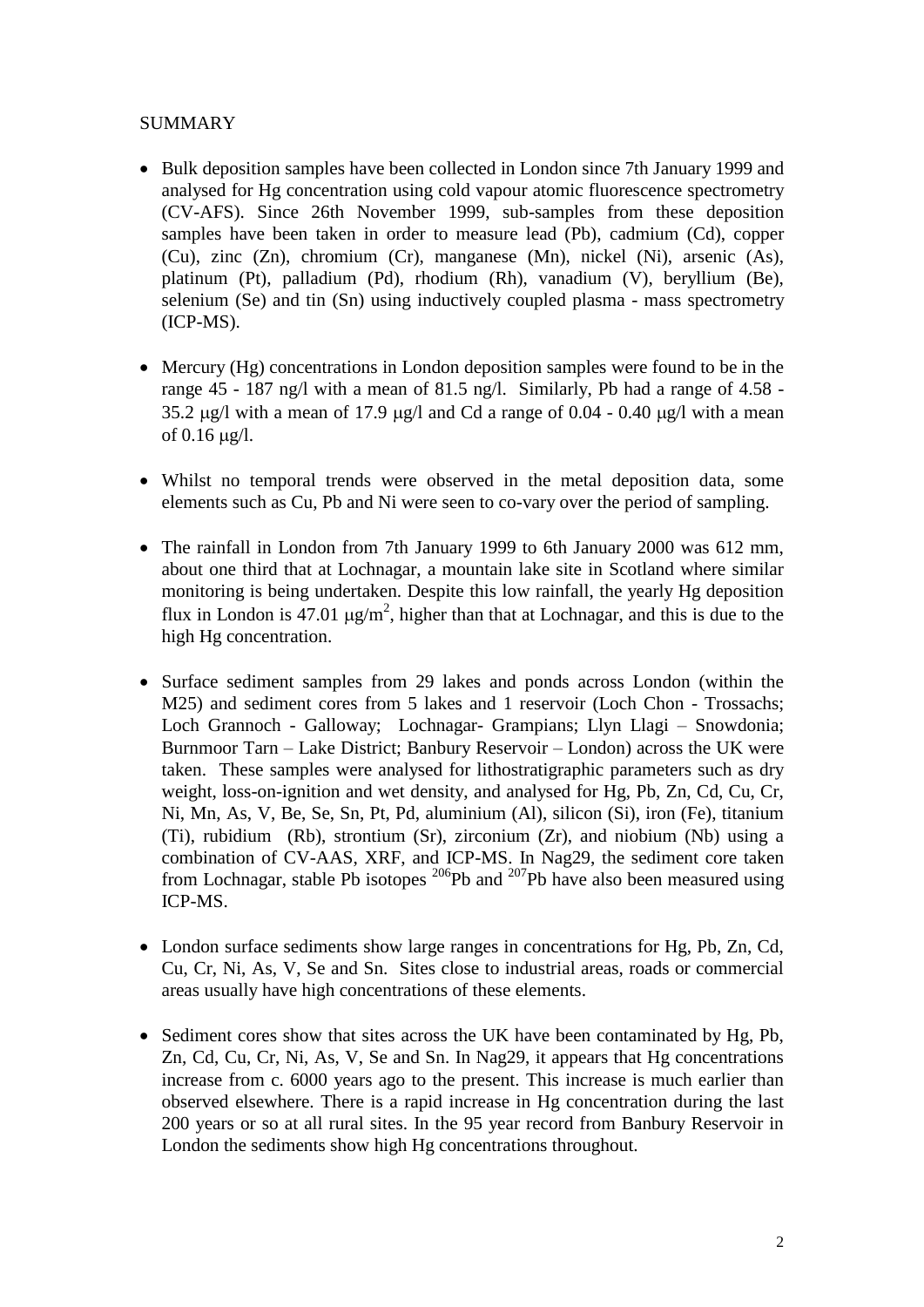- The provenance of the Hg in the sediments varies and catchment in-wash influences Hg loading to the sediments. Catchment contributions result in a sharp peak (1606 ng/g) in the Hg concentration profile in the core Chon14 taken from Loch Chon in the Trossachs region of Scotland. Considering Hg concentrations and predicted sediment accumulation rates, it appears that the Hg accumulation rates for these UK sites, except Lochnagar, would fall into the upper range for Europe. However without dating, it is not possible to say with any certainty.
- Pb, Zn, Cd, Cu and Sn profiles in the cores taken from rural areas are similar to the Hg profiles in individual cores, whilst As, V, Se, Cr and Ni profiles show different temporal patterns. These profiles show that the lakes have been contaminated by these elements, and the sources of these elements are varied. Be, Pd, Zr, Rb, Sr and Nb are mainly from mineral material. In Banbury Reservoir, the sediments show high concentrations of Hg, Pb, Zn, Cu, Cr, Ni and Sn. This may reveal the history of local industrial development over the last c.100 years.
- Lead isotopes may be used to trace the influence of anthropogenic deposition. Lead from anthropogenic sources has a lower  $^{206}Pb/^{207}Pb$  isotopic ratio than mineral lead and hence ratio changes through time indicate the extent to which the site has been impacted. In Nag29, the trend in lead isotope ratio is more significant than the Pb concentration profile alone. There are two major conclusions. First, that the isotope ratio, and hence human impact, has been declining slightly since c. 5000 years ago, and second, that this impact has significantly accelerated in the top 25cm of the core.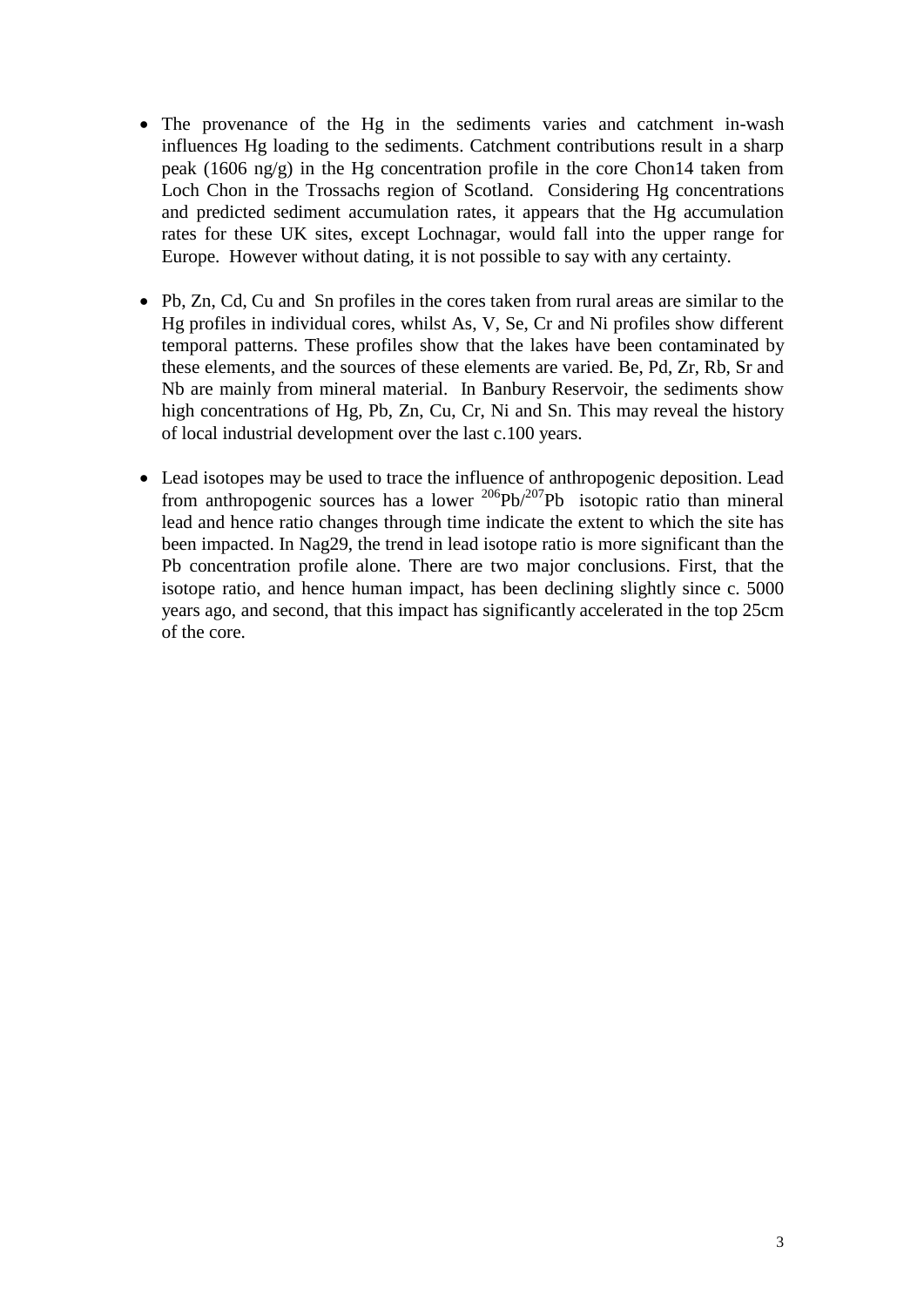# **Contents**

| SUMMARY |
|---------|
|---------|

| 1                | <b>INTRODUCTION</b>                                               | 5  |
|------------------|-------------------------------------------------------------------|----|
| $\boldsymbol{2}$ | THE STUDY SITES AND METHODS                                       | 6  |
| 2.1              | The study sites                                                   |    |
| 2.1.1            | The sites in London                                               |    |
| 2.1.2            | Other study sites across the UK                                   |    |
| 2.2              | Methods                                                           |    |
| 2.2.1            | Sampling                                                          |    |
| 2.2.1.1          | Deposition sampling                                               |    |
| 2.2.1.2          | Sediment sampling                                                 |    |
| 2.2.2            | Methods of elemental analyses                                     |    |
| 2.2.2.1          | Digestion                                                         |    |
| 2.2.2.2          | Elemental analyses                                                |    |
| 3                | <b>RESULTS AND DISCUSSION</b>                                     | 14 |
| 3.1              | Deposition in London                                              |    |
| 3.2.             | Element distribution in London surface sediments                  |    |
| 3.3              | Historical patterns of elements across the UK                     |    |
| 3.3.1            | Lithostratigraphic analyses of the sediment cores                 |    |
| 3.3.2            | Historical patterns of geochemical elements in individual cores   |    |
| 3.3.3            | Historical patterns of Hg, Pb, Zn, S, Cu, Cd, Cr, Ni, Sn, As, V,  |    |
|                  | Se, Be, Pd and Pt across the UK                                   |    |
| 3.3.3.1          | Historical pattern of Hg across the UK                            |    |
| 3.3.3.2          | Historical patterns of other elements across the UK               |    |
| 3.4              | Stable Pb isotopes in the Lochnagar core                          |    |
| $\boldsymbol{4}$ | <b>CONCLUSIONS AND RECOMMENDATIONS FOR</b><br><b>FURTHER WORK</b> | 59 |
| 4.1              | Conclusions                                                       |    |
| 4.2              | Recommendations for further work                                  |    |
| 5                | <b>ACKNOWLEDGMENTS</b>                                            | 62 |
| 6                | <b>REFERENCES</b>                                                 | 63 |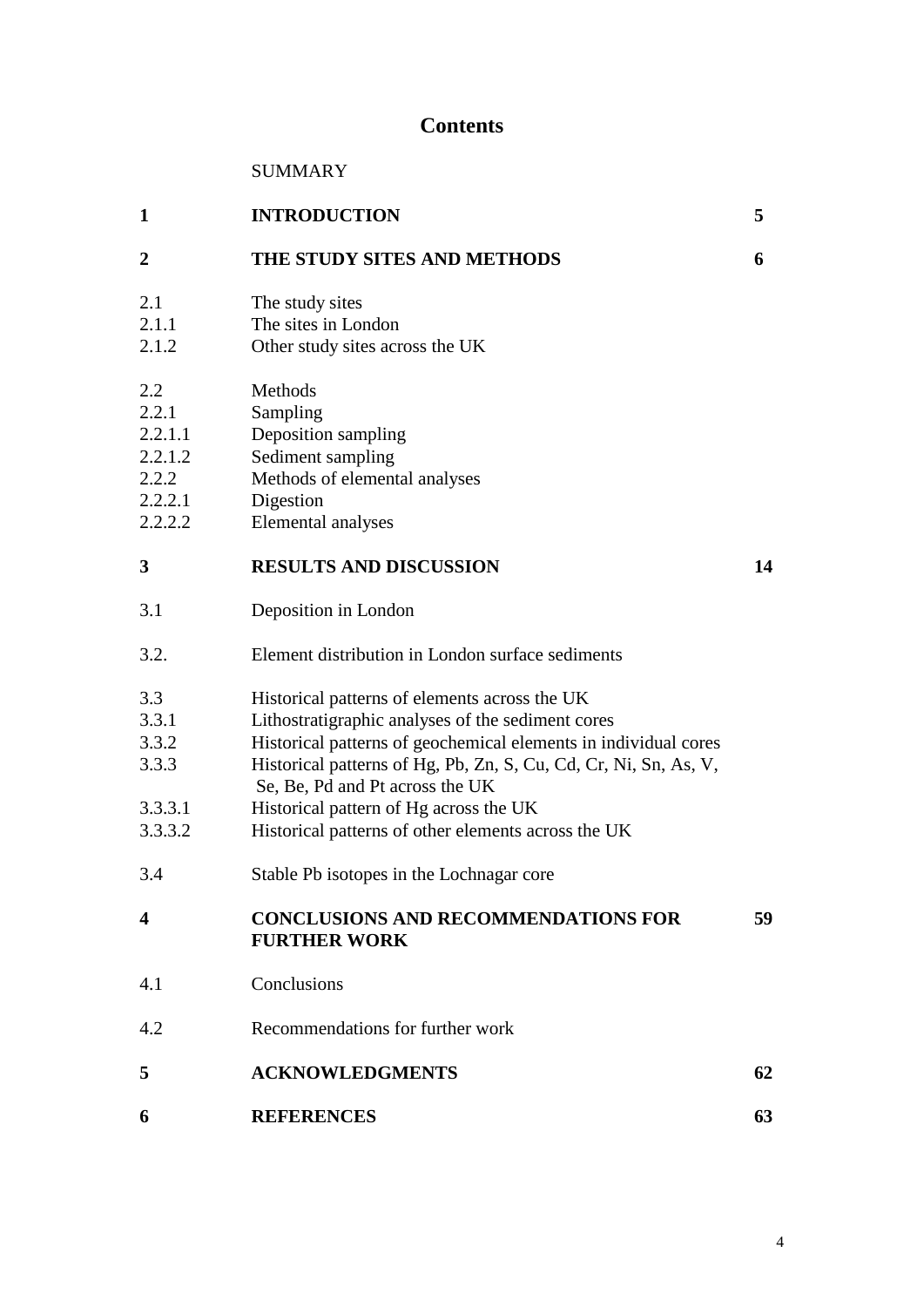# **1 INTRODUCTION**

EC Directive 96/62/EC on ambient air quality assessment and management, the 'Air Quality Framework Directive', and its associated Air Quality Daughter Directives will have an important impact on UK air quality policy and the UK Air Quality Strategy (DETR, 1999). The first Daughter Directive, adopted in April 1999, established legally binding limit values for lead to be achieved by 1st January 2005 and 2010.

The Heavy Metals Protocol, signed in 1998, addressed atmospheric emissions of cadmium, lead and mercury with the provision for adding other metals and controls in future if international action is required. The European Commission is now developing proposals for Daughter Directives to include cadmium, arsenic, nickel and mercury.

However, despite these requirements and the current interest in developing a critical loads approach to metals deposition within Europe (UNECE LRTAP Task Force on Mapping, 1998) there is a paucity of trace metals data for the UK.

In a review for the DETR on the state of metals monitoring within the UK, Henderson (1999) found few long-term  $(> 2 \text{ years})$  multi-element studies covering more than one site. In the absence of such direct monitoring data lake sediments have been found to be useful as natural archives and can cover hundreds or thousands of years enabling current deposition patterns to be put into their correct historical perspective (e.g. Brannvall *et al.*, 1999).

As they accumulate, lake sediments store a record of atmospherically deposited pollutants falling onto the lake surface and the immediate catchment. Lake surface sediments can therefore provide a reliable indication of recent deposition and the analysis of a number of surface sediments from across a region can provide information on deposition gradients and 'hot-spots'. Such information is therefore very important in highly populated areas where it can quickly and easily identify areas where further sampling and monitoring should take place.

However, in order to put contemporary sediment concentrations into an historical context, analysis of full sediment cores needs to be undertaken. In London, sediment records are often very short due to site disturbance such as sediment dredging. It is rare to find sites where the sediment record has been undamaged for any reasonable period of time. Although records of 100 years or more are rare in London, across the UK, many lakes contain records dating back hundreds or thousands of years. Most sites with undisturbed records such as this are in upland areas.

Five lakes were selected for coring in order to gain a sediment record covering the full industrial and a significant pre-industrial period (i.e. at least 350 years). As there are no resources for sediment dating within this current project, sites were selected which had been cored and dated by the ECRC in previous studies and at which, therefore, there was an idea of sediment accumulation rate. The five sites were also UK Acid Waters Monitoring Network sites.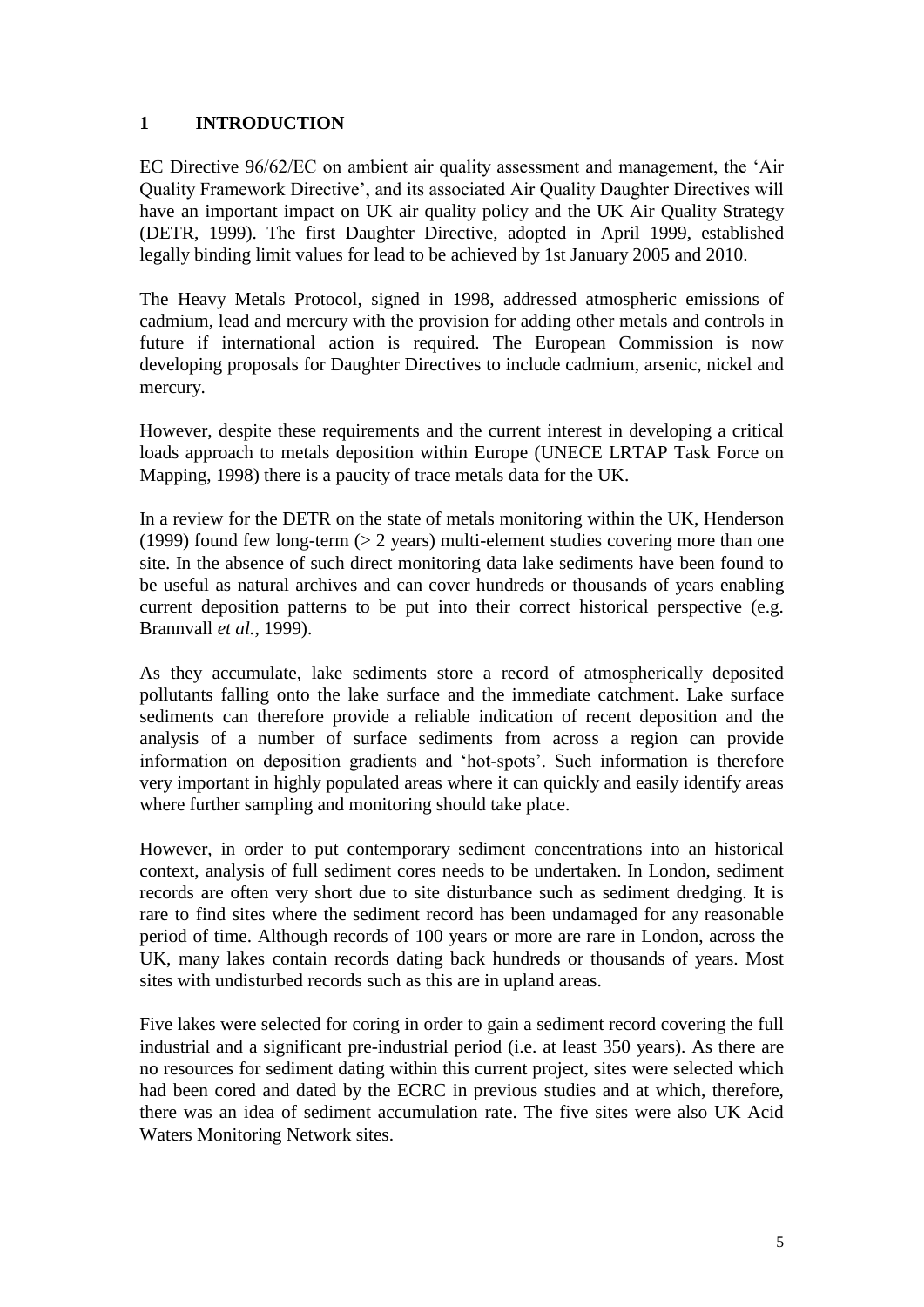The aim of this project is to provide additional contemporary metals (especially mercury) data to that currently available and to place this in a temporal context on both a short time scale (annual variability in deposition values) and, using lake sediments, decadal scales within London and still longer scales (centuries) at the selected sites across the UK.

# **2 THE STUDY SITES AND METHODS**

- 2.1 The study sites
- 2.1.1 The sites in London

On 7th January 1999, a standard mercury deposition collector (as recommended by the Norwegian Institute for Air Research - NILU) was established on the roof of the Geography Department, University College London. This location is secure and sufficiently elevated (c. 25m) to be removed from contamination by re-suspended road dusts and direct vehicular emissions. There are no major industries within the immediate location although a concrete and cement batching plant is located in the King's Cross area 700 – 800m to the north (Rickard *et al.*, 1999). The site is in Bloomsbury, a fairly residential area of London with the University College London campus, hotels and offices in the immediate vicinity as well as many parks and public gardens. The road above which the monitor is sited has a typical traffic flow of c.10,000 vehicles a day (London Borough of Camden; pers. comm.). However, the site is surrounded by major traffic routes, Euston Road (A501) is 350m to the north (60,000 vehicles a day (Rickard *et al.*, 1999)), Oxford Street (A40) is 650m to the south, Tottenham Court Road and Gower Street (both A400) are 400m and 200m to the west respectively and Southampton Row (A4200) is 150m to the east.

Surface lake sediment samples were taken from 29 sites within the M25 between June and August 1998 to provide a regular grid across Greater London. The names and grid references for these sites are shown in Table 1 and the sites mapped in Figure 1.

As mentioned above, undisturbed sediment records within London are rare. The sediment core Banb5 from Banbury Reservoir, Walthamstow, (NGR: TQ 361 914) (Site 3 in Figure 1) is therefore of great interest as the site was built in 1903 and the sediment record is thought to be intact since this time. This was the only sediment core from within the London area to be analysed in this project.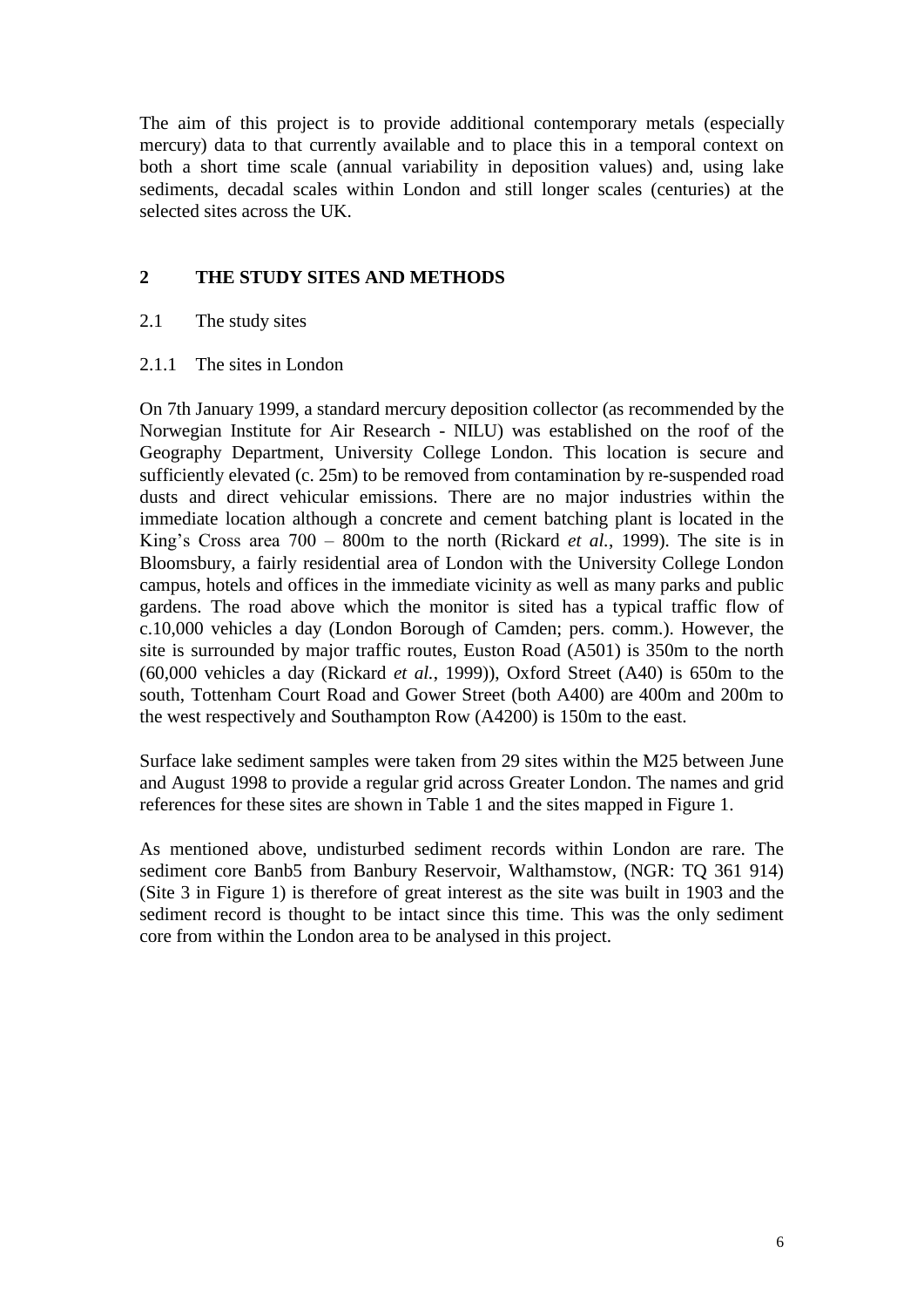| Numbe          | <b>Site Name</b>                  | <b>Short Name</b> | Grid Reference |
|----------------|-----------------------------------|-------------------|----------------|
| $\mathbf{r}$   |                                   |                   |                |
| $\mathbf{1}$   | <b>Addiscombe Scouts Club</b>     | <b>ADDI</b>       | 5361 1648      |
| $\overline{2}$ | Alexandra Park Conservation Pond  | <b>ALEX</b>       | 5275 1916      |
| 3              | <b>Banbury Reservoir</b>          | <b>BANB</b>       | 5361 1914      |
| $\overline{4}$ | <b>Grange Park Lake</b>           | <b>BEDE</b>       | 5289 1651      |
| 5              | <b>Brent Reservoir</b>            | <b>BREN</b>       | 5217 1877      |
| 6              | <b>Brooklands Lake</b>            | <b>BROO</b>       | 5544 1731      |
| $\overline{7}$ | <b>Bramble Farm</b>               | <b>BUSH</b>       | 5568 1833      |
| 8              | Lake at Gatton Bottom             | <b>CHER</b>       | 5289 1537      |
| 9              | <b>Crosmere Sewage Works Lake</b> | <b>CROS</b>       | 5484 1807      |
| 10             | Dagnam Park                       | <b>DAGN</b>       | 5557 1932      |
| 11             | The Riverside Club                | <b>DUCK</b>       | 5080 1916      |
| 12             | <b>Ealing Pond</b>                | <b>EALI</b>       | 5168 1841      |
| 13             | <b>Fairlop Waters</b>             | <b>FAIR</b>       | 5458 1907      |
| 14             | Flint Hall Farm                   | <b>FLIN</b>       | 5361 1530      |
| 15             | Holly Bush Farm                   | <b>HOLL</b>       | 5294 2001      |
| 16             | <b>Norstead Manor Farm</b>        | <b>NORS</b>       | 5464 1609      |
| 17             | Peckham Rye Park Lake             | <b>PECK</b>       | 5349 1749      |
| 18             | Queen Mary Storage Reservoir      | <b>QUEE</b>       | 5071 1697      |
| 19             | <b>Regents Park Boating Lake</b>  | <b>REGE</b>       | 5278 1825      |
| 20             | Infilled pit in Richmond          | <b>RICH</b>       | 5165 1724      |
| 21             | <b>Shenley Pond</b>               | <b>SHEN</b>       | 5188 2005      |
| 22             | Southmere Lake                    | SOUT              | 5476 1800      |
| 23             | <b>Stanmore Common Lake</b>       | <b>STANM</b>      | 5161 1940      |
| 24             | <b>Stenhil Fishing Lake</b>       | <b>STEN</b>       | 5489 1720      |
| 25             | <b>Stew Pond</b>                  | <b>STEW</b>       | 5183 1609      |
| 26             | <b>Stockley Park</b>              | <b>STOC</b>       | 5079 1804      |
| 27             | Victoria Park                     | <b>VICT</b>       | 5356 1834      |
| 28             | <b>Wandsworth Pond</b>            | <b>WAND</b>       | 5274 1737      |
| 29             | <b>Whitely Village</b>            | <b>WHITV</b>      | 5094 1628      |

**Table 1.** The sites for surface sediment sampling in London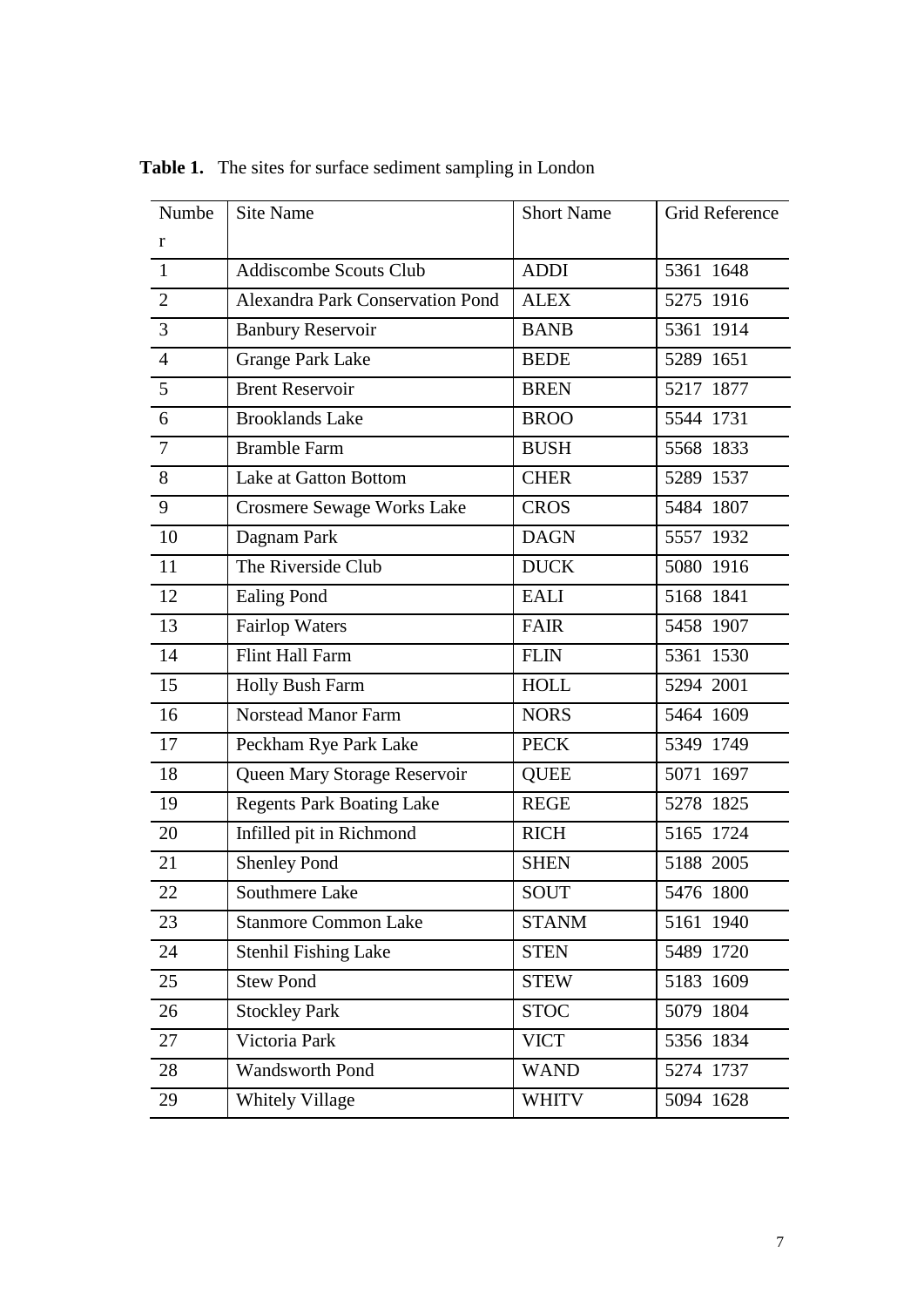**Figure 1.** The sites for surface lake sediment sampling in London



#### 2.1.2 Other study sites across the UK

The other sites selected for this project are: Lochnagar, Loch Chon and Loch Grannoch in Scotland, Burnmoor Tarn in the English Lake District and Llyn Llagi in the Snowdonia region of Wales. For further details about the UKAWMN and these sites see the web-site at http://www.geog.ucl.ac.uk/ukawmn

#### *Site description*

#### Lochnagar:

Lochnagar is a corrie loch and lies at an altitude of 785 m in the centre of the granitic massif which comprises much of Balmoral Forest. No distinguishable inflow feeds the loch but it drains to the north-east through a series of small pools to the Lochnagar Burn which feeds the Gelder Burn, a south-bank tributary of the River Dee. The geology is composed of biotite granite overlain in places by blanket peat. Of the localised areas of peat in the catchment, certain areas, notably along the eastern shore, are severely eroded. At over 700 m the catchment lies above the limit of summer sheep grazing in the region and there is no evidence for any land-use change or active land-management within the catchment. Any anthropogenic pollutants are derived solely from atmospheric deposition.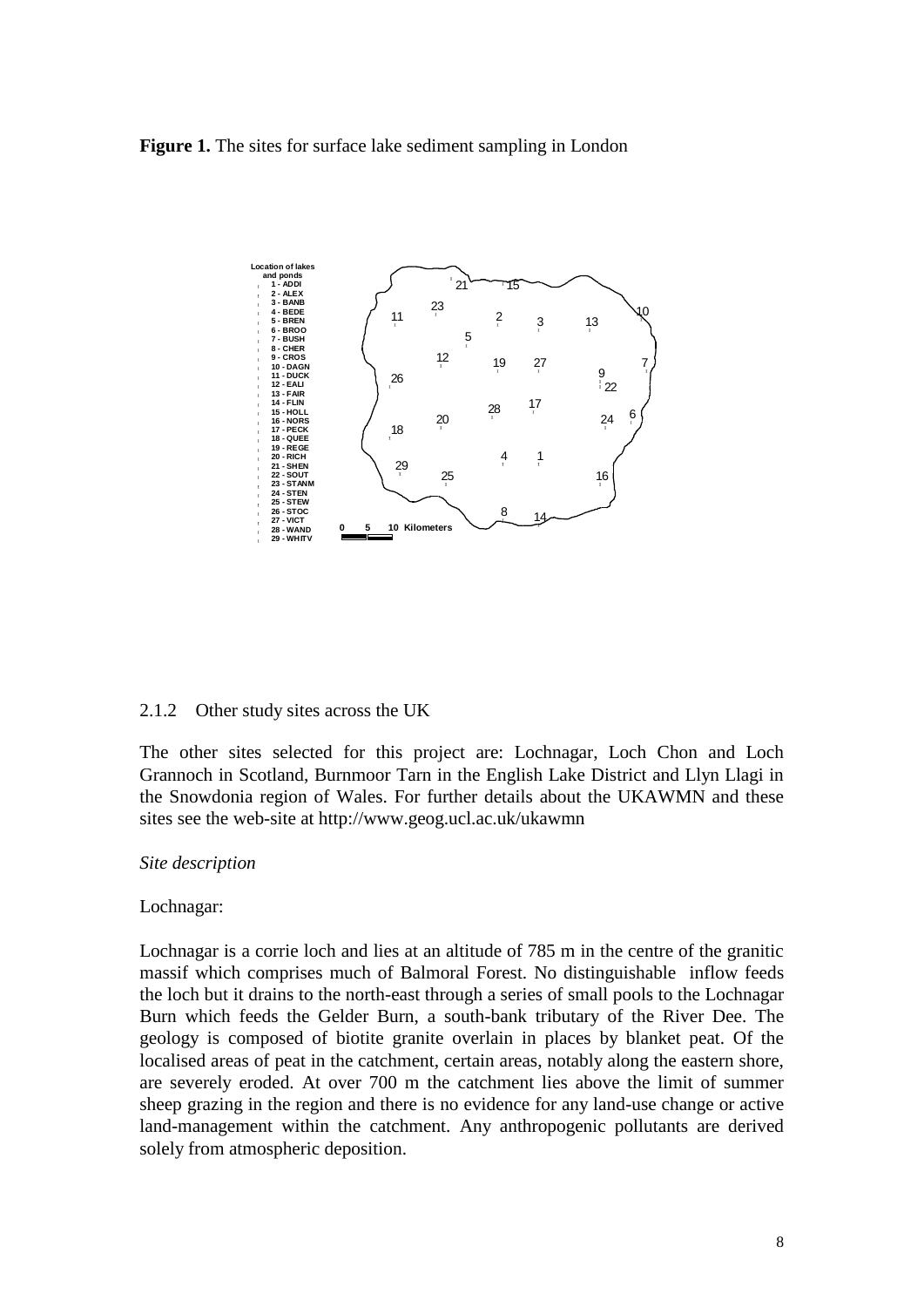| 785 m                            |
|----------------------------------|
| 26m                              |
| 8.4 m                            |
| $8.2 \times 10^5$ m <sup>3</sup> |
| 9.8 ha                           |
| 91.9 ha                          |
| 9.37                             |
| granite                          |
| peats                            |
| alpine - moorland 100%           |
| 370 m                            |
|                                  |

**Table 2.** Lochnagar site characteristics

#### Loch Chon:

Loch Chon lies at an altitude of 100 m in the Trossachs region of central Scotland with a surface area of 100 ha. It is fed by several small streams and drains to the south via Loch Ard and the River Forth. The geology consists of metamorphosed sediments of the Dalradian group (Cambrian), with bands of rocks containing high proportions of calcium and magnesium. Catchment soils consist of peaty gleys, peaty podsols and humus iron podsols. Most of the lower areas of the Loch Chon catchment are planted with coniferous forest. There is a small farm at the north end of Loch Chon, but in recent years the intensity of land-management in this area has declined. A small road passes through the catchment on the east side of the loch and a subterranean aqueduct, built in the nineteenth century to carry water from Loch Katrine to Glasgow, passes along the west side of the loch.

| Grid reference              | NN 421051                        |
|-----------------------------|----------------------------------|
| Lake altitude               | $100 \text{ m}$                  |
| Maximum depth               | $25 \text{ m}$                   |
| Mean depth                  | 7.6 <sub>m</sub>                 |
| Volume                      | $7.3 \times 10^6$ m <sup>3</sup> |
| Lake area                   | $100$ ha                         |
| Catchment area (excl. lake) | 1570 ha                          |
| Catchment : lake ratio      | 15.7                             |
| Catchment geology           | mica schists and grits           |
| Catchment soils             | peaty gleys, peaty podzols       |
| Catchment vegetation        | conifers - 44%                   |
|                             | moorland $-52\%$                 |
|                             | recently felled - 4%             |
| Net relief                  | $500 \text{ m}$                  |

|  |  | Table 3. Loch Chon site characteristics |
|--|--|-----------------------------------------|
|--|--|-----------------------------------------|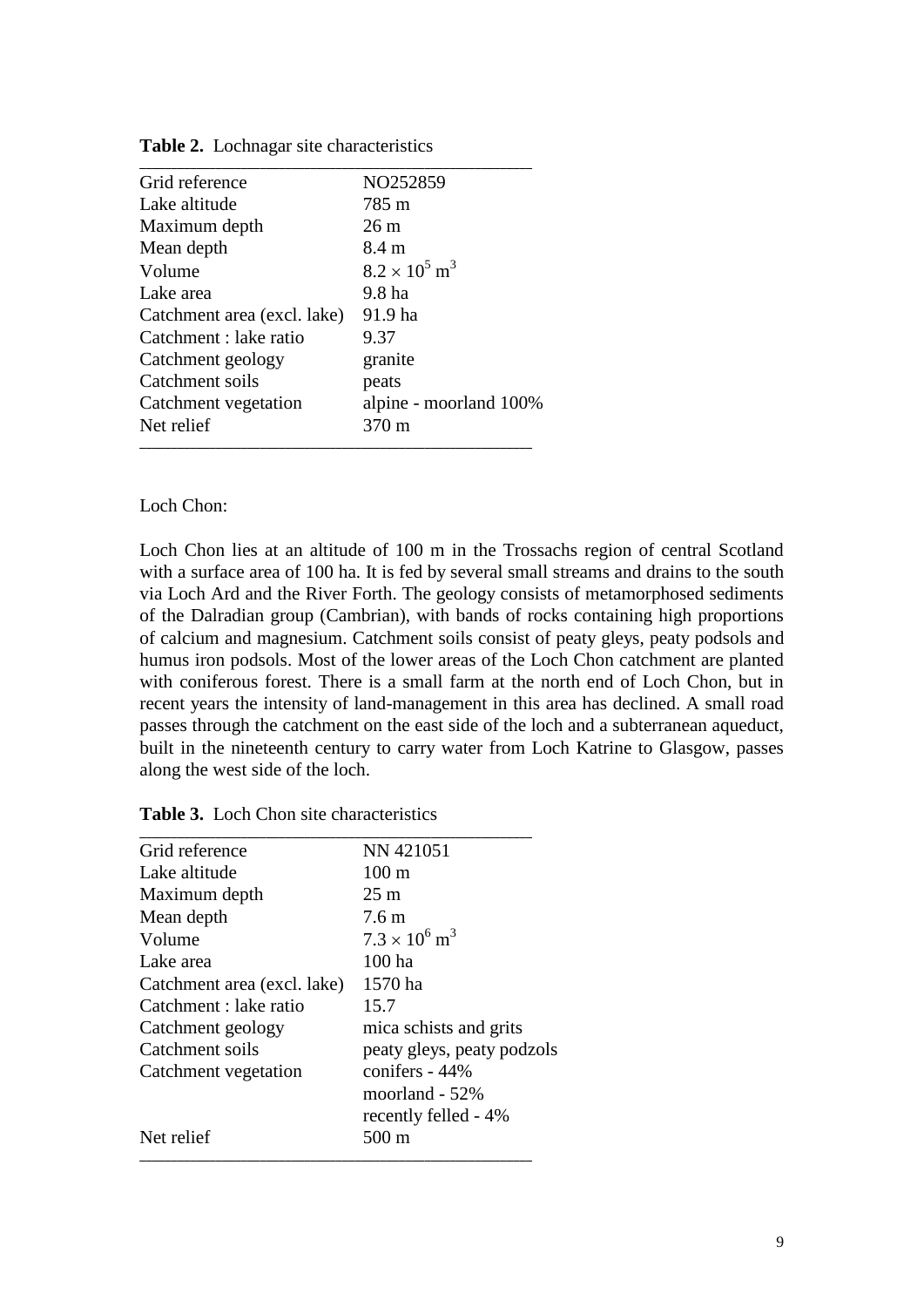Loch Grannoch:

Loch Grannoch is a large elongated lake which lies at 210 m altitude in the Galloway region of south-west Scotland. Small streams feed the loch, and it drains to the north into the River Dee. The catchment of the loch forms part of the Cairnmore of Fleet granite intrusion. Catchment soils comprise blanket peat, peaty podsols and gleys with skeletal soils and bare rock on the highest ground. The catchment is largely afforested (70%) with conifers. Planting occurred in 1962 and 1977-1978.

| Grid reference              | NX 542700                        |
|-----------------------------|----------------------------------|
| Lake altitude               | $210 \text{ m}$                  |
| Maximum depth               | $20.5 \text{ m}$                 |
| Mean depth                  | $6.4 \text{ m}$                  |
| Volume                      | $7.4 \times 10^6$ m <sup>3</sup> |
| Lake area                   | 114.3 ha                         |
| Catchment area (excl. lake) | 1287 ha                          |
| Catchment : lake ratio      | 11.3                             |
| Catchment geology           | granite                          |
| Catchment soils             | peats, peaty podsols,            |
|                             | peaty gleys, skeletal soils      |
| Catchment vegetation        | conifers - 70%                   |
|                             | moorland - 30%                   |
| Net relief                  | 391 m                            |

**Table 4.** Loch Grannoch site characteristics

#### Burnmoor Tarn:

Burnmoor Tarn is the largest "tarn" in the English Lake District. It lies in a moraine hollow on the uplands between Wastwater and Eskdale. There are four main inflow streams to the north and north-west. The outflow at the eastern end joins the Hardrigg Beck which drains the slopes of Scafell and, in times of high flow, is partly diverted into the lake across a braided delta. To the north and west of the lake the bedrock is Ordovician andesite lava of the Borrowdale Volcanic series, to the south and east it is granite. There are thick till deposits in the catchment, notably on the southern side of the lake and the catchment soils are characterised by podsols and shallow peat rankers.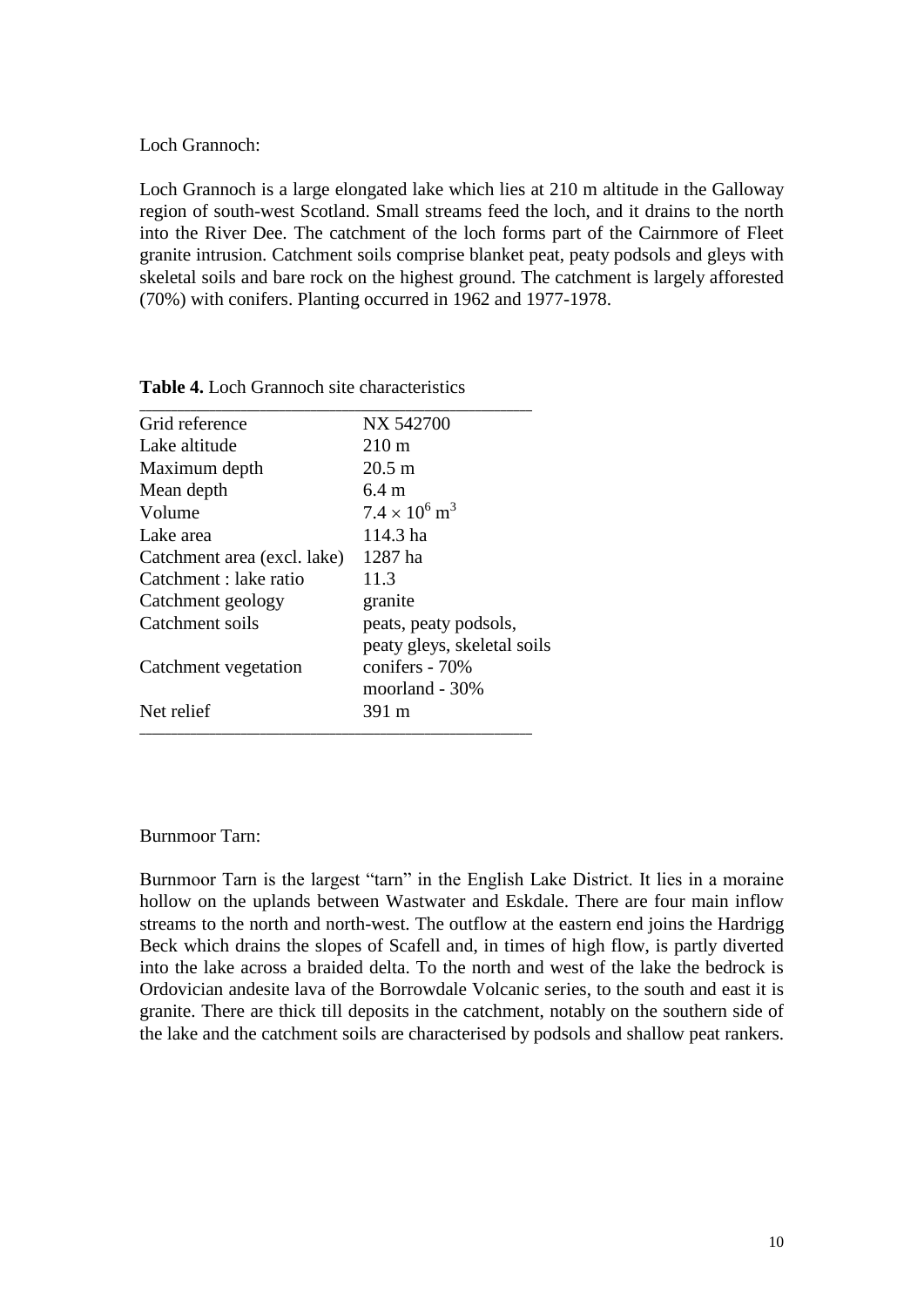| Grid reference              | NY 184044                        |
|-----------------------------|----------------------------------|
| Lake altitude               | $252 \text{ m}$                  |
| Maximum depth               | $13 \text{ m}$                   |
| Mean depth                  | 5.1 m                            |
| Volume                      | $8.9 \times 10^5$ m <sup>3</sup> |
| Lake area                   | 24 ha                            |
| Catchment area (excl. lake) | 226 ha                           |
| Catchment : lake ratio      | 9.4                              |
| Catchment geology           | andesite lava and granite        |
| Catchment soils             | podsols, shallow peat,           |
|                             | rankers                          |
| Catchment vegetation        | moorland - 100%                  |
| Net relief                  | $350 \text{ m}$                  |

**Table 5.** Burnmoor Tarn site characteristics

## Llyn Llagi:

Llyn Llagi occupies a north-facing corrie in the central area of the Snowdonia region of North Wales. The lake lies at 380 m beneath a steep backwall. The primary inflow consitutes the outflow stream from Llyn yr Adar which lies above the backwall. The lake drains to the north-west to the Nanmor Valley. The catchment geology consists primarily of Ordovician slates and shales of the Glanarfon series. The backwall is composed of a large doleritic intrusion with small intrusions of fine microgranites and volcanic tuff. Away from the precipitous bare rock of the backwall the catchment soils are chiefly stagnopodsols and gleys, interspersed with blanket peats. The catchment vegetation is characterised by acid moorland species and grazed at a low intensity by sheep but there is no other contemporary land-management.

| Table 6. Llyn Llagi site characteristics |  |  |  |
|------------------------------------------|--|--|--|
|------------------------------------------|--|--|--|

| Grid reference              | SH 649483                         |
|-----------------------------|-----------------------------------|
| Lake altitude               | 380 m                             |
| Maximum depth               | $16.5 \text{ m}$                  |
| Mean depth                  | 5.8 <sub>m</sub>                  |
| Volume                      | $3.3 \times 10^5$ m <sup>3</sup>  |
| Lake area                   | 5.67 ha                           |
| Catchment area (excl. lake) | 157 ha                            |
| Catchment : lake ratio      | 27.7                              |
| Catchment geology           | ordivcian slates and shales,      |
|                             | dolerite and volcanic             |
|                             | intrusions                        |
| Catchment soils             | stagnopodsols, stagnohumic gleys, |
|                             | banket peat                       |
| Catchment vegetation        | moorland - 100%                   |
| Net relief                  | 298 m                             |
|                             |                                   |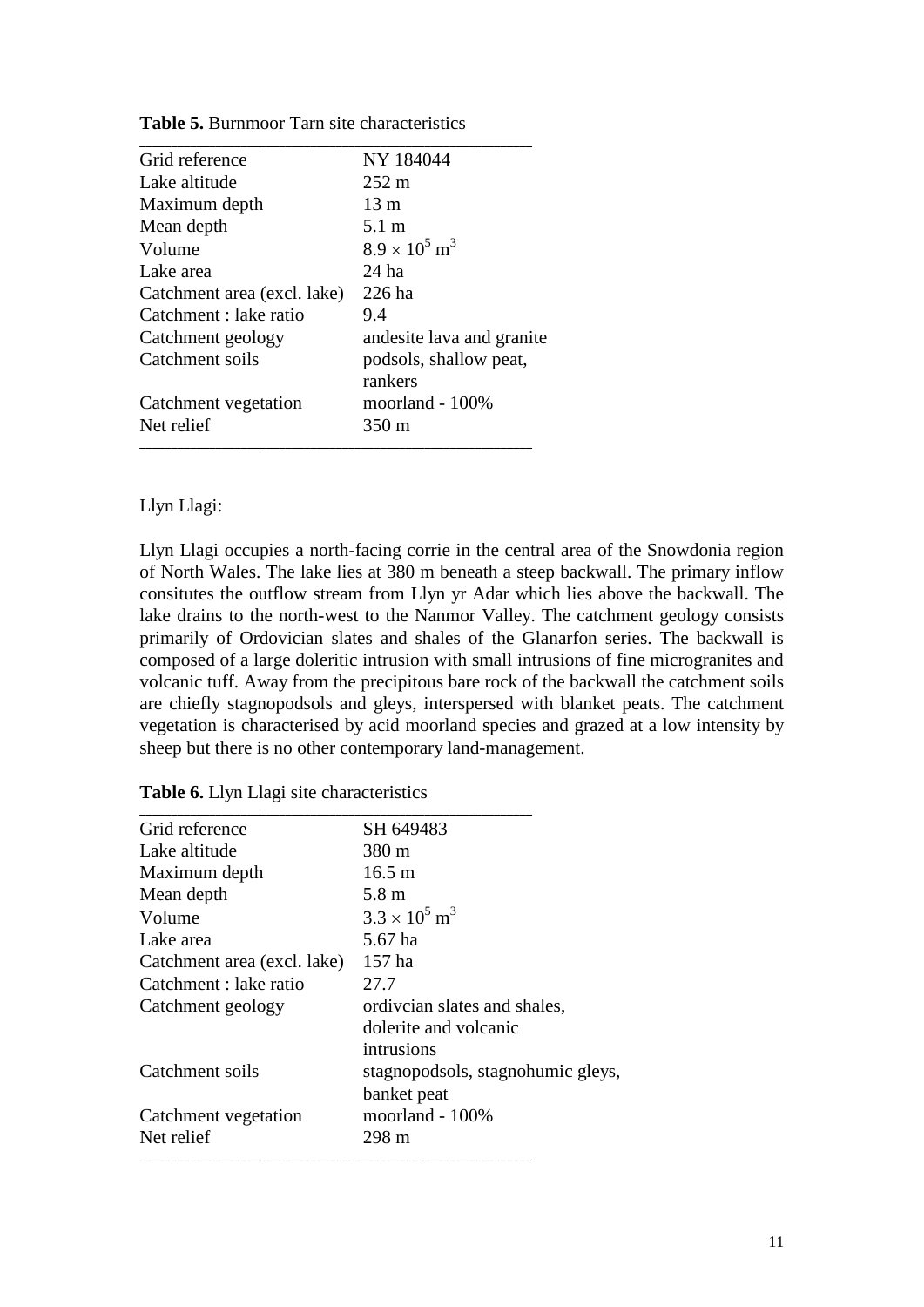## 2.2 Methods

# 2.2.1 Sampling

## 2.2.1.1 Deposition sampling

Bulk deposition samples were collected weekly unless insufficient sample was collected. In this case the sampling was extended for a further week.

The rack of the collector is made of black polyethylene, whereas all parts of the collector in contact with the sample (funnel, filter, capillary, and bottle) are made of borosilicate glass. The bulk sampler is protected from collecting wind-blown litter and insects by a capillary attached to the funnel and a filter placed in the bottom of the funnel. The collection bottle is fitted with a wide black polyethylene collar to protect against sunlight penetration. All equipment, and Teflon collecting bottles in contact with samples, were cleaned following NILU protocols. This involved acid soaking in  $HNO<sub>3</sub>$  overnight followed by three rinses in deionised water. Samples were acidified with concentrated HCl (suprapure) to a total acid concentration of  $1\%$  (v/v). Acidified samples were stored at  $\leq 5^{\circ}$ C prior to analysis. Samples were sent to NILU for analysis by cold vapour atomic fluoresence spectroscopy (CV-AFS). The detection limit for the method is 0.3 ng/l.

For the period January - July 2000 a sub-sample of the acidified deposition sample was taken and stored at  $\leq 5^{\circ}$ C for analysis of Pb, Cd, Cu, Zn, Cr, Ni, Mn, Sn, Pt, Pd, Rh, Be, Se, As and V by ICP-MS.

## 2.2.1.2 Sediment sampling

Core Banb5 was taken from Banbury Reservoir in August 1998 using a Glew Corer (Glew, 1991). An investigation of sediment thickness at the sampling site revealed that the core reached the sediment bottom, and therefore this core covers 95 years, the period since the formation of the reservoir. The core was sliced using a stainless steel slicer at 0.5 cm intervals from the surface to 10 cm depth, and then at 1 cm intervals from 10 cm to the bottom of the core.

A core of 156 cm (NAG29) was taken from Lochnagar using a tapper corer in September 1999. Comparison with other cores from the site dated using AMS  $^{14}$ C dates and confirmed using pollen analysis suggests that this core could cover in the region of 6000 years, i.e. most of the Holocene record. This core was sliced at 0.5 cm from the surface to the bottom. Loch Chon (Chon14), Loch Grannoch (Gran5), Burnmoor Tarn (Burn3) and Llyn Llagi (Lag4) were cored in March 2000 using a mini-Mackereth corer. This produced cores 85 - 90 cm long for each site and these, extrapolating from previous dated cores, should cover in the region of at least 800 - 900 years, 300 years, 300 years and 600 years respectively. These sediment cores were also sliced at 0.5 cm from the surface to the bottom.

During sediment coring and extrusion, plastic gloves were worn in order to avoid sample contamination.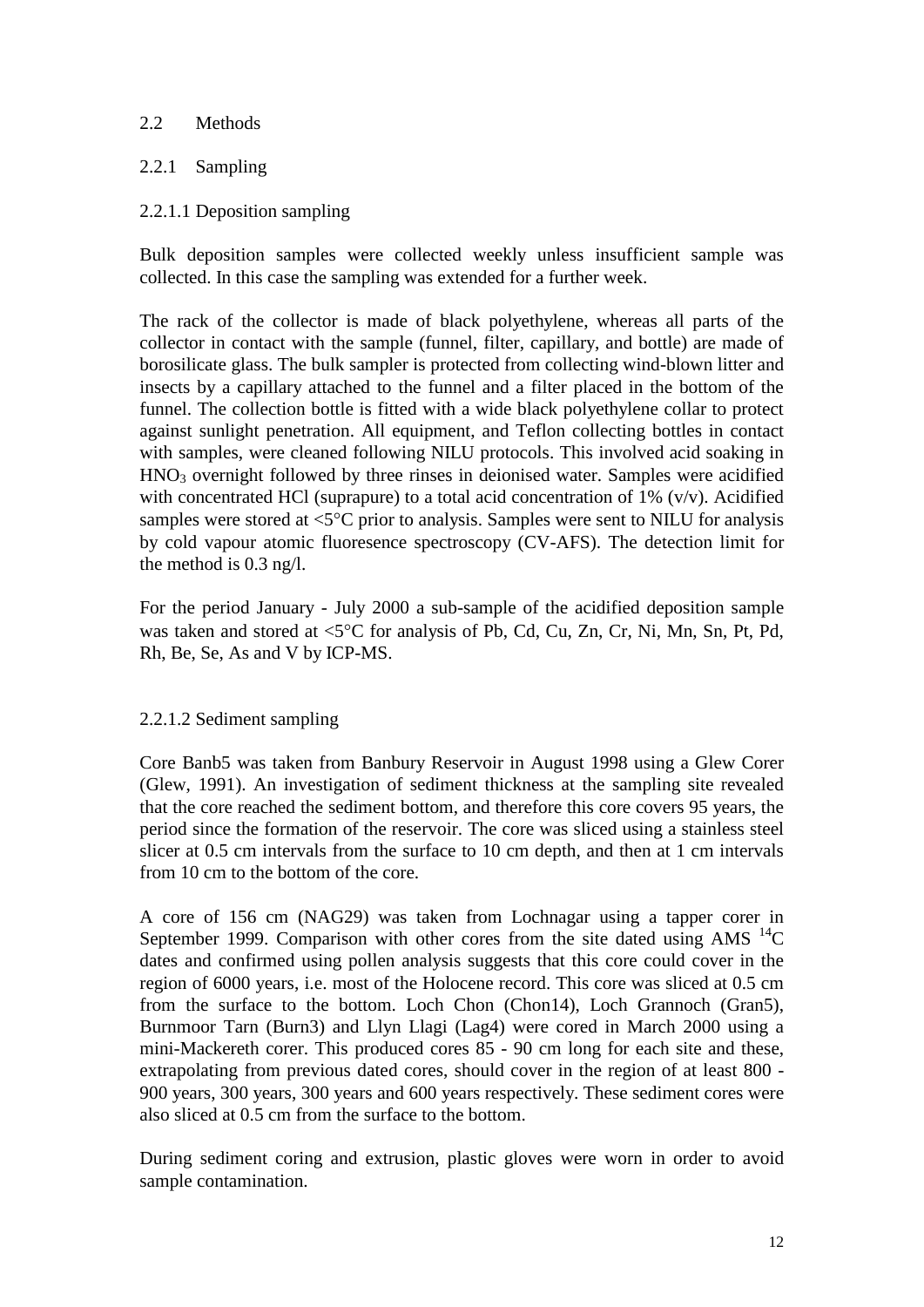## 2.2.2 Methods of elemental analyses

All the sediment samples were freeze-dried after measuring percentage dry weight (105 $^{\circ}$ C), percentage loss-on-ignition (at 550 $^{\circ}$ C), and wet density. Again, plastic gloves were worn at all time when the sediments were handled.

## 2.2.2.1 Digestion

The method for sediment digestion used in this study was to heat the samples at 100 $^{\circ}$ C for one hour with 8 ml Aristar HNO<sub>3</sub>. The procedure is described fully in Yang (2000). For Hg analysis, the method was slightly changed, as the Hg was measured by cold vapour atomic absorption spectrometry (CV-AAS). Again full details are described in Yang (2000).

## 2.2.2.2 Elemental analyses

Hg in deposition samples were analysed by cold vapour atomic fluorescence spectrometry (CV-AFS) at the Norwegian Institute for Air Research. The method reduces dissolved  $Hg^{2+}$  to elemental  $Hg$  ( $Hg^0$ ) vapour by using tin chloride (SnCl<sub>2</sub>) solution in a reaction vessel, and  $Hg^0$  is then analysed by CV-AFS. The detection limit for the method is 0.3 ng/l which is lower than for ICP-MS. Analytical uncertainties lie within  $\pm 20\%$  of the measured level. Since 26th November 1999, Pb, Cd, As, Cr, Mn, Ni, Cu, Zn, Pt, Pd, Rh, V, Be, Se, and Sn in deposition samples were measured by inductively coupled plasma mass spectrometry (ICP-MS) at University College London.

Hg in digested sediment solutions was measured by cold vapour atomic adsorption spectrometry (CV-AAS) at the University of Liverpool following reduction of Hg in the digested sample to its elemental state by 2 ml fresh  $SnCl<sub>2</sub>$  (10% in 20% (v/v) HCl) (Engstrom & Swain, 1997). During digestion and measurement, reference material (Buffalo River sediment 2704) and sample blanks were analysed every twenty samples. Measured mean concentrations of Hg were 93 ng/g in Buffalo River sediment ( $n = 12$ ; relative standard deviation (RSD) = 8.6 ng/g; certified value = 100 ng/g). The standard solution was measured every five samples to monitor measurement stability. Calibration was made using the standard solution.

The Metorex Xmet920 X-ray fluorescence (XRF) spectrometer, run by the software DECONV, was used to measure Pb, Zn, S, Fe, Mn, Al, Ca, K, Si, Ti, Zr, Rb, Sr and Nb in the sediment samples. This was also at the University of Liverpool. The instrument was calibrated using Buffalo River Standard Sediment and has a reasonable accuracy for these elements (Boyle, 2000). In practice, DECONV uses Buffalo River sediment to monitor and correct for changes in the instrument. During measurement, Buffalo River sediment (NIST2704), stream sediment (GBW 7309) and pond sediment (NIES No.2) were run every ten samples, giving an opportunity to evaluate the accuracy of the measurements.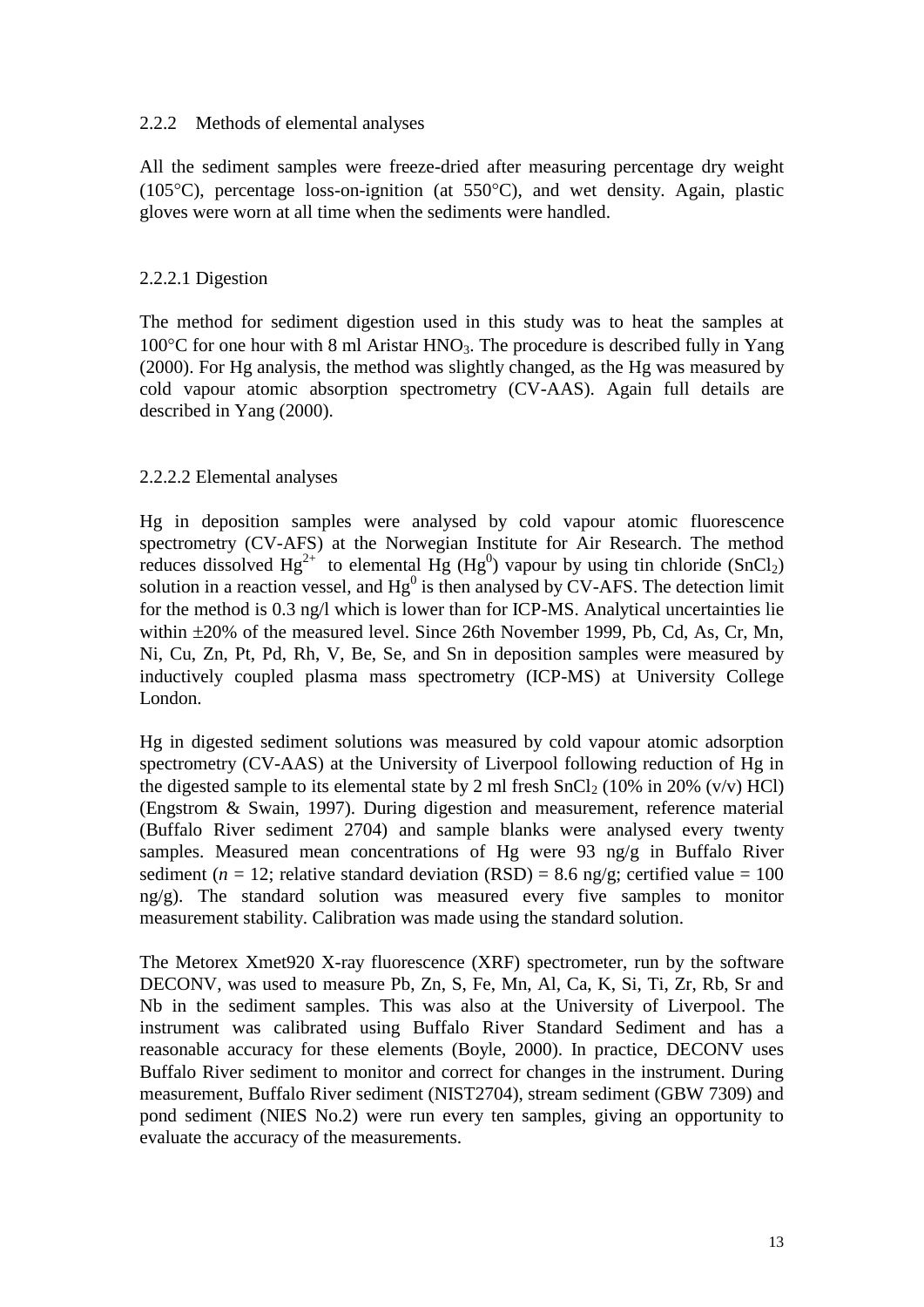Pb, Cd, As, Cr, Mn, Ni, Cu, Zn, Pt, Pd, Rh, V, Be, Se and Sn in digested solutions were measured by ICP-MS at University College London. Reference material (Buffalo River sediment 2704) and sample blanks were analysed every twenty samples during digestion and measurement.

# **3 RESULTS AND DISCUSSION**

## 3.1 Deposition in London

The concentration of Hg in deposition for central London from 7th January 1999 to 1st June 2000 are shown in Figure 2 and are seen to vary between 45 and 187 ng/l. Although it is difficult to interpret data from such short sampling periods it seems that Hg concentration in deposition during spring is higher than that during autumn, and Hg concentrations in the spring of 1999 are higher than those in the spring of 2000. This may be affected by the amount of rainfall. The mean concentration of Hg in central London deposition samples is 81.5 ng/l, which is more than three times that collected over the same period at Lochnagar (collected under the Critical Loads of Acidity and Metals project; CLAM). On a global scale, the dominant anthropogenic sources of atmospheric Hg are manufacturing, coal combustion, waste incineration, and non-ferrous metal smelting. The Hg in the deposition collected over the sampling period in London is likely to be a variable combination of these sources.





By using data from the London Weather Centre, Holborn, the amounts of rainfall during the individual sampling periods were calculated as were the amounts of Hg deposition. The sum of rainfall between 7th January 1999 and 6th January 2000 was 612.3 mm and the sum of Hg deposition was 47.01  $\mu$ g/m<sup>2</sup>/year. At Lochnagar, the rainfall between 8th October 1997 and 7th October 1998 was 1655.5 mm, which is much higher than that in London, but the yearly Hg bulk deposition over this period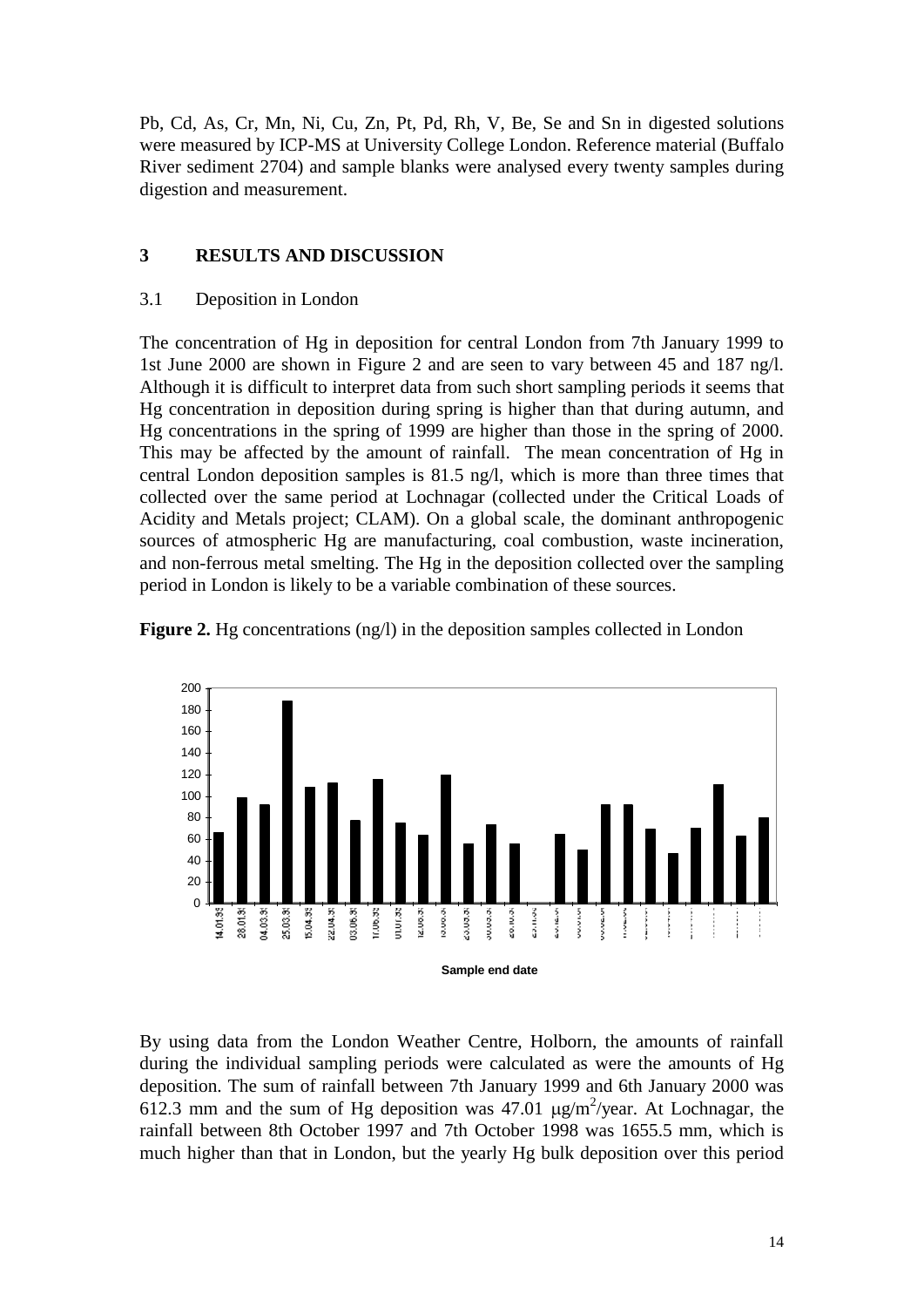was 35.87  $\mu$ g/m<sup>2</sup>/year, lower than that in London. This is due to the high Hg concentration in London deposition.

Other element concentrations in the deposition samples collected in London are shown in Table 7. Compared to the element concentration in Lochnagar deposition samples (Yang, 2000) and the data from the Rural Deposition Network monitoring site in Banchory (Oslo and Paris Commission, 1997), the concentrations of Cr, Ni, Zn and Pb in London deposition samples are generally 10 to 100 times higher.

Lead isotopes may be used to trace the influence of anthropogenic deposition. Lead from anthropogenic sources has a lower  $^{206}Pb/^{207}Pb$  isotopic ratio than mineral lead and hence ratio changes through time indicate the extent to which the site has been impacted. Isotope ratios of  $206Pb/207Pb$  in the London surface samples are very low suggesting anthropogenic Pb sources are very important contributors (see section 3.4). However, these data still require calibration.

As the samples collected for measuring these elements cover a relatively short period, it is not possible to interpret these trends further. However, it should be noted that some elements such as Cu, Pb and Ni were seen to co-vary over the period of sampling. A longer period of sampling is required to identify any temporal trend in these elemental depositions.

| Sampling period       | Be           | V    | Cr   | Mn   | Ni   | Zn    | Cu    | As   | Se.              | Cd | Ph   | $^{206}Pb/^{207}Pb$ |
|-----------------------|--------------|------|------|------|------|-------|-------|------|------------------|----|------|---------------------|
| 26/11/99-23/12/99     | 0.018        | n.d. | 19.9 | 11.2 | 6.34 | 4.57  | 16.38 | n.d. | 3.16 0.15        |    | 24.6 | 0.931               |
| 24/12/99-06/01/00     | $0.006$ n.d. |      | 19.0 | 4.19 | 2.62 | 48.83 | 5.07  | 0.64 | 2.99 0.04        |    | 9.27 | 0.944               |
| 07/01/00-03/02/00     | 0.018 0.93   |      | 40.2 | 14.5 | 18.4 | n.d.  | 17.96 | n.d. | 6.43 0.20        |    | 25.2 | 0.941               |
| $04/02/00 - 17/02/00$ | $0.027$ 1.35 |      | 45.7 | 17.7 | 19.8 | 5.42  | 23.83 |      | n.d. $5.11$ 0.18 |    | 35.2 | 0.931               |
| 18/02/00-02/03/00     | 0.012        | n.d. | 36.5 | 9.41 | 8.96 | 11.12 | 10.34 | n.d. | 3.47 0.17        |    | 14.5 | 0.947               |
| 03/03/00-13/04/00     | 0.017        | n.d. | 25.7 | 12.3 | 6.68 | 2.14  | 9.15  | 0.09 | 3.59 0.12        |    | 9.59 | 0.940               |
| 14/04/00-27/04/00     | $0.013$ n.d. |      | 26.0 | 10.5 | 8.86 | 1.01  | 9.53  | n.d. | 3.18 0.08        |    | 15.2 | 0.950               |
| 28/04/00-18/05/00     | $0.024$ 0.69 |      | 46.0 | 20.2 | 10.9 | 0.30  | 15.11 | n.d. | 4.37 0.21        |    | 17.3 | 0.910               |
| 19/05/00-25/05/00     | $0.011$ n.d. |      | 24.8 | 8.33 | 8.54 | 16.37 | 8.55  | n.d. | 4.11 0.09        |    | 15.0 | 0.950               |
| 26/05/00-01/06/00     | 0.003        | n.d. | 28.6 | 3.55 | 5.69 | 28.32 | 2.80  | n.d. | 4.45 0.05        |    | 4.58 | 0.951               |
| $02/06/00-29/06/00$   | 0.042        | n.d. | 40.4 | 31.4 | 15.7 | 6.69  | 28.91 | n.d. | 6.23 0.40        |    | 32.1 | 0.946               |
| 30/06/00-13/07/00     | 0.010        | n.d. | 23.5 | 9.17 | 4.97 | 9.21  | 10.32 | 1.22 | 3.28 0.19        |    | 12.5 | 0.933               |

**Table 7.** Element concentrations  $(\mu g/l)$  in the deposition samples collected in London

n.d.: not detected

## 3.2. Element distribution in London surface sediments

The distributions for Hg, Pb, Zn, S, Cd, Cu, Cr, Ni, Sn, Se, V, As and Be elements in London surface sediments are shown in Figures 3 to 15 and their concentrations can be seen to vary greatly over the region showing differences in contamination. The concentrations for the other measured elements in the surface sediments are given in Table 8. Generally, these elements have similar patterns of distribution. A few sites have high concentrations for most of these elements, but these are located in diverse areas and hence do not form a 'hot-spot'. For example, CROS (site 9) is a lake within the Crosmere sewage work complex, close to Belvedere power station and CRODA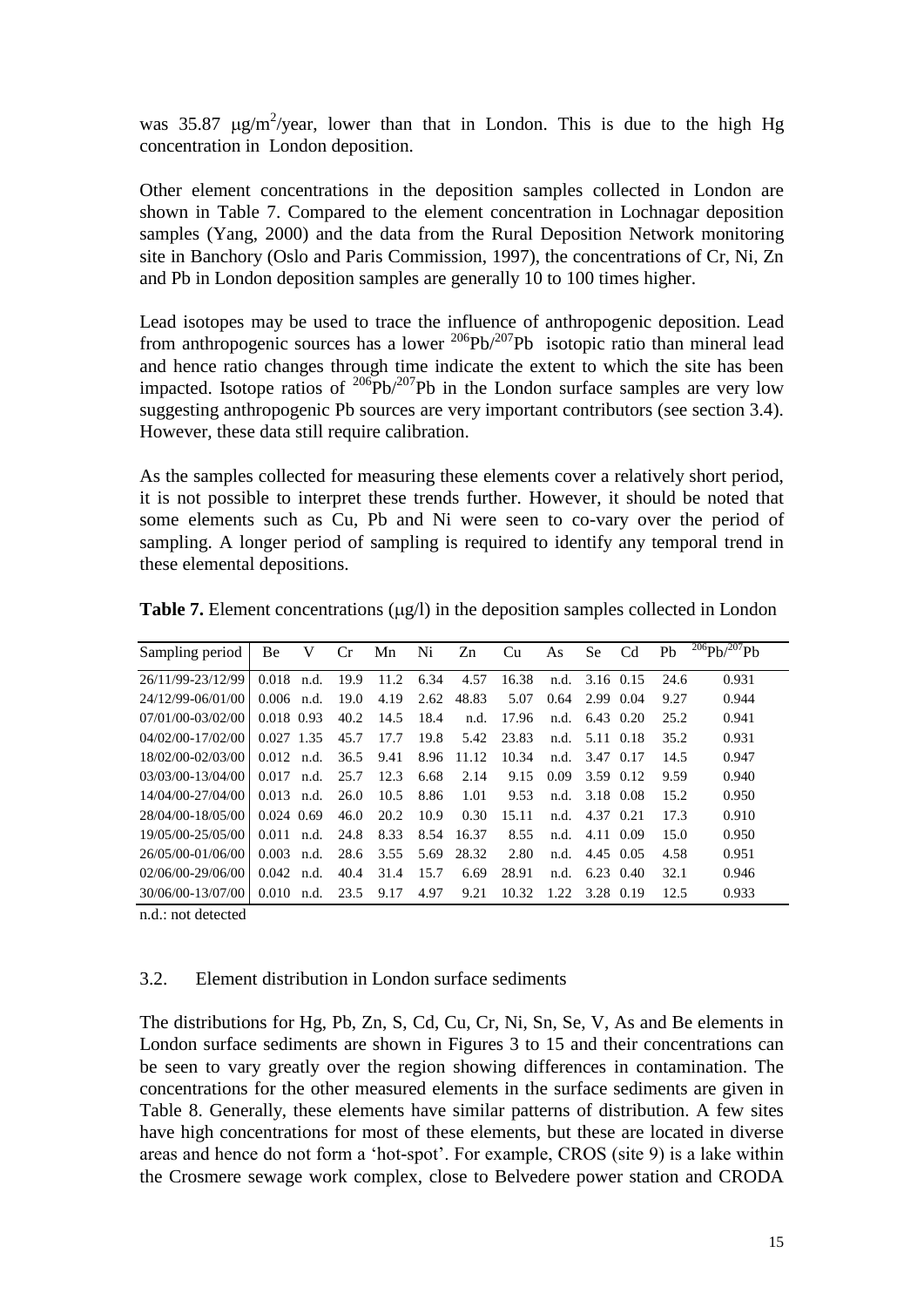Resins Ltd; Victoria Park Lake (27) is in Victoria Park, in the middle of a dense residential and commercial area, but close to a number of roads with some industrial works to the east and a major rail depot to the north-east; Brent Reservoir is fed by Silk Stream. It is very close to a number of roads including the M1 motorway and is mostly surrounded by residential areas and parkland; Grange Park Lake is a small urban boating lake in Beddington Park, South London. A sewage works and some other industry are within 1 km to the north-east.

**Figure 3.** Hg concentrations in the surface sediments in London



**Figure 4.** Pb concentrations in the surface sediments in London. (Boundary line denotes the M25).

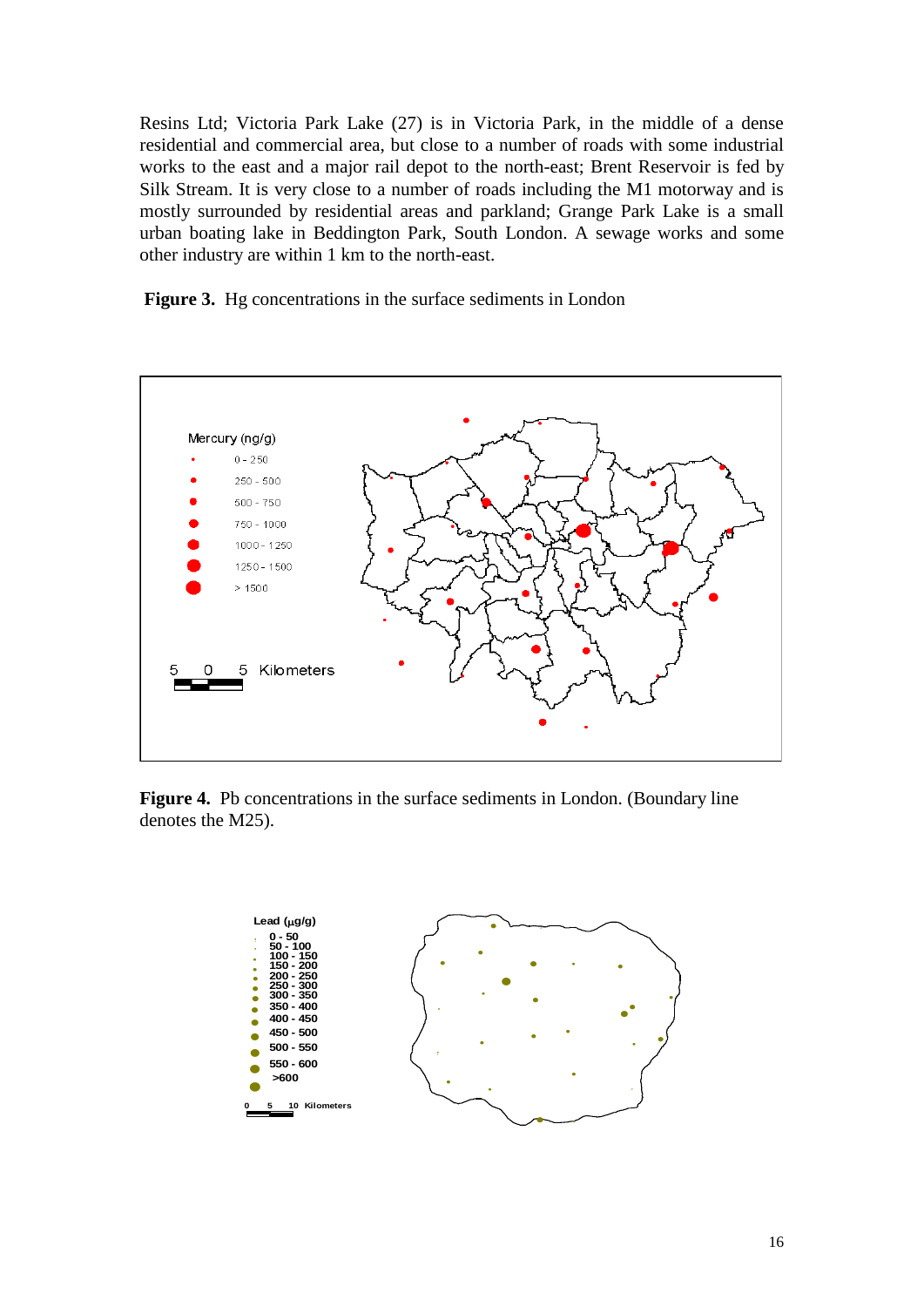**Figure 5.** Zn concentrations in the surface sediments in London



**Figure 6.** S concentrations in the surface sediments in London

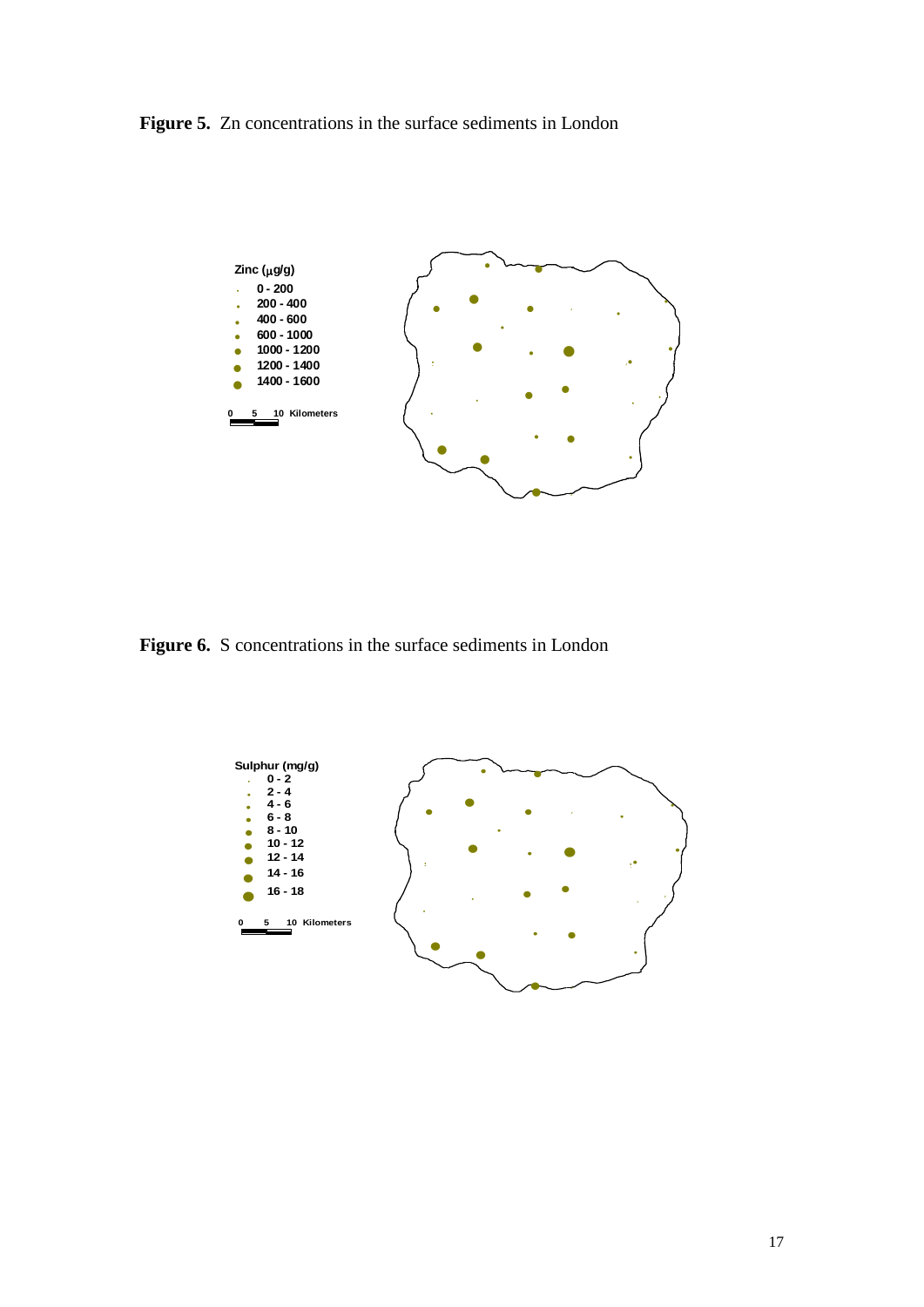Figure 7. Cd concentrations in the surface sediments in London



Figure 8. Cu concentrations in the surface sediments in London

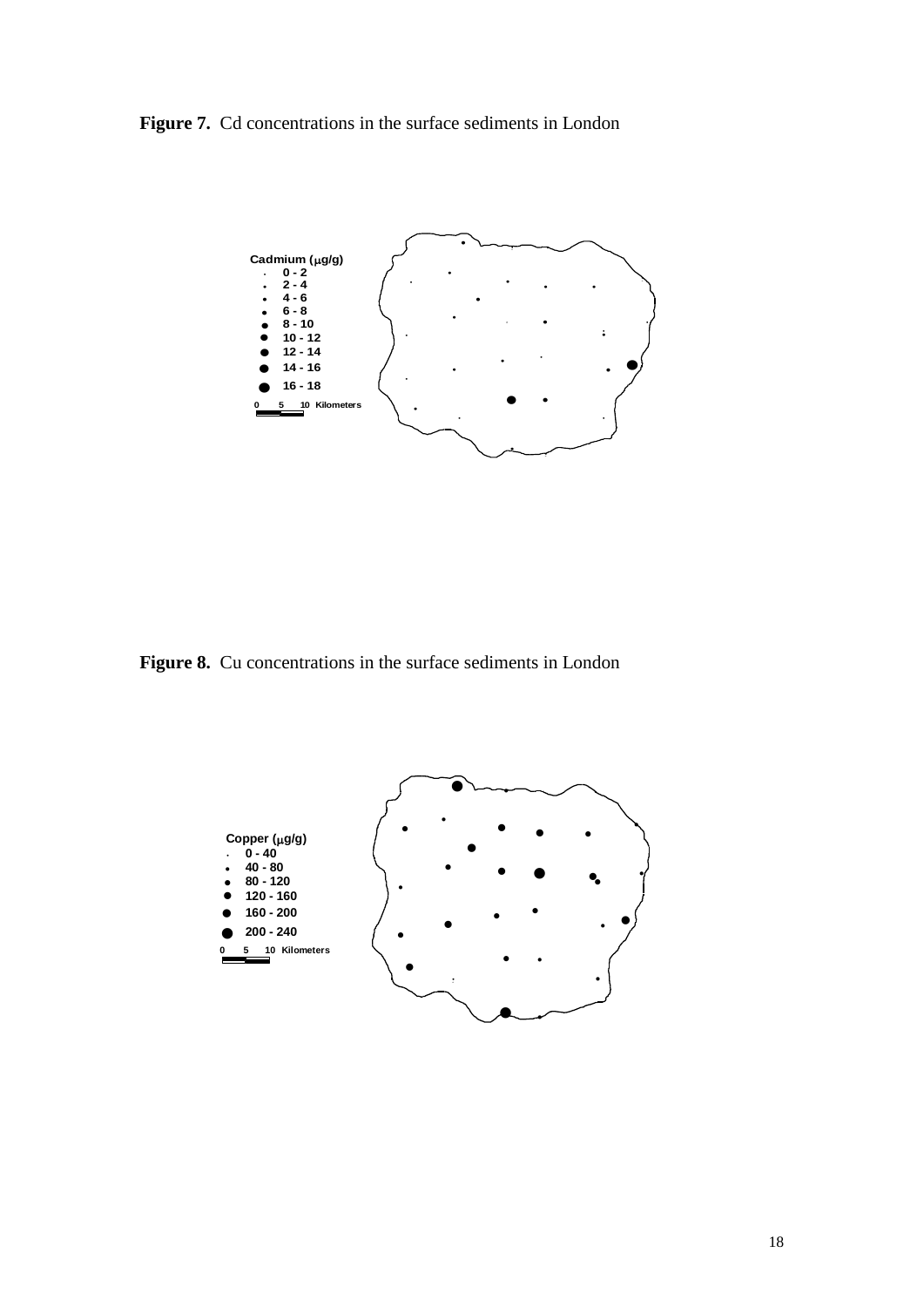Figure 9. Cr concentrations in the surface sediments in London



**Figure 10.** Ni concentrations in the surface sediments in London

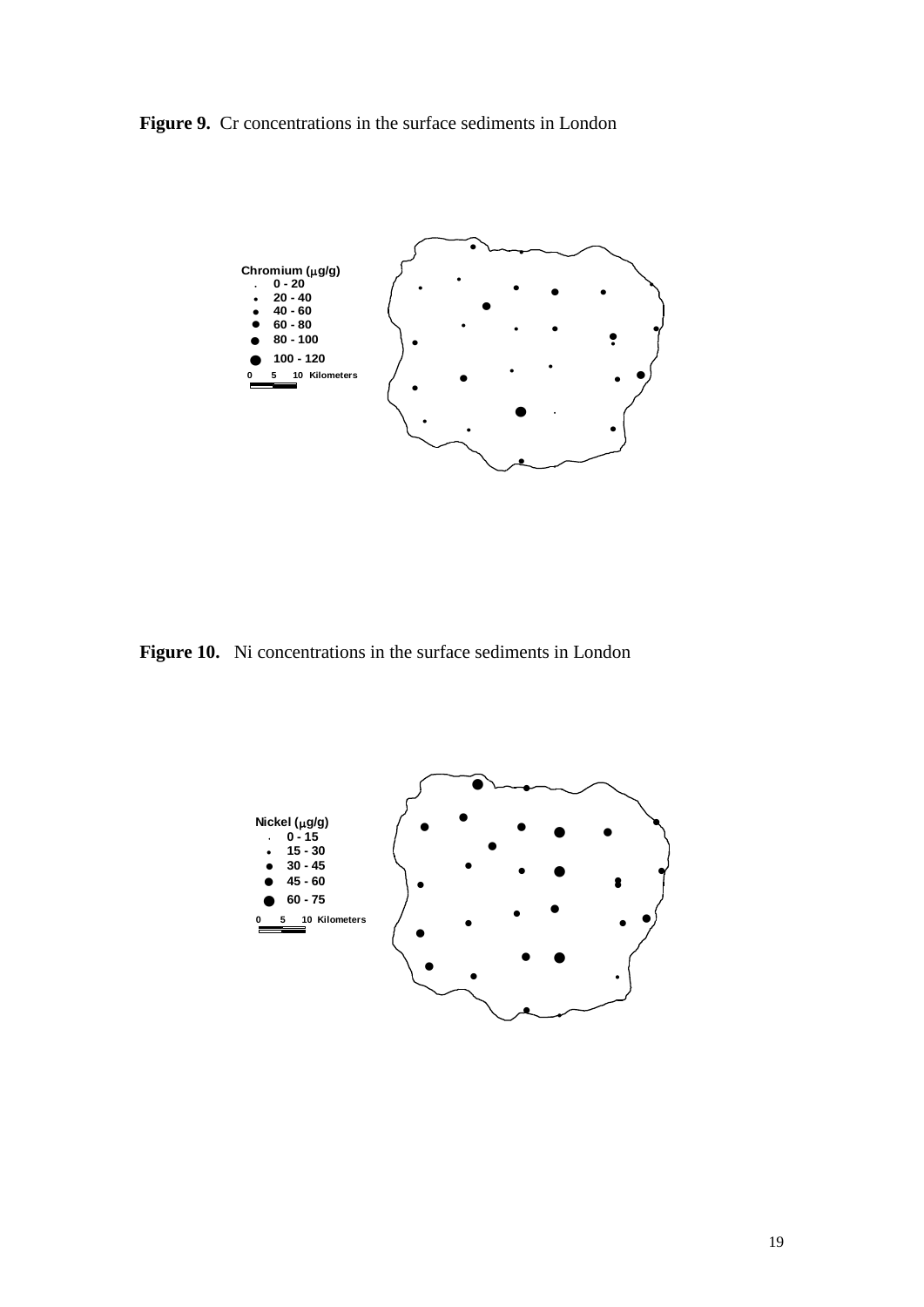Figure 11. Sn concentrations in the surface sediments in London



**Figure 12.** Se concentrations in the surface sediments in London

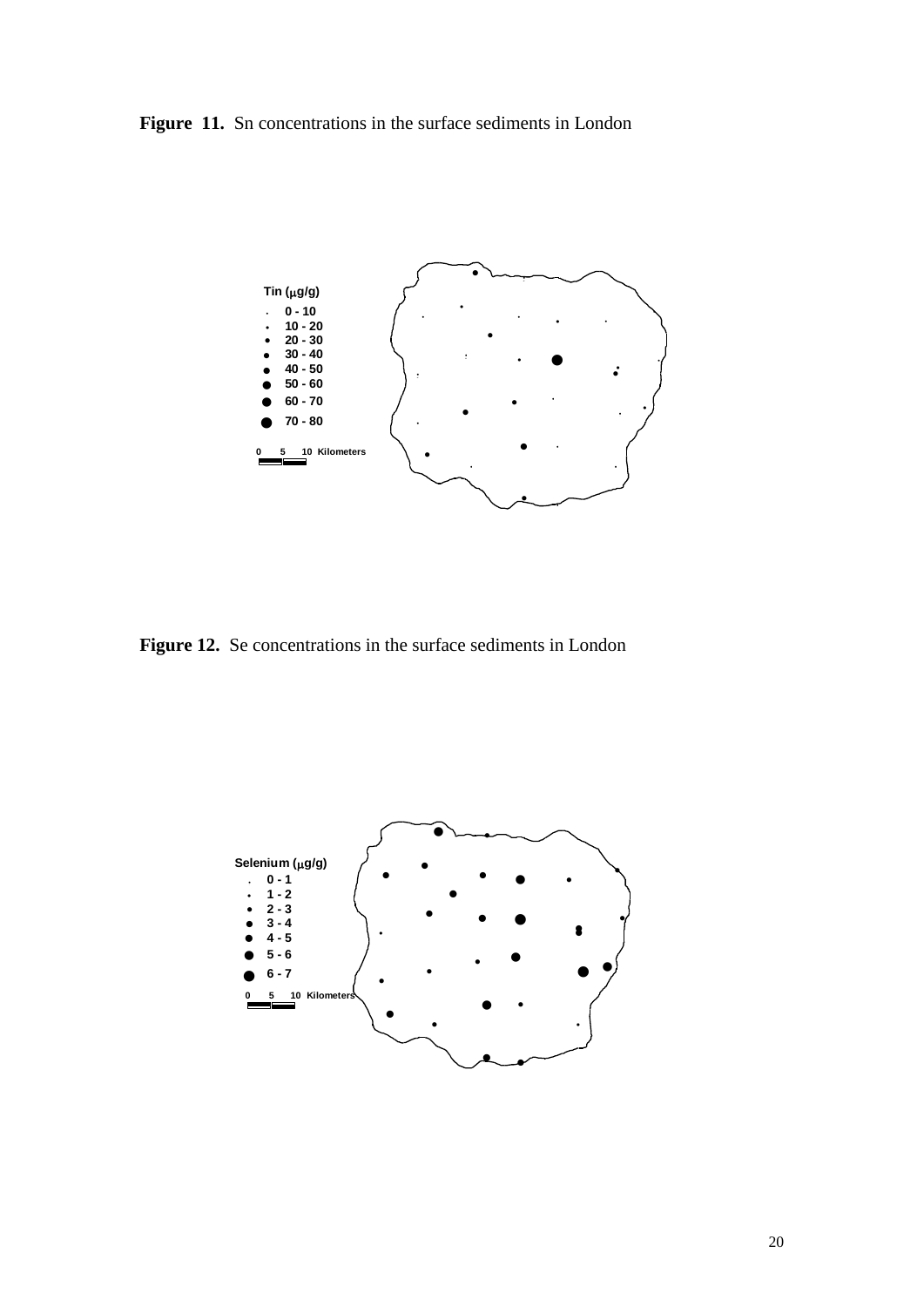**Figure 13.** V concentrations in the surface sediments in London



**Figure 14.** As concentrations in the surface sediments in London

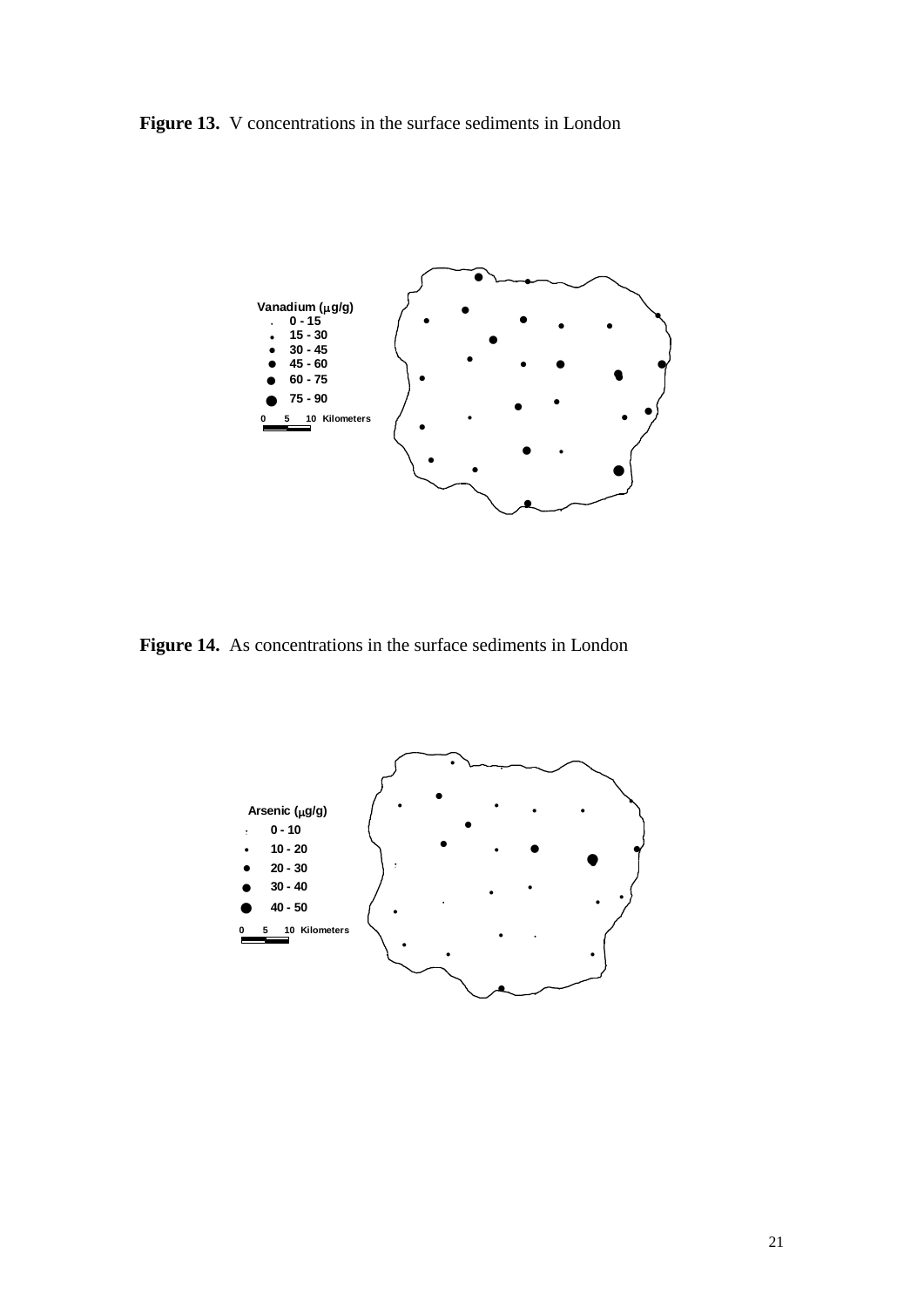**Figure 15.** Be concentrations in the surface sediments in London

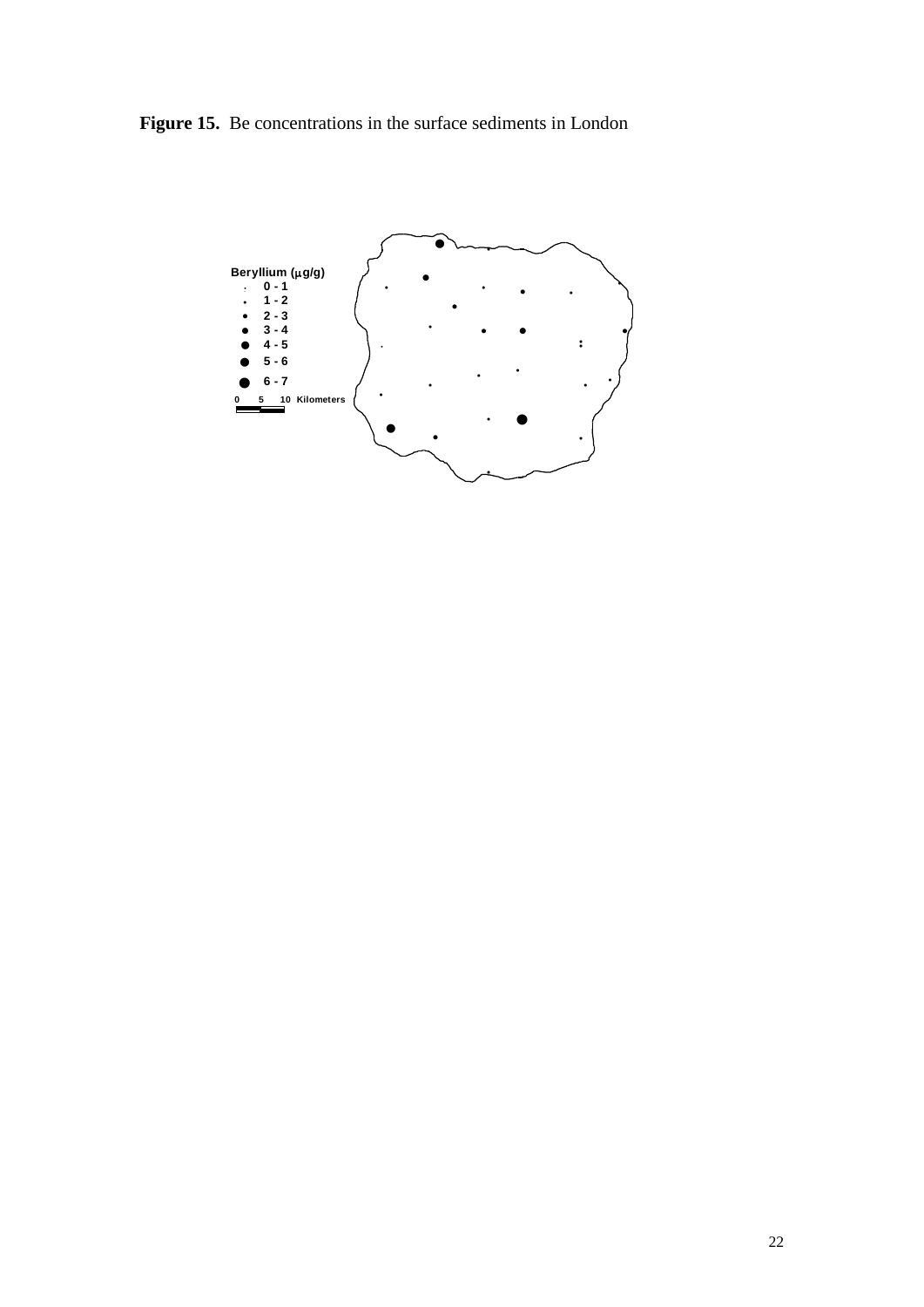|                                      | Si  | Al         | Τi   | Ca   | K    | Fe | Mn   | Pd   | Pt   | Zr  | Rb  | Sr   |
|--------------------------------------|-----|------------|------|------|------|----|------|------|------|-----|-----|------|
| Addiscombe Scouts Club               | 301 | 121.6      | 3.78 | 7.67 | 11.3 | 24 | 0.12 | 2.32 | 0.26 | 311 | 45  | 78   |
| Alexandra Park                       | 216 | 103.9      | 4.52 | 24.1 | 22.5 | 39 | 0.20 | 2.08 | 0.31 | 128 | 106 | 141  |
| <b>Conservation Pond</b>             |     |            |      |      |      |    |      |      |      |     |     |      |
| <b>Banbury Reservoir</b>             | 219 | 106.5      | 2.24 | 64.7 | 25.0 | 46 | 1.15 | 1.87 | 0.34 | 85  | 92  | 180  |
| Grange Park Lake                     | 184 | 97.9       | 2.26 | 91.9 | 27.4 | 30 | 0.16 | 4.70 | 0.25 | 150 | 63  | 188  |
| <b>Brent Reservoir</b>               | 208 | 118.0      | 4.45 | 30.0 | 23.3 | 52 | 0.26 | 3.34 | 0.26 | 132 | 119 | 167  |
| <b>Brooklands Lake</b>               | 215 | 110.8      | 0.37 | 135  | 32.8 | 20 | 0.10 | 4.57 | 0.23 | 229 | 23  | 185  |
| <b>Bramble Farm</b>                  | 238 | 120.5      | 3.80 | 15.3 | 17.6 | 48 | 0.24 | 1.93 | 0.21 | 248 | 115 | 84   |
| Lake at Getton Bottom                | 156 | 84.6       | 1.77 | 84.1 | 28.2 | 30 | 0.15 | 1.93 | 0.33 | 79  | 86  | 213  |
| <b>Crosmere Sewage Works</b><br>Lake | 233 | 120.6      | 3.64 | 45.2 | 27.6 | 36 | 0.18 | 1.51 | 0.21 | 201 | 101 | 182  |
| Dagnam Park                          | 246 | 123.0      | 3.43 | 42.5 | 27.4 | 29 | 0.15 | 1.41 | 0.25 | 190 | 116 | 84   |
| The Riverside Club                   | 212 | 99.2       | 3.75 | 36.9 | 23.7 | 35 | 0.18 | 1.76 | 0.54 | 181 | 130 | 132  |
| <b>Ealing Pond</b>                   | 197 | 106.5      | 2.95 | 37.9 | 23.0 | 32 | 0.41 | 1.88 | 0.32 | 75  | 73  | 44   |
| <b>Fairlop Waters</b>                | 252 | 118.4      | 4.69 | 21.9 | 22.6 | 43 | 0.22 | 1.82 | 0.19 | 193 | 131 | 118  |
| Flint Hall Farm                      | 146 | 76.2       | 0.10 | 185  | 35.2 | 13 | 0.15 | 0.67 | 0.18 | 99  | 33  | 273  |
| Holly Bush Farm                      | 220 | 115.3      | 4.28 | 13.0 | 19.2 | 37 | 0.19 | 1.44 | 0.28 | 133 | 82  | 98   |
| Norstead Manor Farm                  | 226 | 115.8      | 3.94 | 5.7  | 11.7 | 46 | 0.23 | 1.98 | 0.22 | 221 | 95  | 59   |
| Peckham Rye Park Lake                | 185 | 100.2      | 3.46 | 36.9 | 23.0 | 33 | 0.17 | 1.48 | 0.30 | 130 | 66  | 160  |
| Queen Mary Storage<br>Reservoir      | 246 | 132.1      | 3.09 | 80.2 | 32.9 | 46 | 0.23 | 1.53 | 0.22 | 177 | 62  | 154  |
| <b>Regents Park Boating</b><br>Lake  | 170 | 111.2 2.59 |      | 78.1 | 31.4 | 38 | 0.36 | 1.52 | 0.20 | 122 | 84  | 324  |
| Infilled pit in Richmond             | 208 | 108.7      | 2.69 | 72.0 | 28.7 | 38 | 0.20 | 1.63 | 0.24 | 138 | 62  | 209  |
| <b>Shenley Pond</b>                  | 195 | 110.0      | 3.73 | 11.0 | 13.3 | 35 | 0.18 | 2.37 | 0.52 | 94  | 55  | 54   |
| Southmere Lake                       | 126 | 73.4       | 0.10 | 146  | 32.8 | 41 | 0.41 | 1.86 | 0.25 | 53  | 71  | 288  |
| Stanmore Common Lake                 | 185 | 99.6       | 2.99 | 10.8 | 11.3 | 64 | 0.32 | 1.81 | 0.24 | 107 | 46  | 126  |
| Stenhil Fishing Lake                 | 209 | 129.3      | 0.10 | 173  | 38.3 | 25 | 0.39 | 1.75 | 0.15 | 207 | 46  | 150  |
| <b>Stew Pond</b>                     | 241 | 125.7      | 4.97 | 2.7  | 14.9 | 46 | 0.23 | 1.70 | 0.27 | 147 | 123 | 30   |
| <b>Stockley Park</b>                 | 188 | 97.2       | 2.01 | 100  | 33.7 | 30 | 0.15 | 1.43 | 0.16 | 96  | 71  | 249  |
| Victoria Park Lake                   | 196 | 111.2      | 3.47 | 16.8 | 15.4 | 40 | 0.20 | 2.59 | 0.39 | 174 | 76  | 105. |
| <b>Wandsworth Pond</b>               | 215 | 95.86      | 3.28 | 24.1 | 17.8 | 38 | 0.43 | 1.36 | 0.19 | 276 | 60  | 114  |
| <b>Whitely Village</b>               | 231 | 97.1       | 3.38 | 8.36 | 14.5 | 41 | 0.21 | 1.80 | 0.43 | 93  | 81  | 44   |

**Table 8.** Other element concentrations in the London surface sediments (Si, Al, Ti, Ca, K, Fe, Mn in mg/g; Pd, Pt, Zr, Rb, Sr in  $\mu$ g/g)

## 3.3 Historical patterns of elements across the UK

3.3.1 Lithostratigraphic analyses of the sediment cores

Dry weight, organic content measured as loss-on-ignition (LOI), wet and dry densities have been analysed for the sediment cores. The profiles are shown in Figures 16 to 21. The LOI values in Nag29 and Chon14 are in the region of 12 - 30% with a dramatic decrease in Nag29 at 78 cm. The LOI values in Chon4, Gran5, Burn3 and Lag4 are higher than 20%. The catchment soils have a high organic matter content and catchment soil erosion is the most likely source of the high organic content of these sediment cores.

Core Banb5 (Figure 21) is brown clay throughout. The dry weight, wet density and dry density decline steadily from the bottom to the surface of the core, whilst the LOI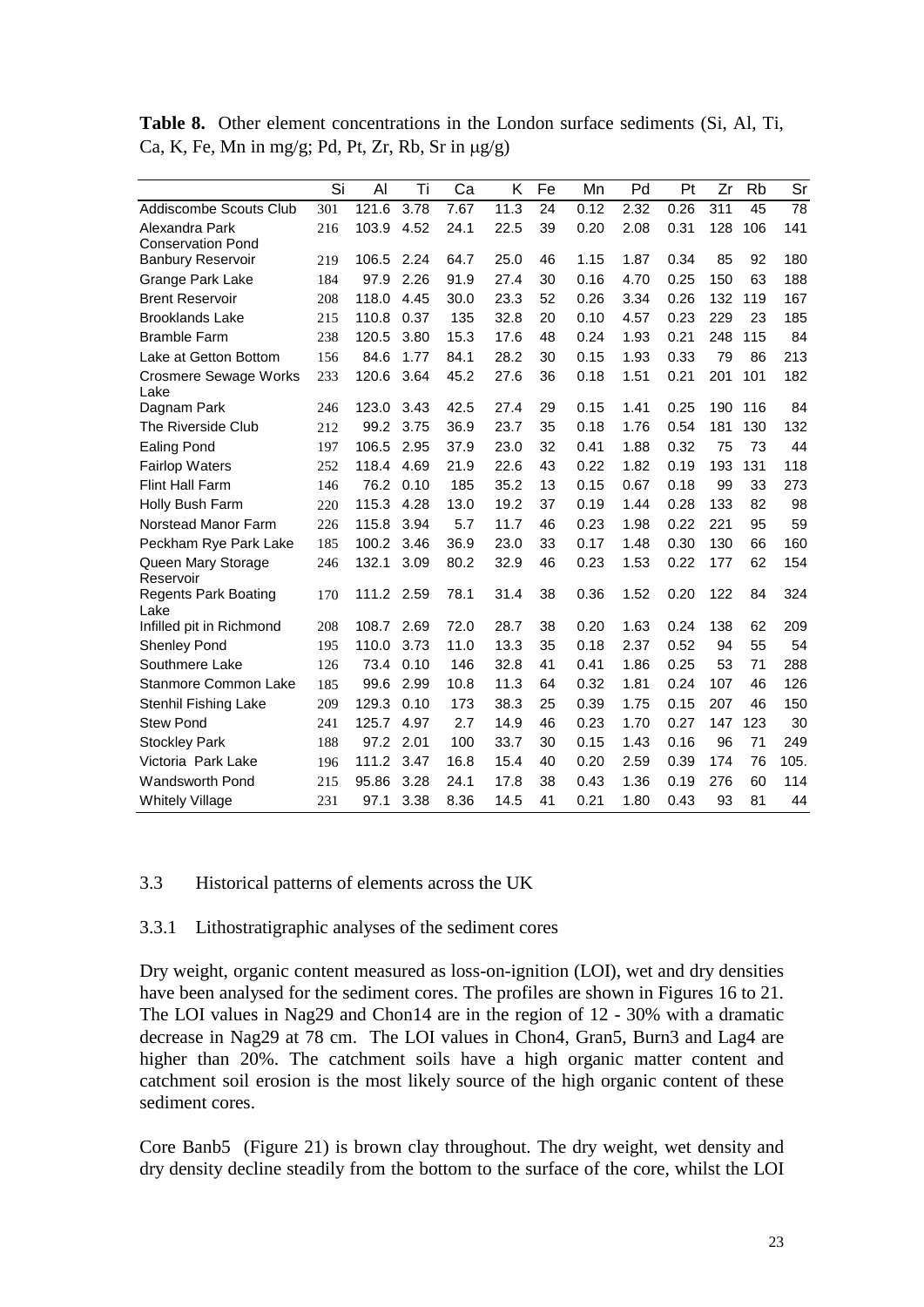value increases steadily from 5% at the bottom to 20% at the surface of the core. These profiles suggest that the sediment in this core has probably not been disturbed.



**Figure 16.** Lithostratigraphic profiles for Nag29 from Lochnagar.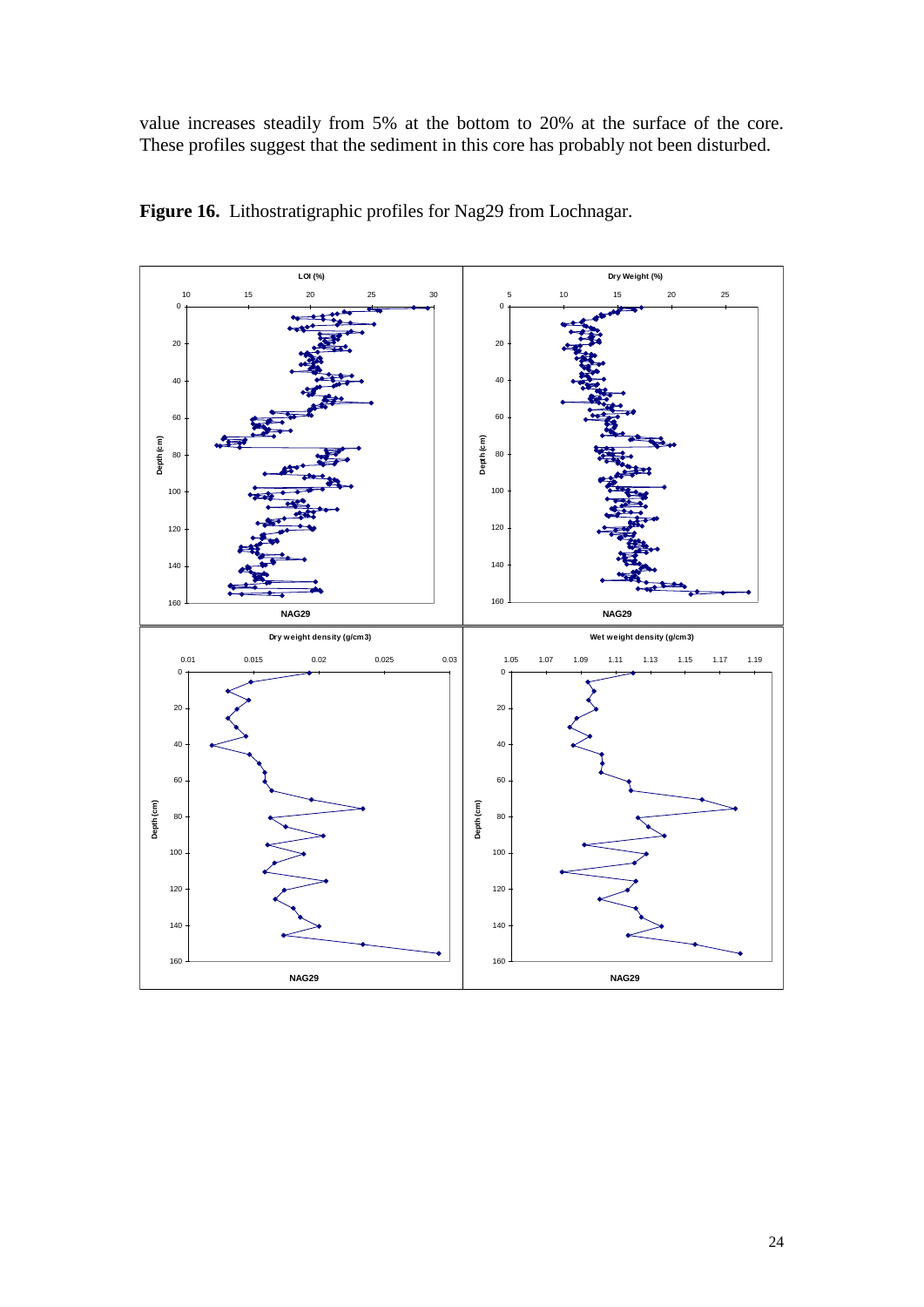

Figure 17. Lithostratigraphic profiles for Chon14 from Loch Chon.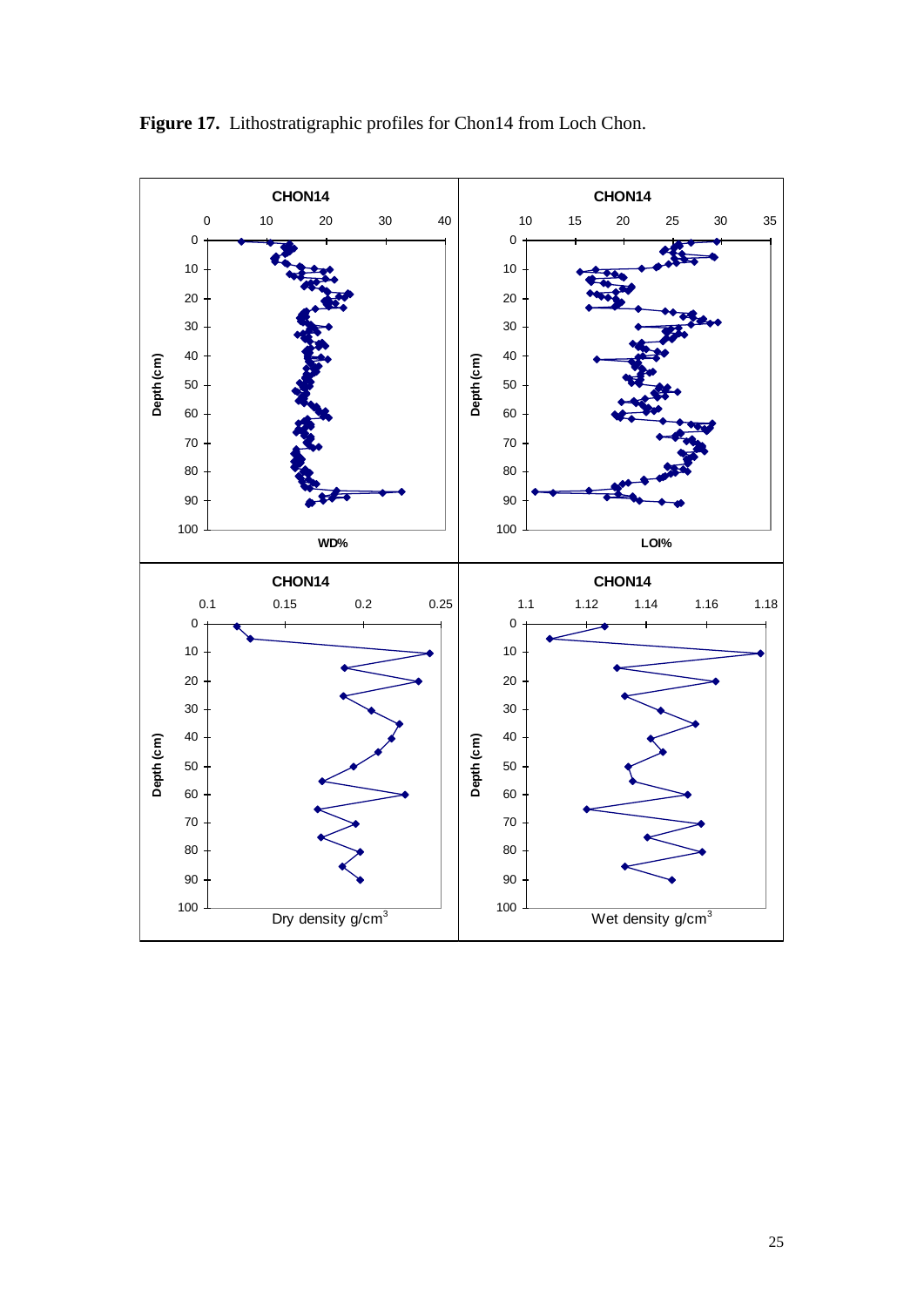

Figure 18. Lithostratigraphic profiles for Gran5 from Loch Grannoch.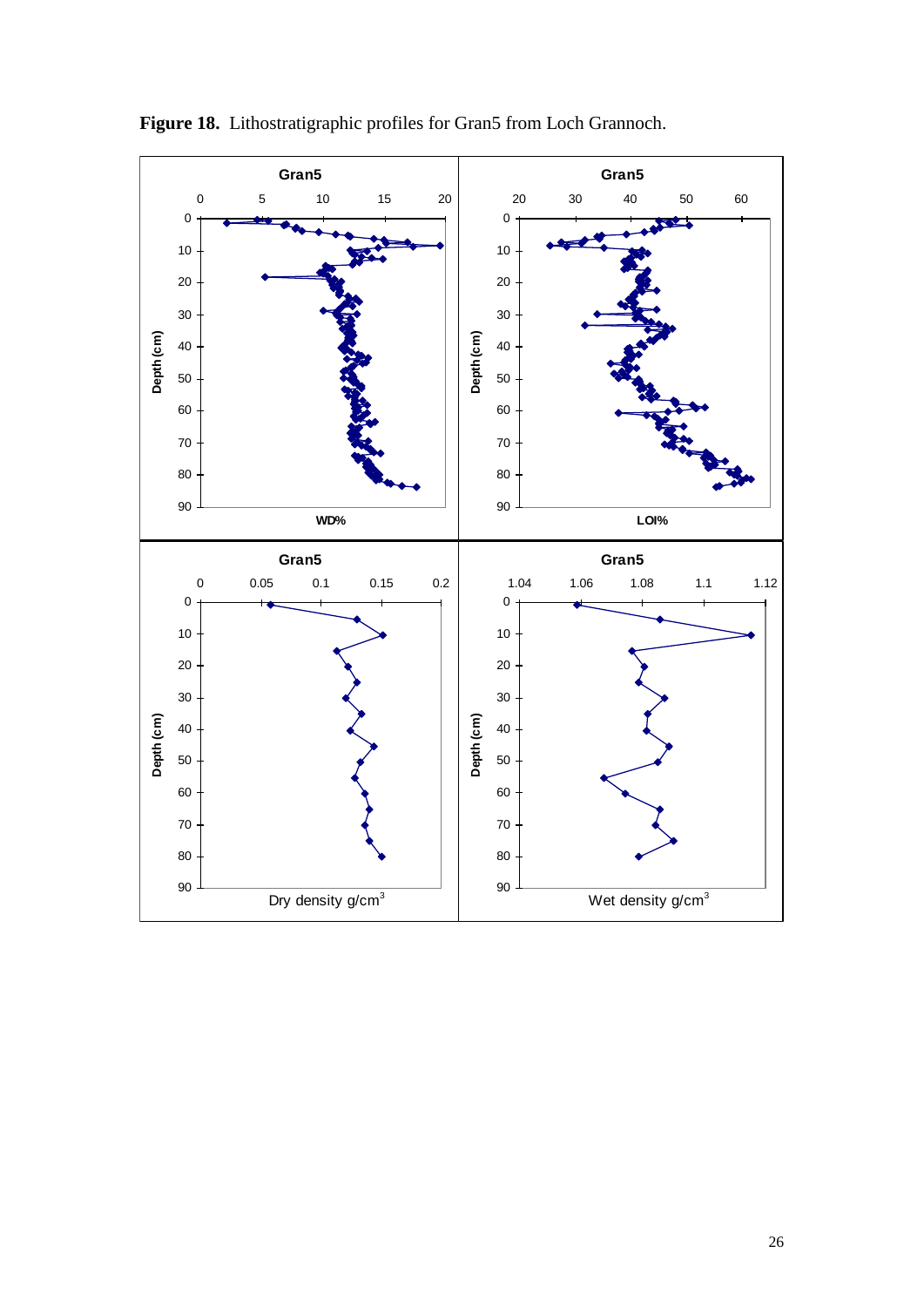

Figure 19. Lithostratigraphic profiles for Burn3 from Burnmoor Tarn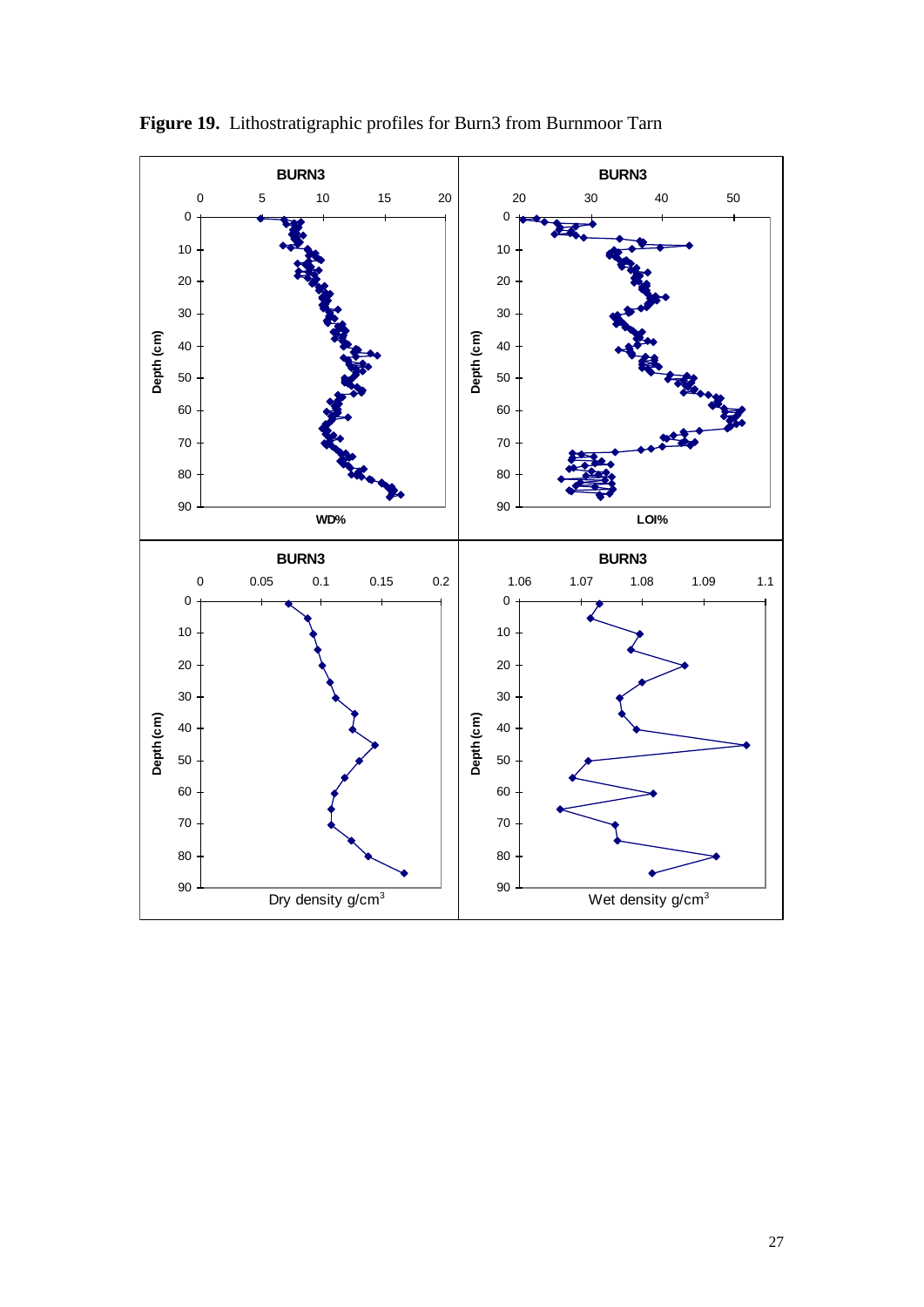

Figure 20. Lithostratigraphic profiles for Lag4 from Llyn Llagi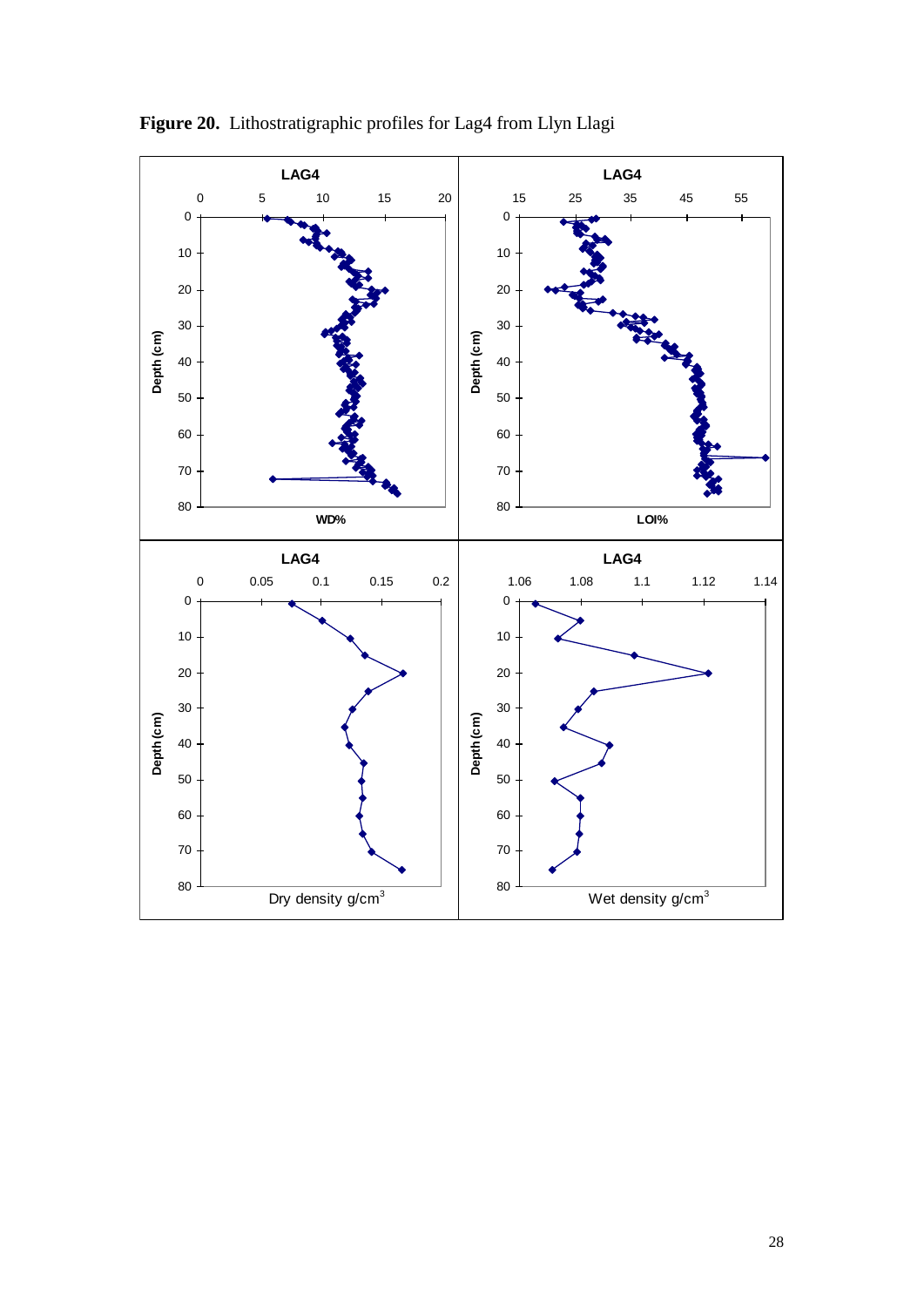

Figure 21. Lithostratigraphic profiles for Banb5 from Banbury Reservoir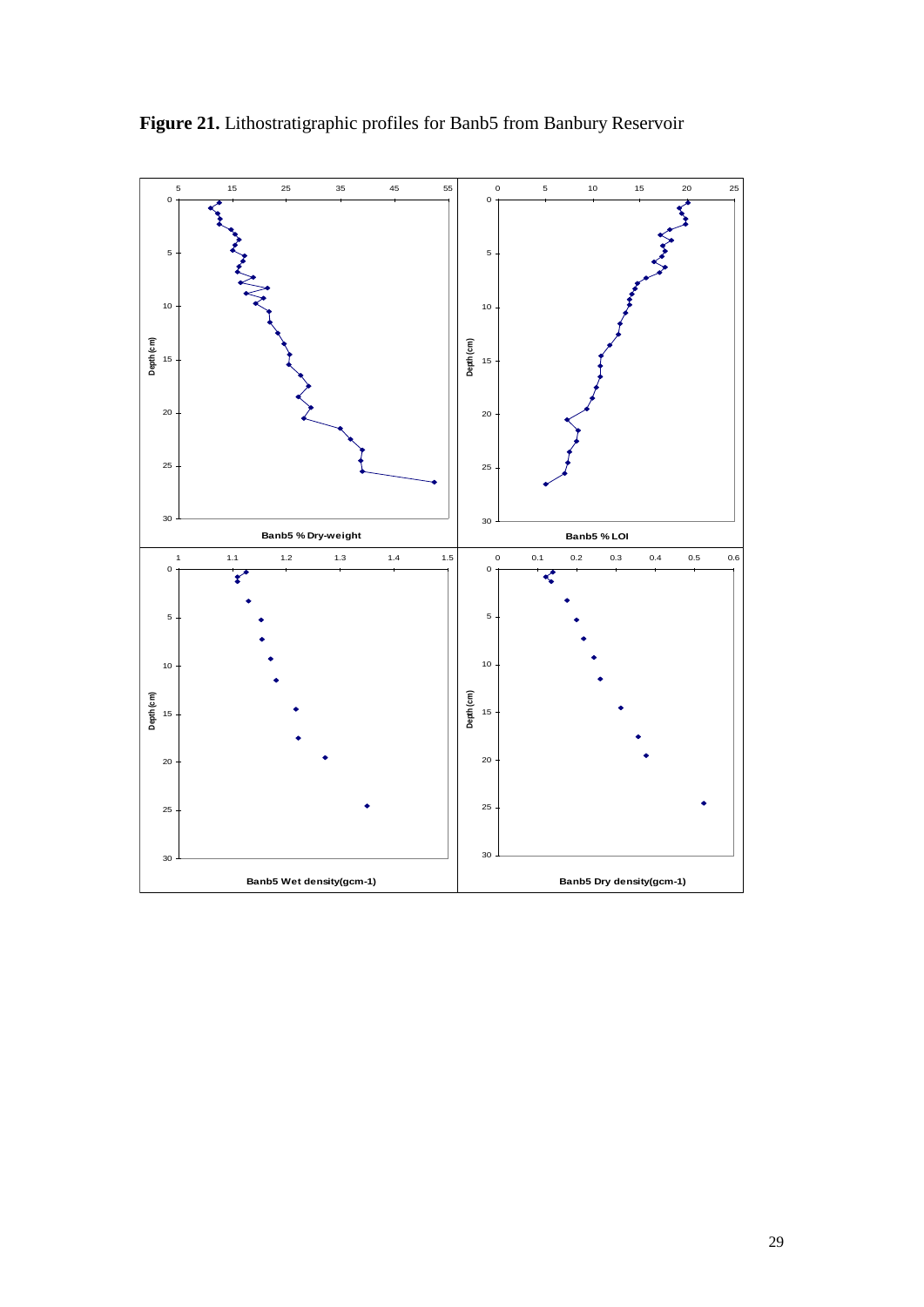## 3.3.2 Historical patterns of geochemical elements in individual cores

The Si concentration in Nag29 is higher than that in the cores taken from the other sites (Figures 22 to 26) and this corresponds to the Si concentration in Lochnagar lake water being higher than in the other sites (Patrick *et al*, 1991, no data available for Banbury Reservoir). The trends in Si concentration in Nag29 appear to be opposite to those of Ti, K, Fe, Zr and Rb in the same core.

Generally speaking, Ti, K, Zr, Rb and Sr concentration profiles follow similar patterns in the cores from the different sites. Ti normally exists in the form of rutile  $(TiO<sub>2</sub>)$ and, as rutile is a particularly stable mineral, Ti has been used as a conservative metal in sediment studies. K, Zr, Rb and Sr concentration profiles are similar to the Ti concentration profile in these cores and this suggests that these elements mainly exist in the mineral fraction. Fe and Mn concentrations have a rapid increase in the surface sediments in cores Nag29, Chon14, Burn3 and Lag4 and this may be due to a redox change at the interface beween the sediments and the water (Belzile *et al*., 2000).

In Banb5 (Figure 27), the content of calcium carbonate is high, and Ca declines from the bottom to the surface, especially from 8 cm to the surface, whilst Si and organic matter contents increase from the bottom to the surface. The concentrations of Mn and Fe are higher in the upper part than the lower part. There is a significant increase from 8 cm to 5 cm in the Fe concentration, and this then remains relatively stable to the surface. As XRF data are total concentrations it is unlikely that the change in Fe concentration is due to the redox change in the interface of the sediments and the water. This suggests that the accumulation rate of Fe to the upper part of the core may be higher than in the lower part. Since we have no chronological data for this core this accumulation rate change is currently unconfirmed.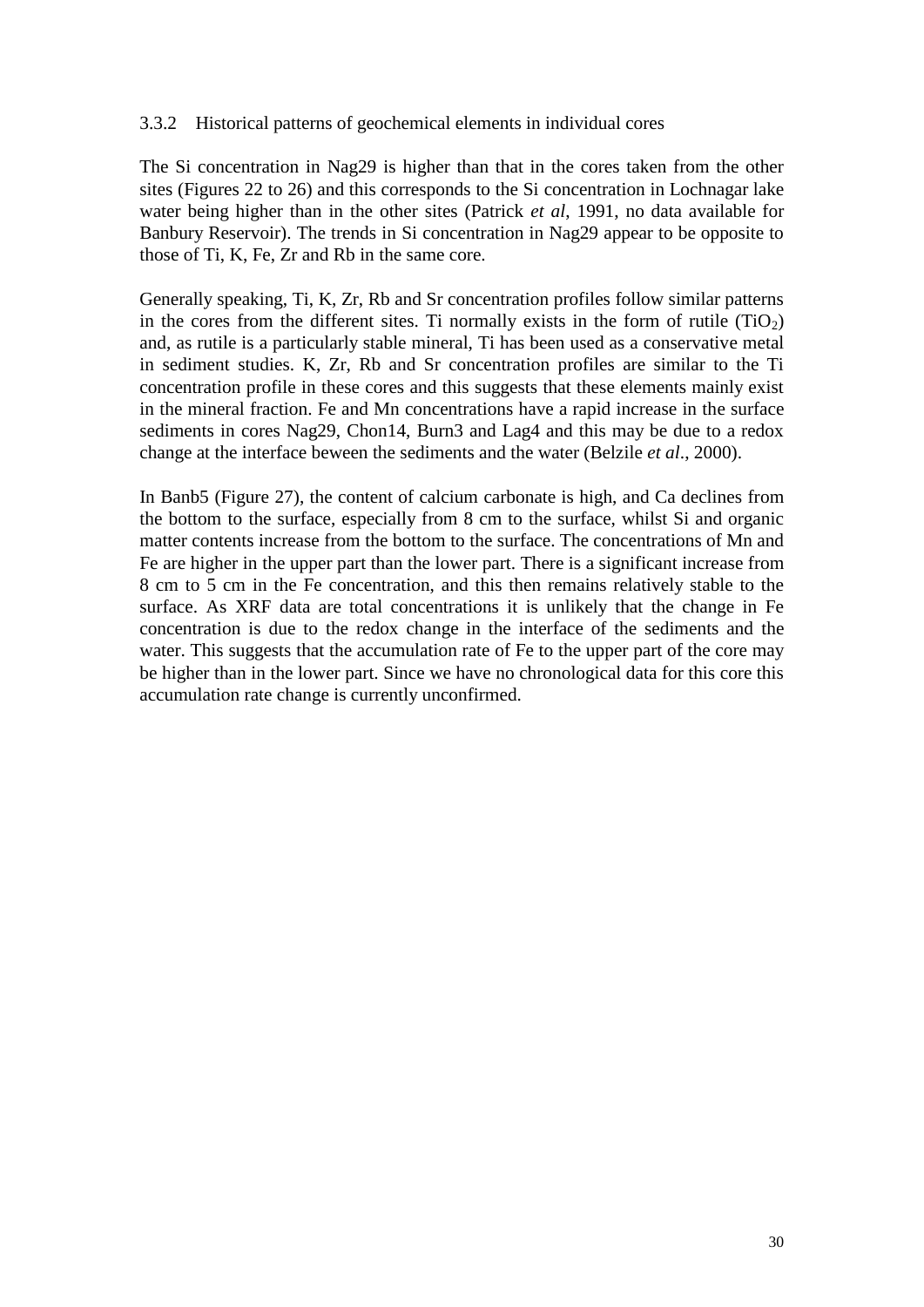

**Figure 22.** Historical patterns of geochemical elements in Nag29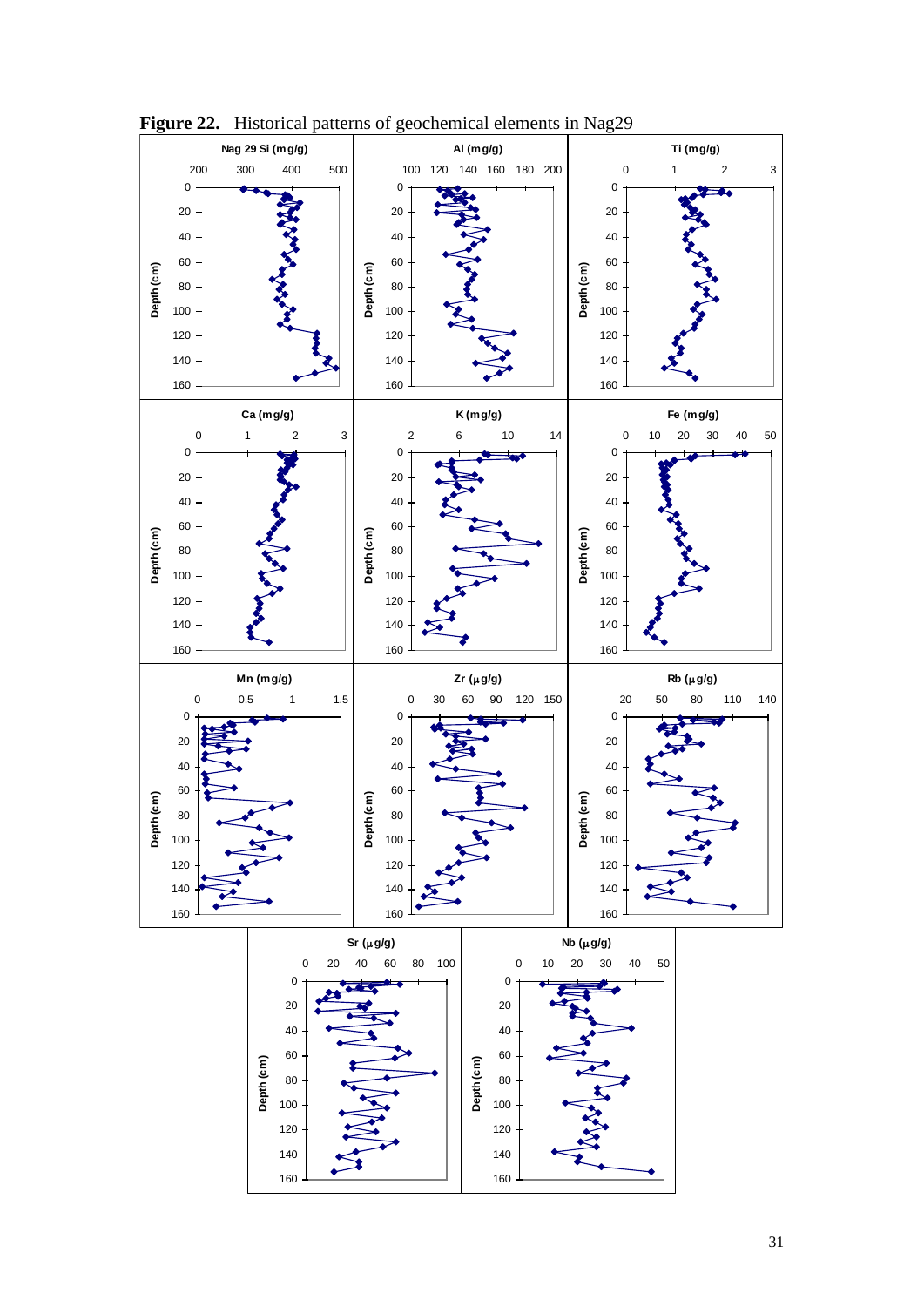

Figure 23. Historical patterns of geochemical elements in Chon14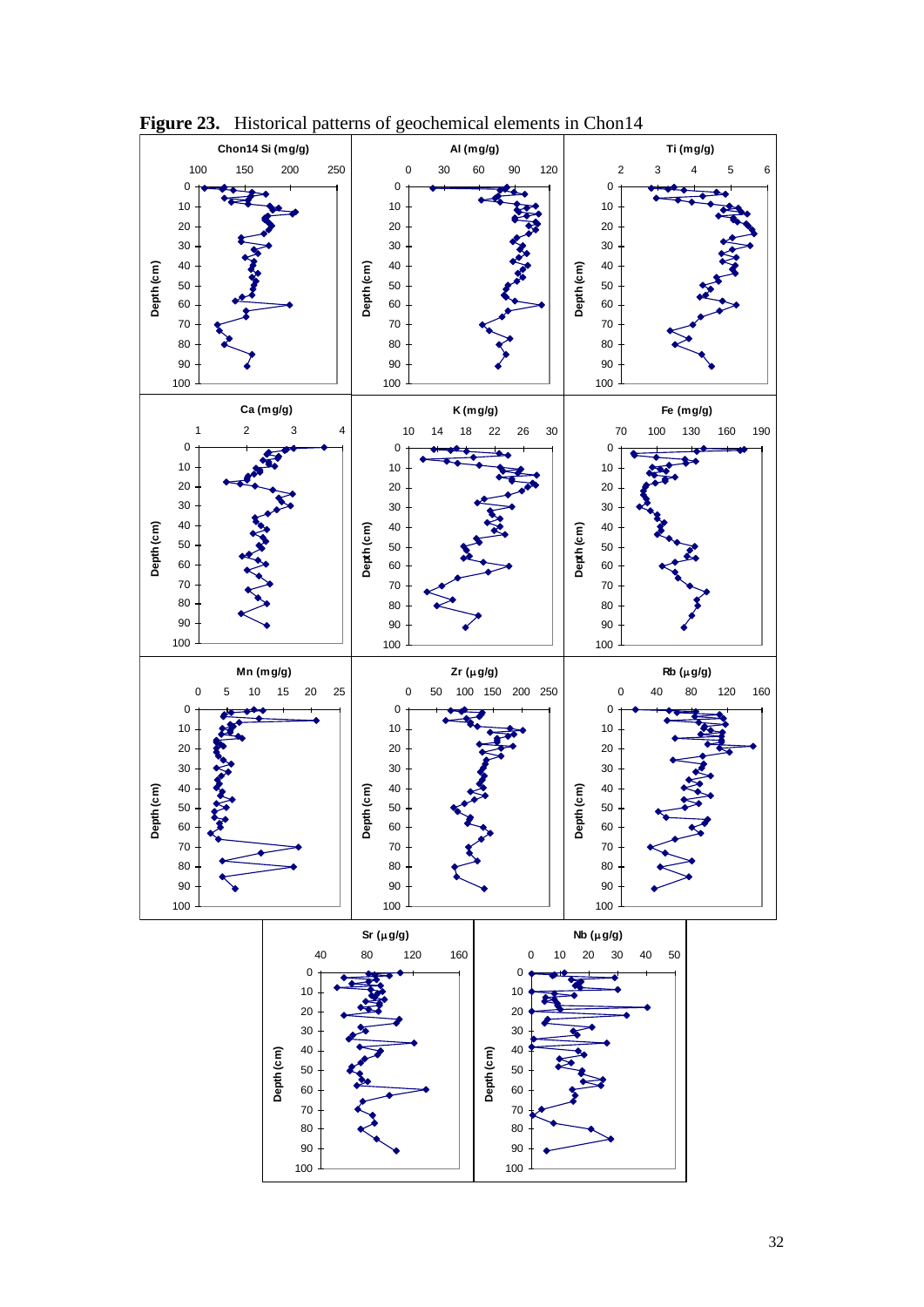

**Figure 24.** Historical patterns of geochemical elements in Gran5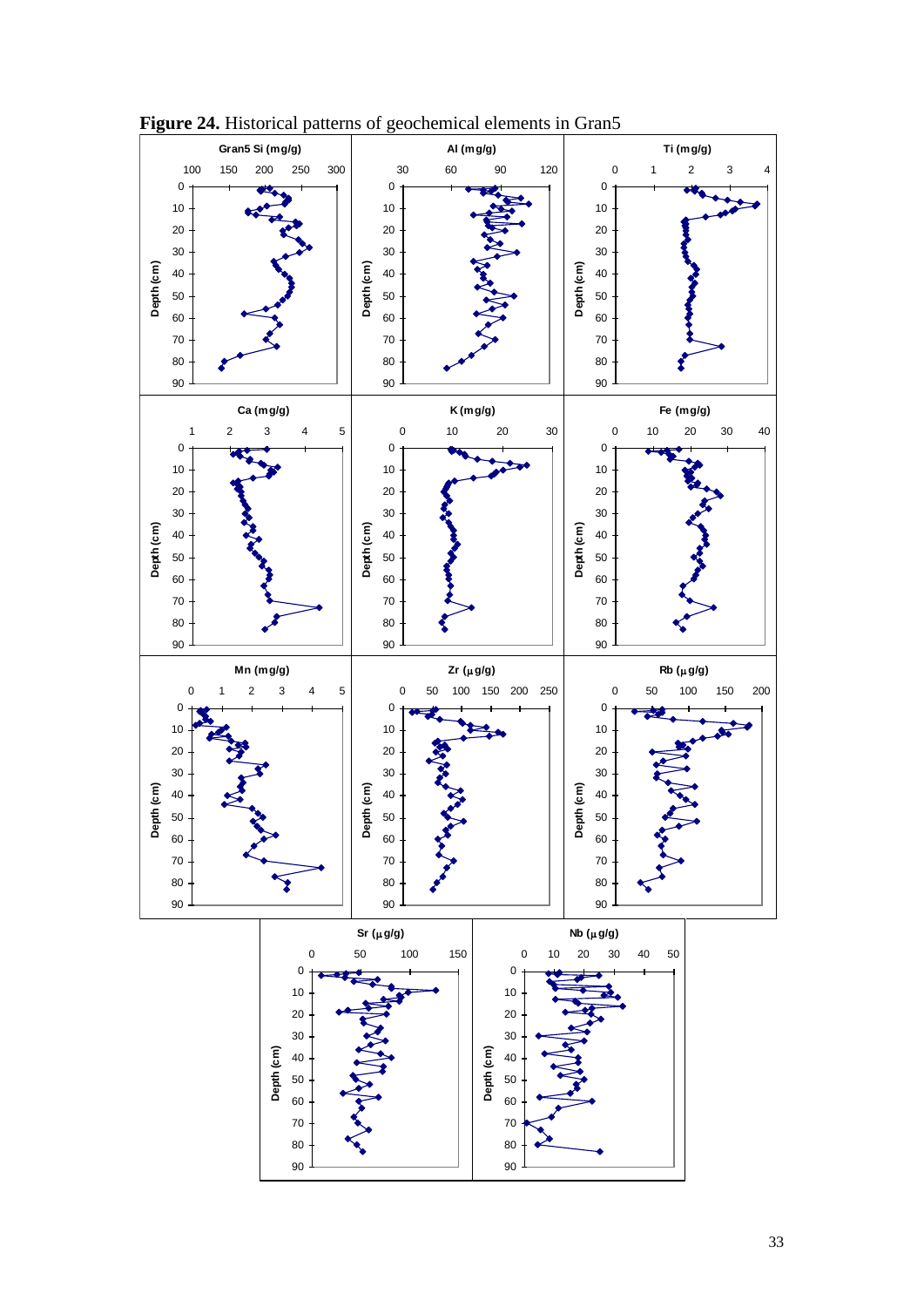

**Figure 25.** Historical patterns of geochemical elements in Burn3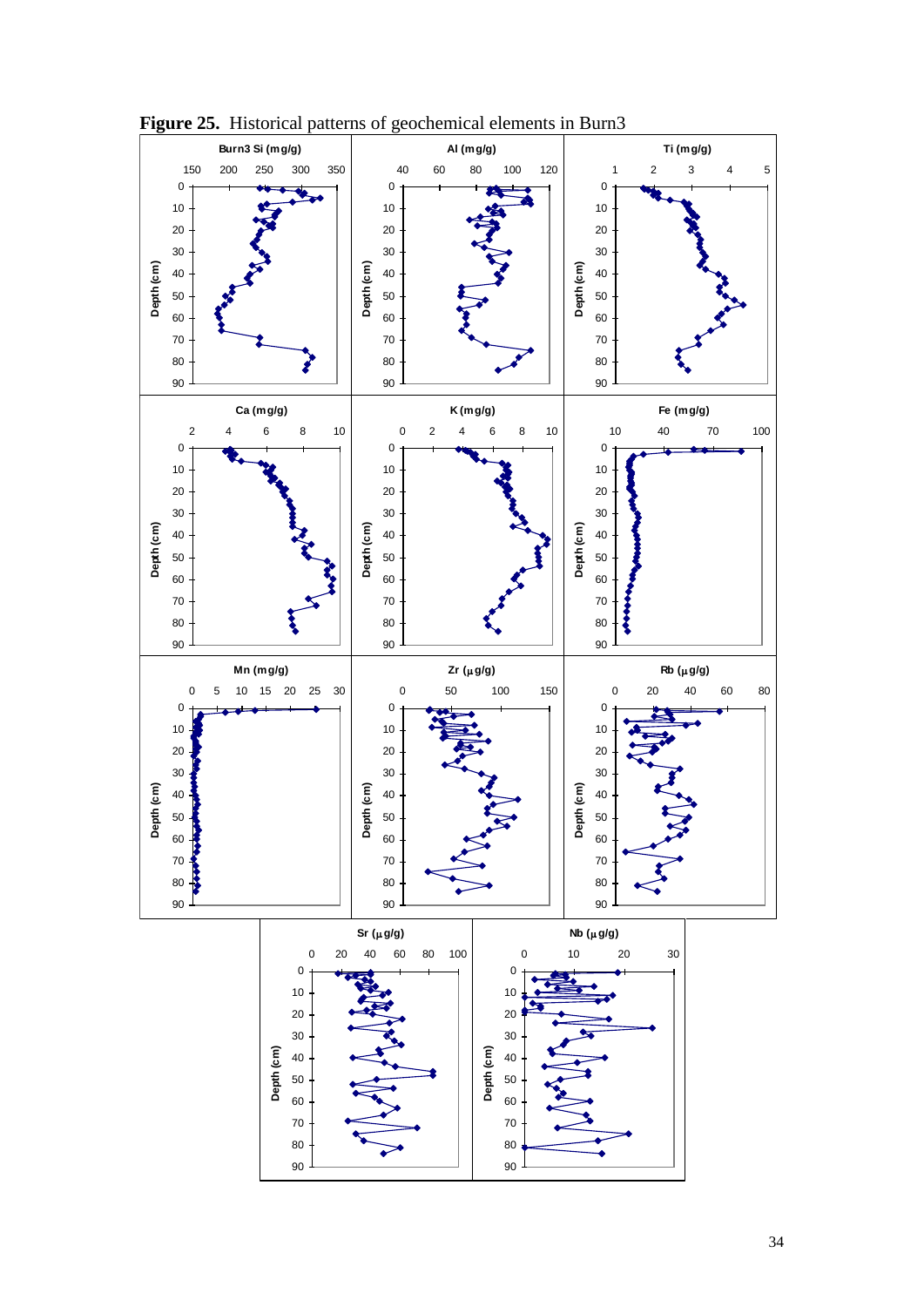

**Figure 26.** Historical patterns of geochemical elements in Lag4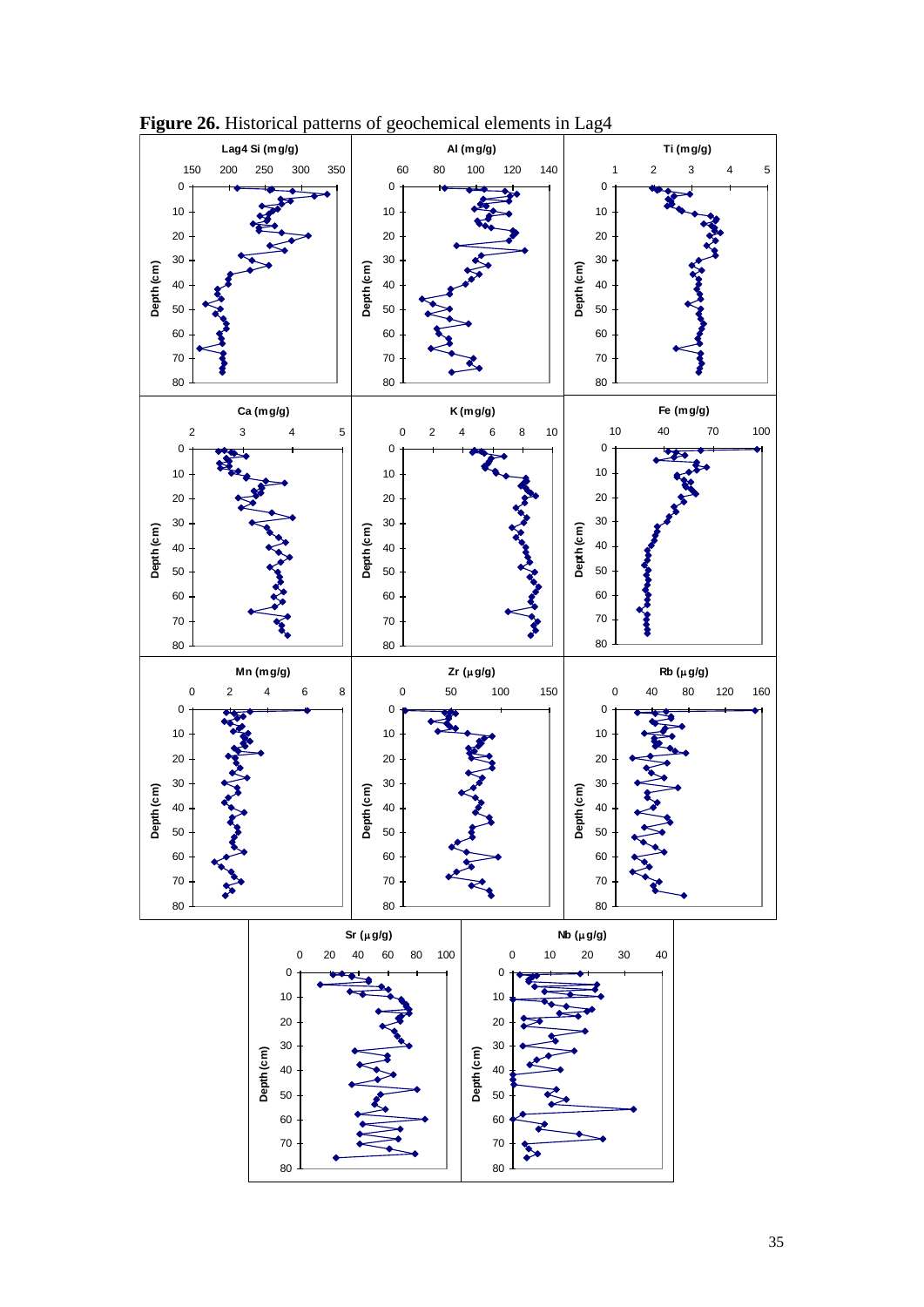

**Figure 27.** Historical patterns of geochemical elements in Banb5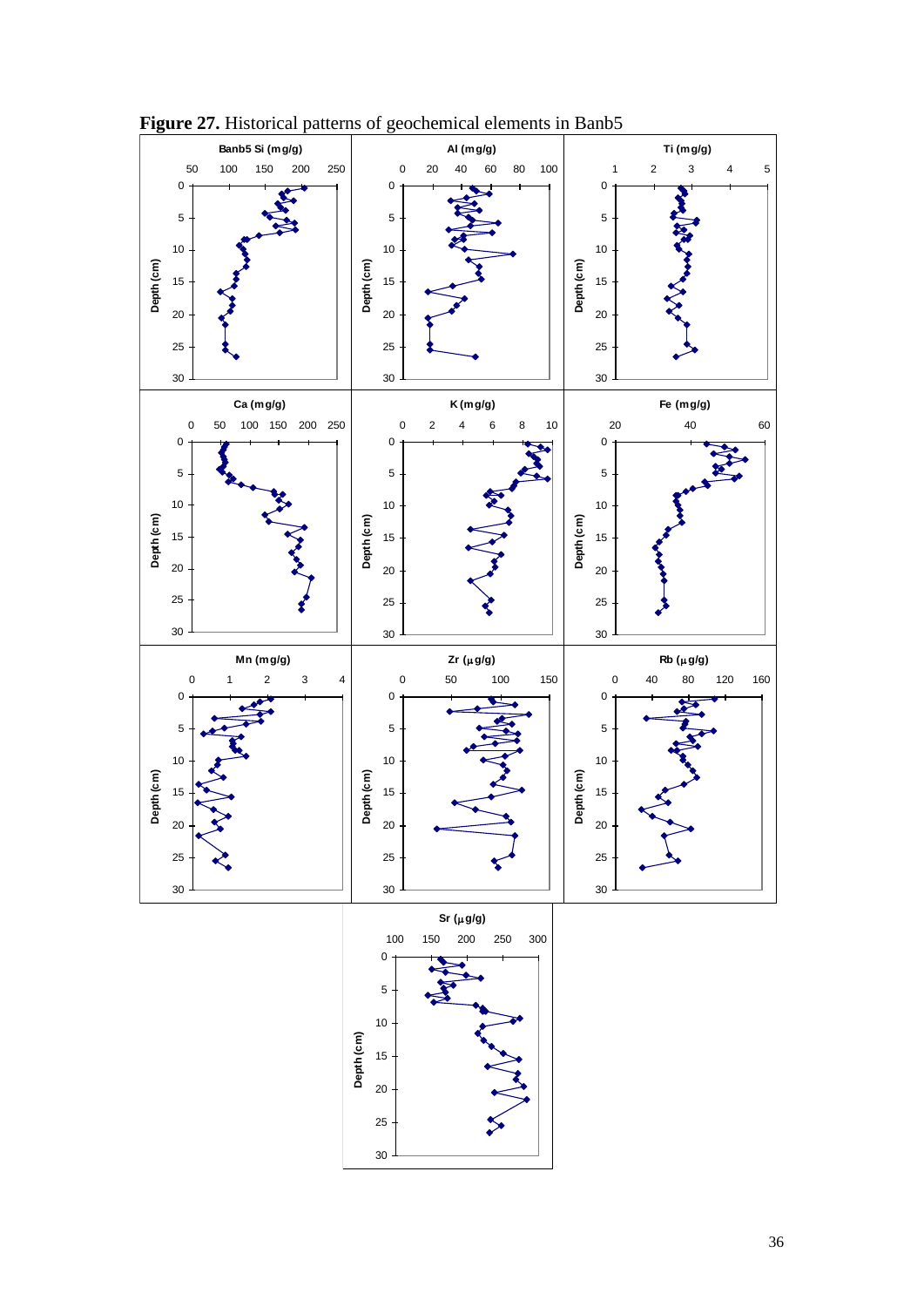3.3.3 Historical patterns of Hg, Pb, Zn, S, Cu, Cd, Cr, Ni, Sn, As, V, Se, Be, Pd and Pt across the UK

3.3.3.1 Historical pattern of Hg across the UK

Hg concentration profiles for Nag29, Chon14, Gran5, Burn3 and Lag4 are shown in Figures 28 to 30 and provide historical patterns for the different sites across the UK. The Hg profile for Nag29 from Lochnagar is shown in Figure 29A. Plotting this on an expanded scale (Figure 29B) shows that Hg concentration increases slowly but steadily from about 20 ng/g at the bottom to 40 ng/g at about 20 cm in the core followed by a rapid increase to 162 ng/g at 0.75 cm and a decline to 130 ng/g at the sediment surface. This peak value is typical for the site (150 - 250 ng/g; Yang, 2000) .

**Figure 28.** Hg concentration profiles for Nag29 (AAS results)



Hg is of increasing concern due to its toxicity and its ubiquitous contamination of the environment. When studying Hg pollution history, it is usual to take the 'preindustrial' level (150 - 200 years ago) as background values (Engstrom & Swain, 1997; Klein & Jacobs, 1995; Grondin *et al.* 1995; Verta *et al.* 1989), even though it has been suggested that Hg contamination via silver refining may have had local effects since the 15th century (Nriagu, 1993) and Martinez-Cortizas *et al* (1999) have found that Hg concentrations have increased in a peat bog since c.1500 before present (B.P.).

In Lochnagar, pollen data from correlated cores suggest that the 150 cm of Nag29 covers a c.6000 year period, which means that Hg concentrations appear to have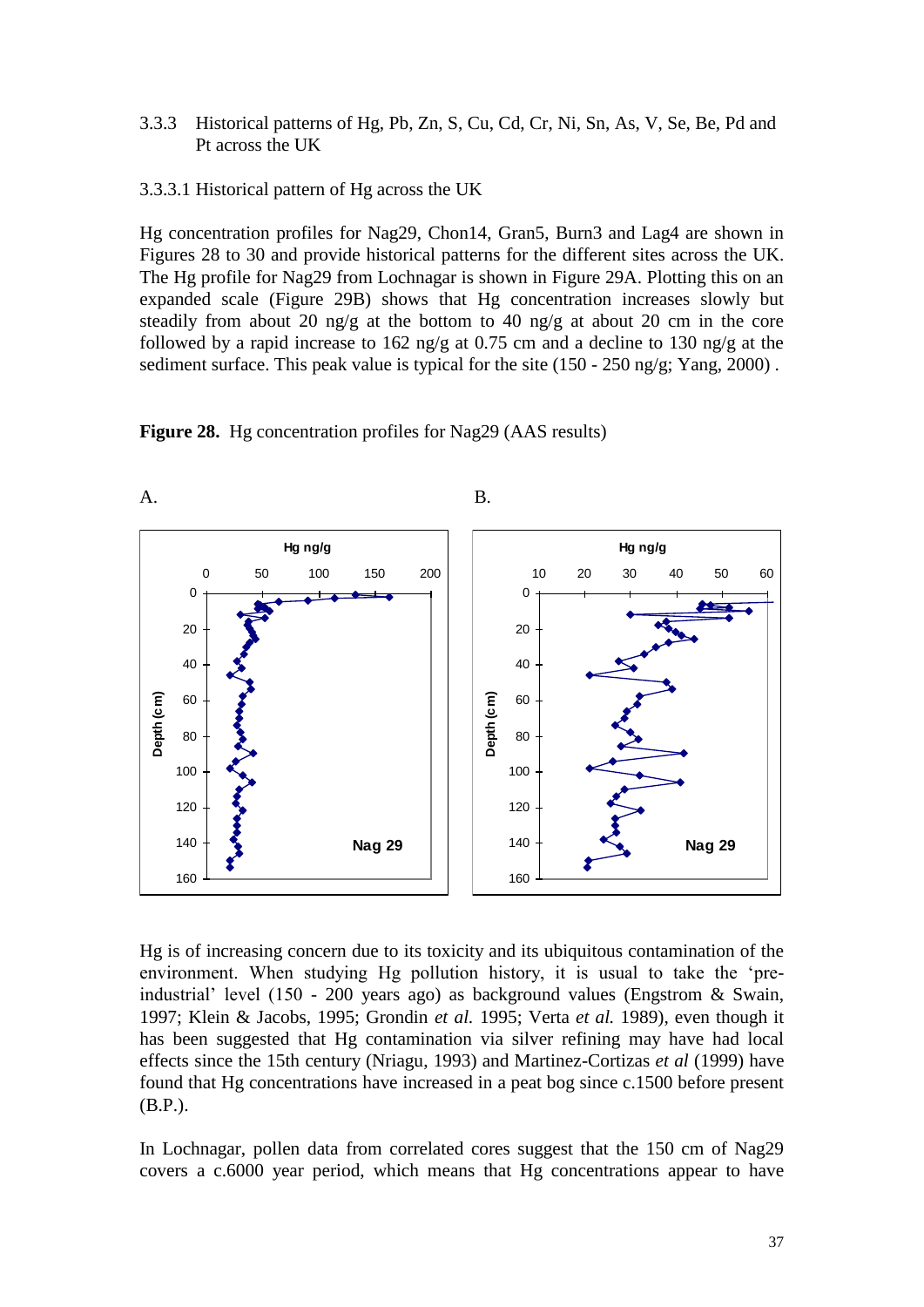increased at the site since c.4000 BC. If this is a real signal, this has a special significance for the debate on the true definition of "background" in the UK. The Nag29 core also shows a few small peaks in the Hg profile between 20 and 157 cm and the peaks between 20 and 60 cm may correspond to Roman and Medieval periods. However, as this core has not been dated we cannot interpret these peaks further. The Nag29 core was sliced at 0.5 cm intervals and therefore only 50 of the 314 samples have so far been analysed providing only a low resolution to the Hg profile. <sup>14</sup>C dating and analysis of the remainder of the samples are required before complete interpretation of the Hg temporal trends can be undertaken.

Hg concentrations in the Loch Chon core (Chon14) show a very slow increase from the bottom to 15 cm followed by a sharp increase to a peak concentration of 1603 ng/g at 9.25 cm (Figure 29). This then rapidly declines to the sediment surface. This peak concentration is higher than has been observed in any rural lake site in the UK, and is of the same order as the Hg concentrations in the surface sediment samples taken from the Crosness lake (sewage works complex; Site 9 - Figure 1) and Victoria Park Lake (Site 27) in London, the two highest Hg concentrations in the surface sediment dataset (Figure 3). Previous sediment studies would suggest that the sediment accumulation rate in Loch Chon is about 1 mm / year and hence this 90 cm core should cover c.900 years. This puts the Hg peak at the beginning of the 20th century which is probably quite unlikely. However, the site is afforested and previous studies have shown that the sediment accumulation rate has increased as a result of catchment inputs following forestry activities. Therefore, the peak is probably more recent, but as the core has not been dated, its provenance is currently uncertain.

There is a sharp peak in some other element concentration profiles in this core, for example Pb, Zn, Se, V, Ni, Sn and S. The peak in the Pb profile is at 6.75 cm and the peak in Zn is at 7.75 cm whilst the peaks of Se, S, V, Ni and Sn are a little more shallow than the Hg peak depth (see Figures 32 to 45 for these element profiles). It would appear that these peaks are caused by the same disturbance and that this happened at the same time, but this cannot be due to direct atmospheric deposition as the peaks are not at the same depth in the sediments. Although the catchment could be an important source of trace metals for the lake (Yang, 2000), transport for different metals from the catchment to the lake is not always the same (Xue *et al*., 2000). The catchment of Loch Chon is relatively large and it would appear that the material forming these peaks is derived from a catchment source. Differential storage and remobilisation of these metals from catchment soils (a sort of metal 'chromatography') may have caused the observed results, but the difference in the sediment peak depths for the different elements would suggest that if this is the cause, then it has occurred over some considerable time. Sediment dating would be required in order to interpret this further.

The pattern of the Hg concentration profile for Loch Grannoch (Gran5) is different from the other cores. The Hg concentration slowly increases from the bottom to 45 cm followed by a rapid increase to a peak concentration (about 330 ng/g) at 20 cm. There is a broad peak from 20 to 15 cm followed by a decline to 8 cm, and an increase once more to the sediment surface. From previous studies, Gran5 is thought to cover c.300 years and hence the rapid increase in Hg concentration at about 45 cm probably dates from c. 1830 - 1840s and the peak at 20 - 15 cm from 1930s - 1950s. However, these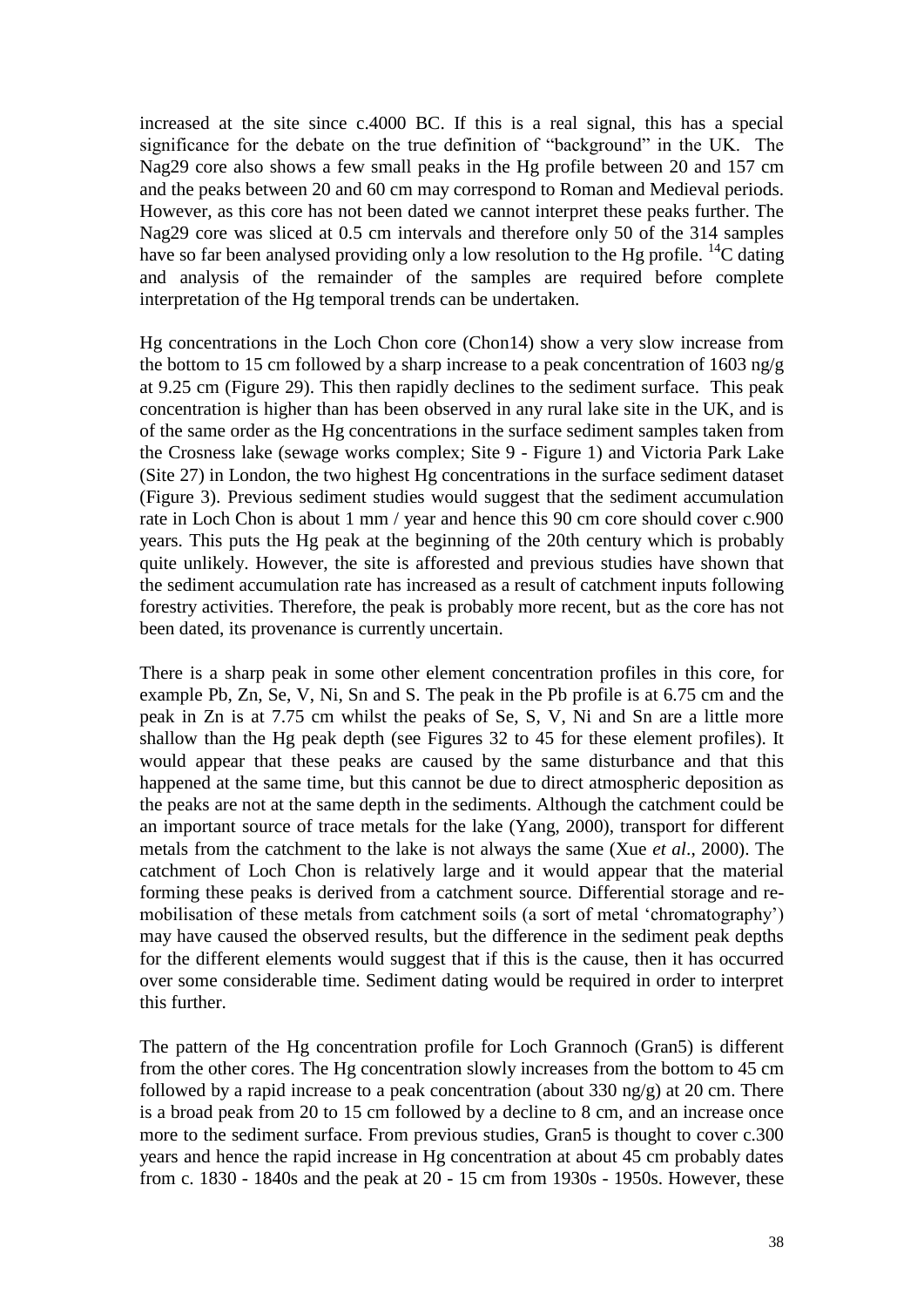dates could vary as the Loch Grannoch catchment is afforested and, as with Loch Chon, forestry activities could have resulted in high catchment inputs to the lake and have lead to an increase in the sediment accumulation rate. If these forestry activities occurred before the formation of the Hg peak concentration, the dates for the peak could be more recent. By contrast, peaks in the Ti, K, Zr, Rb and Sr profiles occur at about 8 cm, which may correspond to a mineral in-wash caused by forest planting in 1962 and/or 1977-1978. If this is the case, then the dates for the Hg increase and peak could be earlier. Without independent dating of the sediment core it is not possible to confirm the peak date with any certainty. However, the peak Hg concentration in Loch Grannoch is almost double that of Lochnagar and, from previous studies, the sediment accumulation rate is also much higher. Therefore, the total Hg input to the site is likely to be much higher than for Lochnagar.

Burn3 taken from Burnmoor Tarn shows the peak Hg concentration to be intermediate to those of Lochnagar and Loch Grannoch. This 84 cm core is also thought to cover about 300 years. The rapid increase in this core is at about 12 cm which probably dates to about the 1950s. This would agree with the period of rapid increase in coal consumption in the UK. If this is the case then the peak concentration, 275 ng/g, at 4.5 - 5 cm would appear to occur in the early 1980s.

The Hg concentration profile in Lag4 taken from Llyn Llagi shows similar trends to those of Burn3 with a similar peak concentration. However, the background concentration of Hg in this core is about two times that of Burn3 and hence Hg enrichment would appear to be lower (Table 9). The core is thought to cover c.550 years and therefore, if the sediment accumulation rate is correct and constant, the increase in Hg would date to the 1930s which would be slightly earlier than that estimated for Burn3. Again, without dating it is not possible to be certain.



Figure 29. Hg concentration profiles for Chon14 and Gran5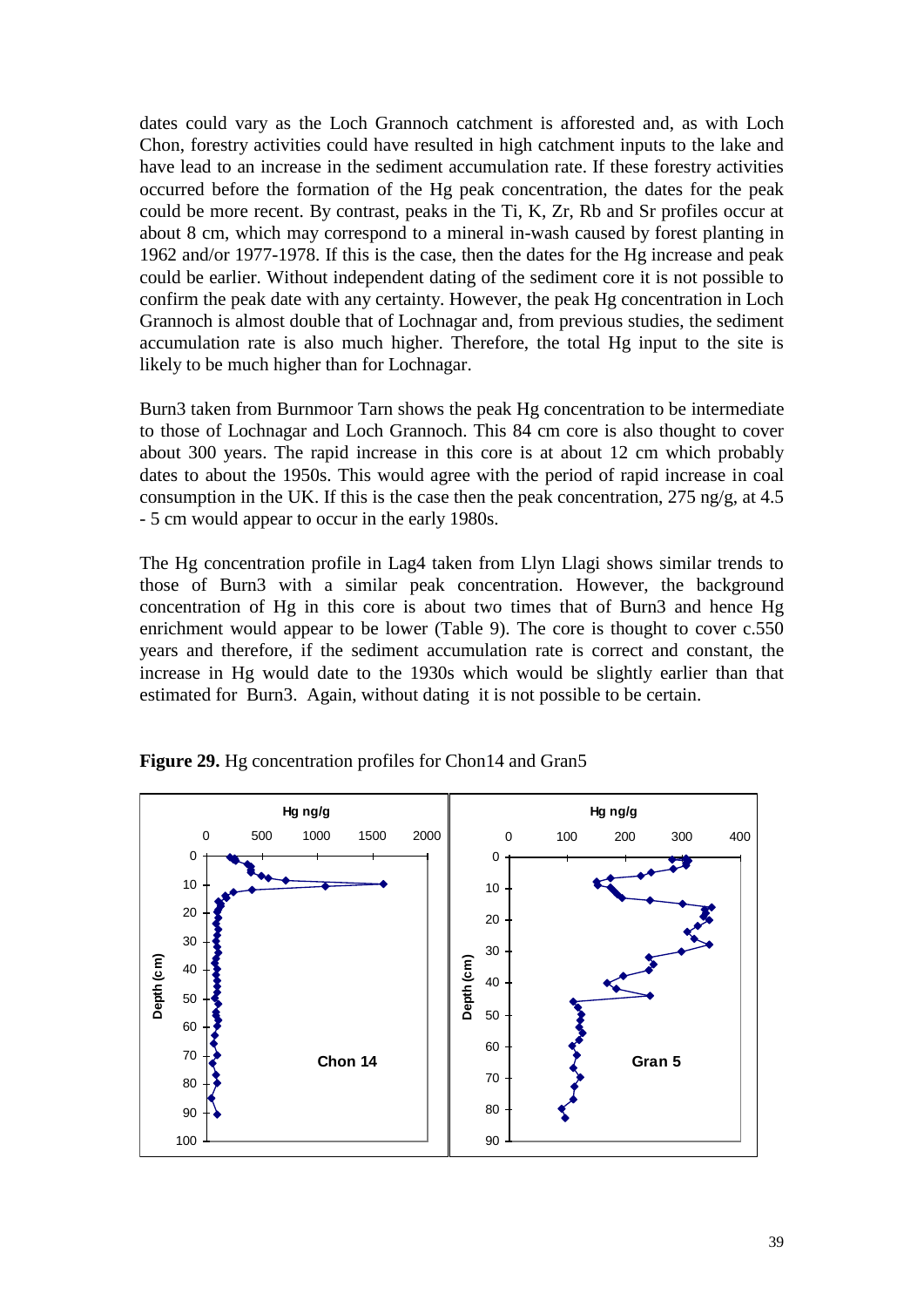

**Figure 30.** Hg concentration profiles for Burn3 and Lag4

The Hg profile of Banb5 is shown in Figure 31. Hg concentrations in this core generally increase from 380 ng/g at the bottom to 840 ng/g, reaching this peak at 8.5 cm, and then declining steadily to 420-450 ng/g at the surface. The reservoir was constructed in 1903 and hence the accumulation rate is likely to be about 0.3 cm / year. This would place the peak at the end of the 1960s or the beginning of the 1970s. Hg concentrations in Banb5 are higher by a factor of 2 - 5 than the surface sediments taken from Lochnagar (Yang, 2000). The high peak concentration and the rapid accumulation rate in Banb5 suggest that Hg inputs at the site have been very high though declining steadily in recent years.

Figure 31. Hg concentration in Banb5 taken from Banbury Reservoir in London

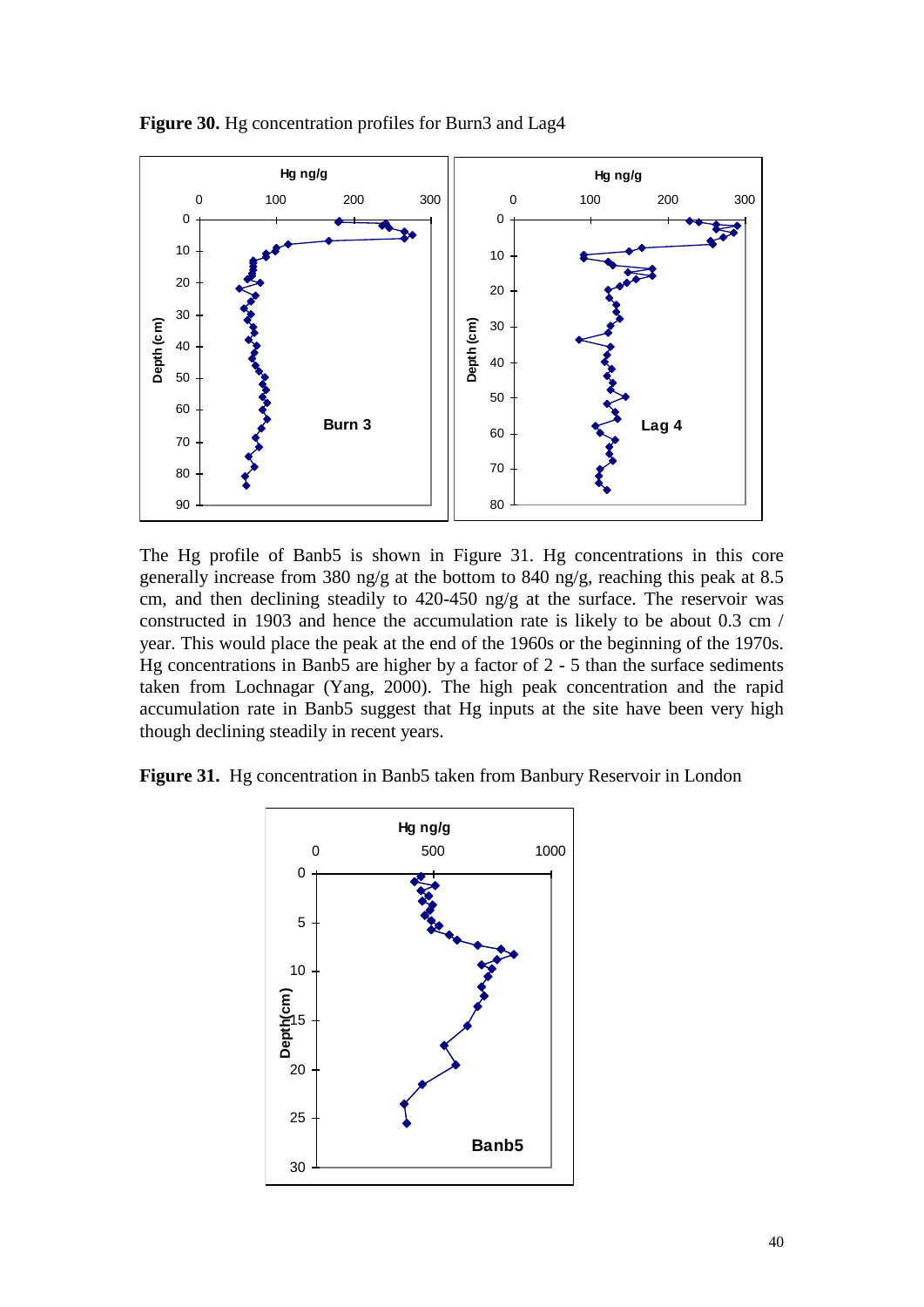In all of the Hg concentration profiles in these cores, there is a slow increase from the bottom upwards, suggesting the concentrations at the bottom of the cores ("background" concentrations) are not real natural values. Certainly, at only 95 years old, the oldest sediments in Banbury Reservoir would never have approached a natural background value. However, the peak and the "background" concentrations are shown in Table 9 for comparison.

**Table 9.** Peak and the "background" concentration of Hg (ng/g) in the sediment cores across the UK

| Core               | Nag29 | Chon14 | Gran <sub>5</sub> | Burn3 | Lag4 | Banb <sub>5</sub> |
|--------------------|-------|--------|-------------------|-------|------|-------------------|
| Peak concentration | 162   | 1602   | 339               | 275   | 289  | 840               |
| Background         | 20    | 60     | 90                | 60    | 110  | 380               |
| concentration      |       |        |                   |       |      |                   |
| Enrichment         |       | 26.7   | 3.8               | 6.3   | 2.6  |                   |

The differences in background concentrations between the sites (expect Banbury Reservoir) may mainly arise from differences in sediment accumulation rate. Hg accumulation rates are therefore a more comparable way of assessing background levels (Fitzgerald *et al.* 1998) although dating is required for this. For the same reason, Hg accumulation rates in the contaminated layers are also a more reliable way of assessing pollution status. Although there are few reported Hg data for sediments in Europe, considering Hg concentrations and the predicted sediment accumulation rates, our data would suggest that the Hg accumulation rates for these sites, except Lochnagar, would fall into the upper range within Europe.

## 3.3.3.2 Historical patterns of other elements across the UK

Generally speaking, the Pb and Zn concentration profiles follow similar trends to the Hg concentration profiles in each individual core (Figures 32 and 33). In Gran5, Pb concentrations rapidly increase from the bottom of the core, earlier than the depth at which the rapid increase starts in the Hg concentration profile. The peak Pb concentrations, between 15 and 30 cm in Gran5 (maximum is 978  $\mu$ g/g at 27.75 cm) are about 3 or 4 times those of the surface sediments, whilst the Hg peak concentrations between 15 and 30 cm are about 1.1 times the surface values.

Comparing the profiles in the top 50 cm of Hg, Pb and Zn in Gran5, all three show a decline from the peak to about 10 cm, after which Pb and Zn concentrations remain relatively stable, whilst Hg concentrations increase again to the surface. Therefore, if the high concentrations between 15 and 40 cm for Hg, Pb and Zn have a similar source, e.g. atmospheric deposition and/or forestry activities, the increase in Hg concentration in the upper 10cm is likely to be due to some other reason. The high concentrations of Hg, Pb and Zn may mainly be caused by atmospheric deposition and/or forestry activities, but since the main planting in 1962 and 1977-1978 the catchment has been relatively stable. Therefore, the increase in Hg concentration in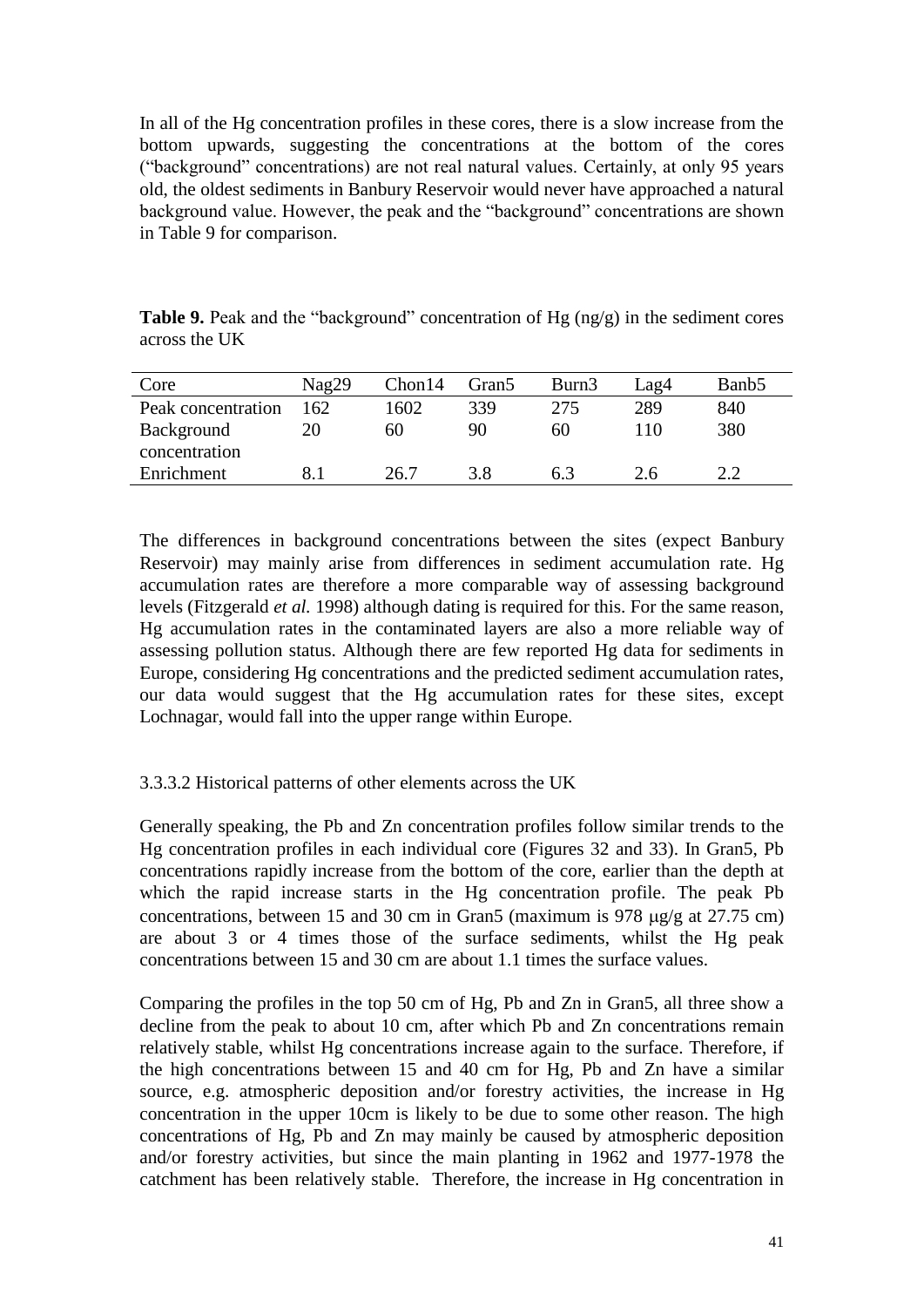the surface sediments is more likely to be caused by an increase in Hg deposition. It is unlikely that catchment in-wash has caused an increase in Hg, but not in Pb and Zn.

Coal burning and waste incineration are two of the main sources of S as well as Hg and Pb and the S profiles in the cores (Figure 34) are usually similar to their respective Hg and Pb profiles. However, the S profile in Burn3 shows the same trends as the LOI profile, whilst the S profile in Gran5 shows a broad, high concentration period between 15 and 40 cm similar to the as Hg, Pb and Zn profiles. These suggest that organic matter in-wash and forestry activities also contribute to the S record in the lake sediments.

Cd, Cu, Sn (except Banb5), Se, Cr and Ni (except Gran5) patterns (Figures 35 - 42) are also similar to the Hg and Pb profiles. In Gran5, Cr and Ni concentrations increase from the bottom to the surface, whilst some other element profiles such as Hg have a wide peak between 15 and 40 cm. Comparison of Cr and Ni concentrations in the catchment soils with those in the sediments may help identify the sources of these elements. Furthermore, this would help interpret the influence of forestry activities on the Hg profiles in the core.

Few long-term trends are observable in the As profiles (Figure 40). Concentrations in Nag29 are the lowest but show a rapid and dramatic increase in the surface sediments. The As concentrations in Banb5 are of a similar order to those of the other cores, except Nag29. However, for V (Figure 41) Banb5 concentrations are lower than those in Chon14, Gran5, Burn3 and Lag4 with surface sediment concentrations 2 - 3 times lower. Only Nag29 concentrations are lower than the London core. The reasons for this are currently unclear. Combustion, especially oil, is the dominant contributor of V to the environment and it is difficult to conclude that the London site is less impacted by oil combustion than the other sites. It maybe that the rapid sediment accumulation rate is diluting the signal at the site.

The patterns of Be and Pd (Figures 43 and 44) in Gran5, Burn3 and Lag4 are similar with that of their respective Al concentration profiles but opposite to the LOI profiles. This suggests that Be and Pd are mainly derived from mineral material. Figure 45 shows a significant change in Pt concentration at c. 25cm (estimated to c. 1900) in the Burn3 core. This is presumably due to the introduction of a new atmospheric source, probably industrial, influencing this area of northern England.

In the Banb5 core, Pb concentrations increase from the bottom (232  $\mu$ g/g) to 20 cm (320  $\mu$ g/g) followed by fluctuation to 10 cm, then a rapid decline to 6 cm (220  $\mu$ g/g). In the top 6 cm, Pb concentrations fluctuate around 200  $\mu$ g/g. Also in this core, there is an undulating increase in Zn concentration from the bottom  $(304 \mu g/g)$  to 10 cm (641  $\mu$ g/g) followed by a rapid decline to 5 cm (373  $\mu$ g/g), and an increase to the surface. Cu and Cd concentrations in Banb5 are a factor of 3-10 times the concentration of the contaminated sediment layers in Lochnagar (Yang, 2000). Lochnagar surface sediments also show contamination by Hg, Pb, Zn, Cu and Cd, but comparison of the two sites emphasises the magnitude of the pollution status at the London site.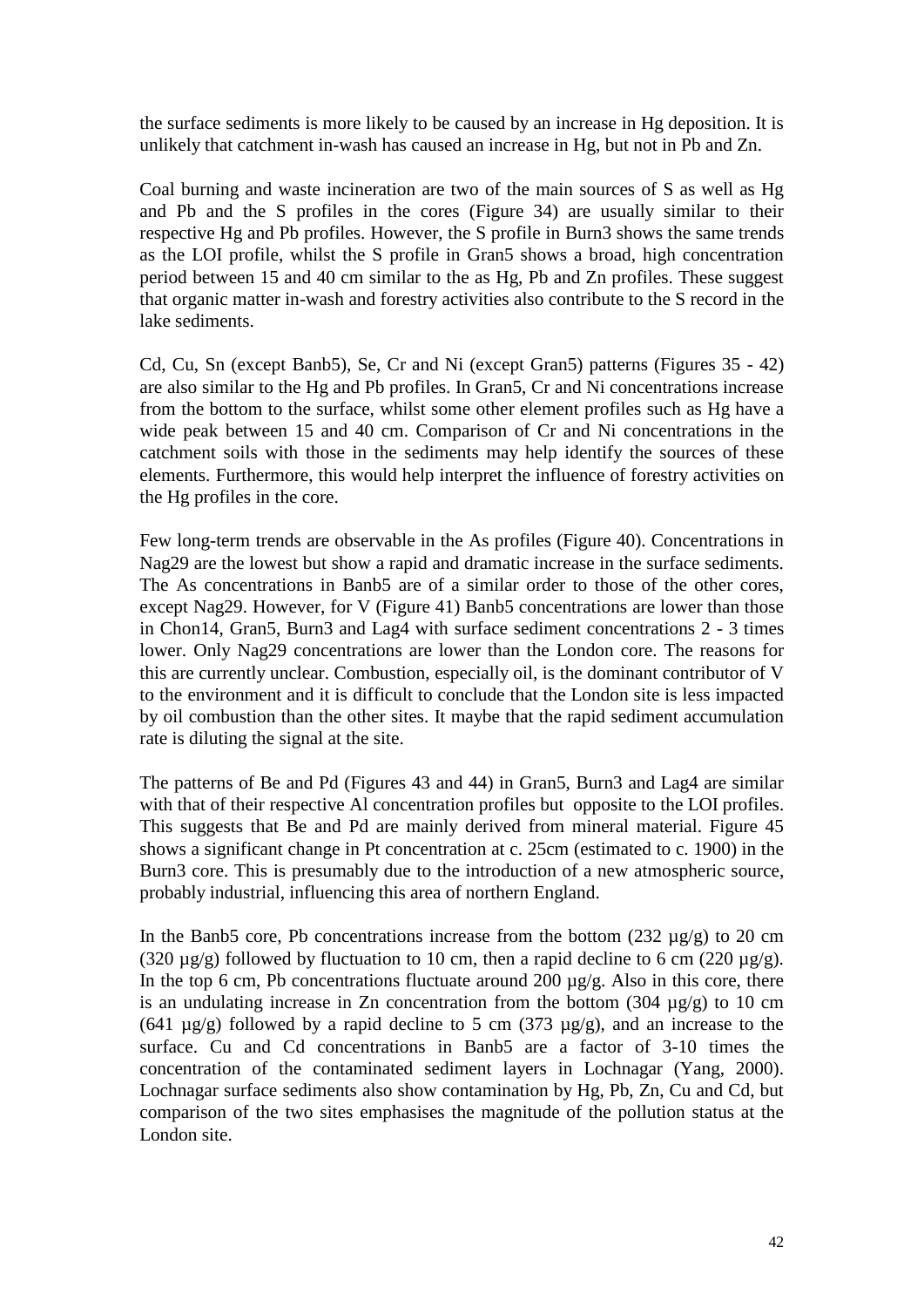The peak in the Hg profile of Banb5 is at 8.5 cm whilst the peaks in Pb and Zn are at 10 cm, and the Cd profile shows a broad peak between 7.5 and 13 cm. The shapes of the profiles and the positions of the peaks suggest that the times for the inputs of these metals reaching their maxima at the site are similar. This is estimated to be in the 1960s. The Sn profile generally increases from about  $3 \mu g/g$  at the bottom to about  $24$  $\mu$ g/g in the surface of the core and the Cr profile increases from the bottom to 13 cm followed by a slow decline to the surface.

Banbury Reservoir has a single inflow and outflow and local drainage is thought to have affected metal loadings to the site. Therefore, the profiles in Banb5 may reveal the history of industrial development around Banbury Reservoir over the last century. As this core has not been dated, it is difficult to calculate the loading rates of Hg, Pb, Cu, Zn and Cd to the sediments at different times. However, Table 10 shows the total storage densities for these metals for the period 1903 to 1998 calculated from the sediment profiles.

**Table 10.** Total storage densities of trace metals in Banbury Reservoir sediments since its formation (Note Hg unit)

| Hg mg/m <sup>2</sup> | Pb $g/m^2$ | $Cu$ g/m <sup>2</sup> | $Zn$ g/m <sup>2</sup> | Cd $g/m^2$ |
|----------------------|------------|-----------------------|-----------------------|------------|
| 43.23                |            | 9.82                  | 28.64                 | 1.222      |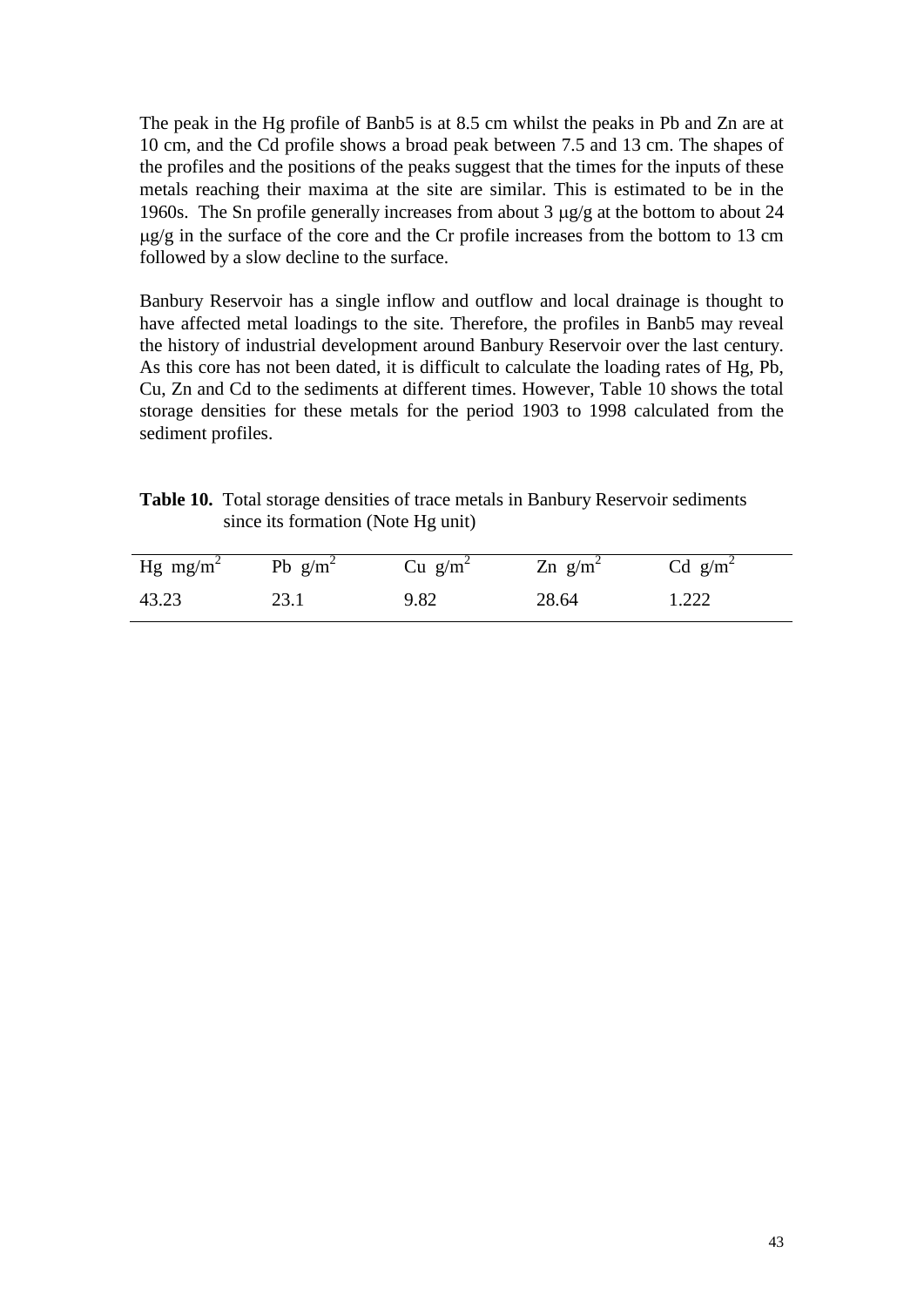

**Figure 32.** Historical patterns of Pb across the UK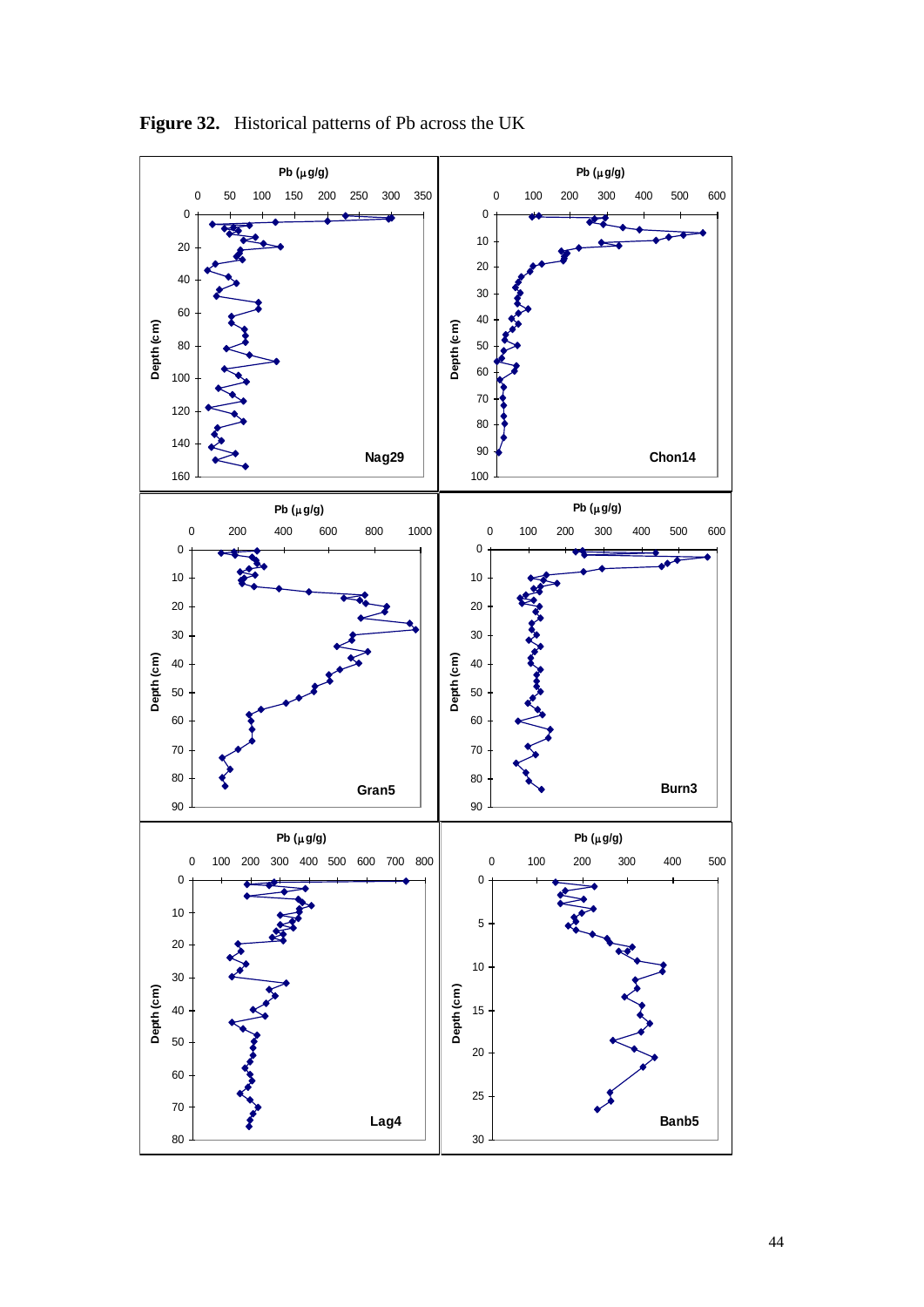

**Figure 33.** Historical patterns of Zn across the UK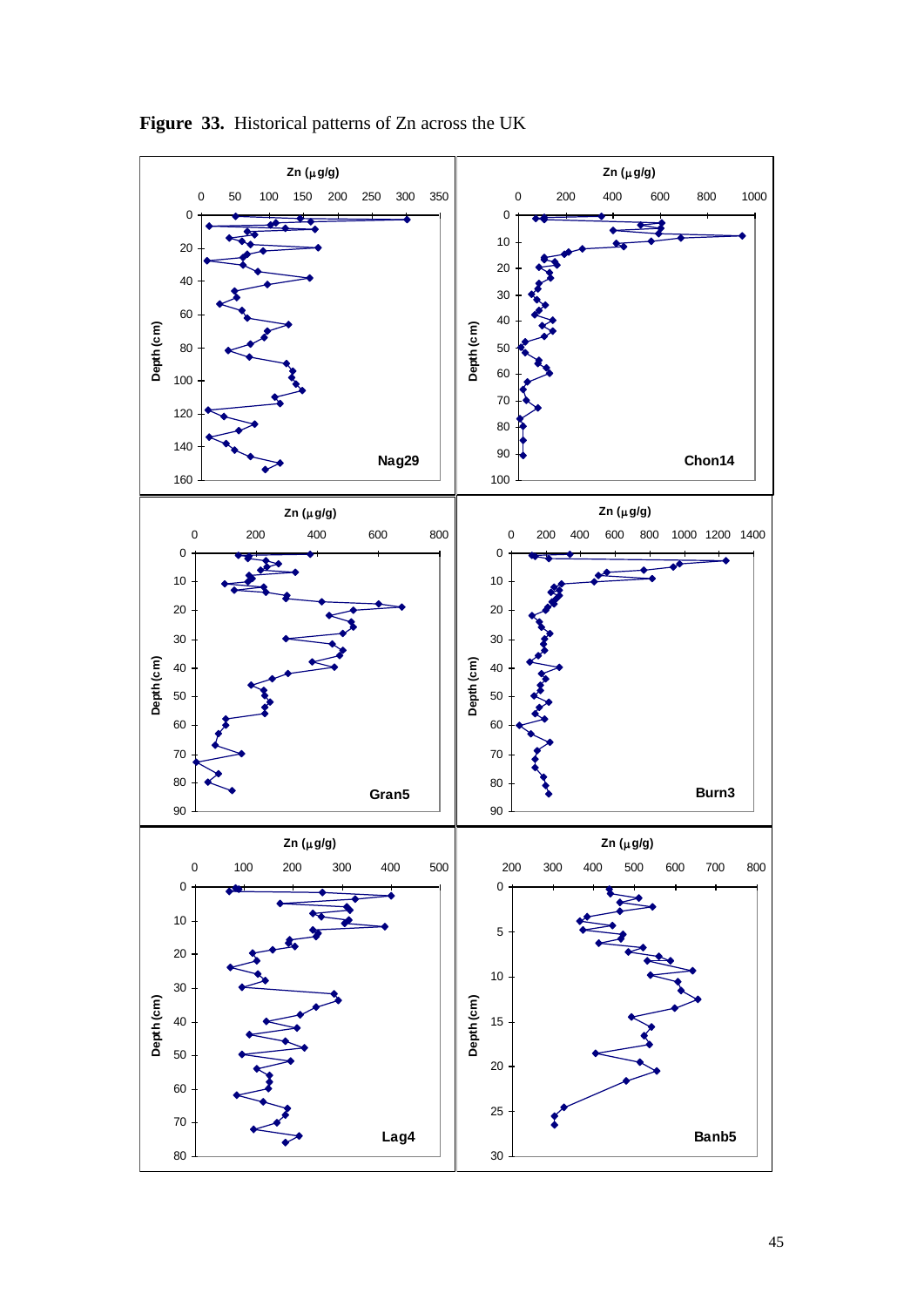![](_page_45_Figure_0.jpeg)

![](_page_45_Figure_1.jpeg)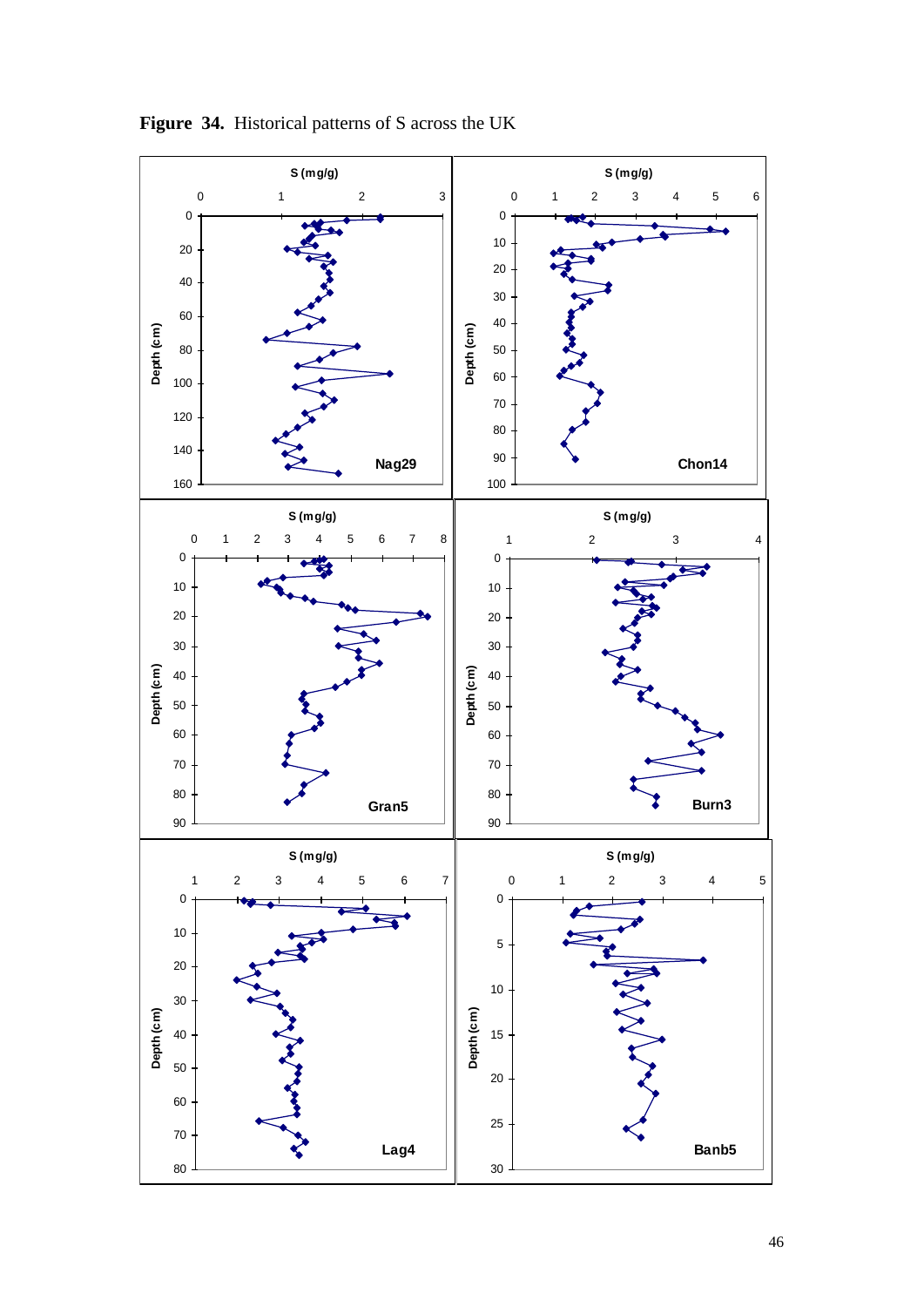![](_page_46_Figure_0.jpeg)

**Figure 35.** Historical patterns of Cu across the UK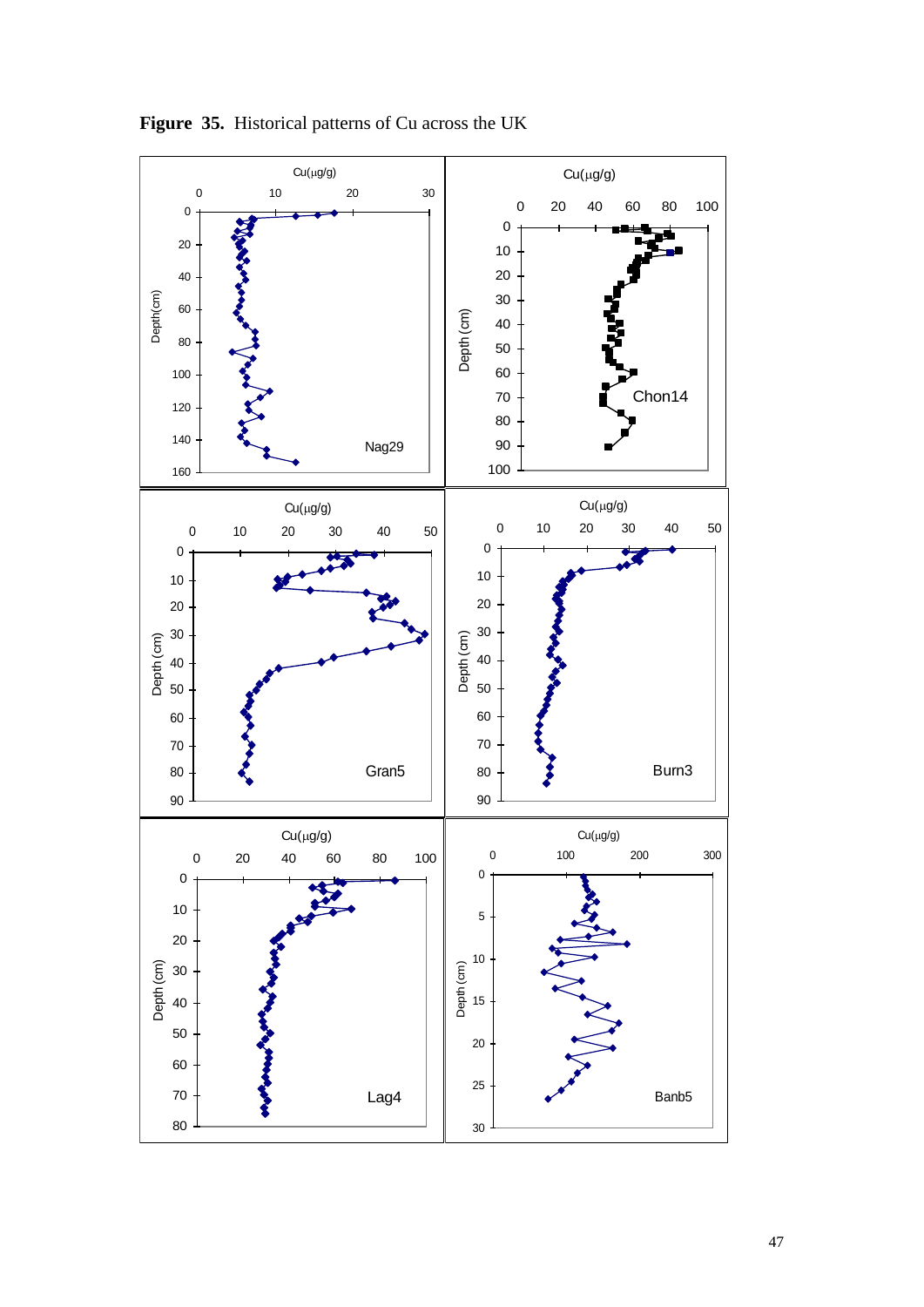![](_page_47_Figure_0.jpeg)

**Figure 36.** Historical patterns of Cd across the UK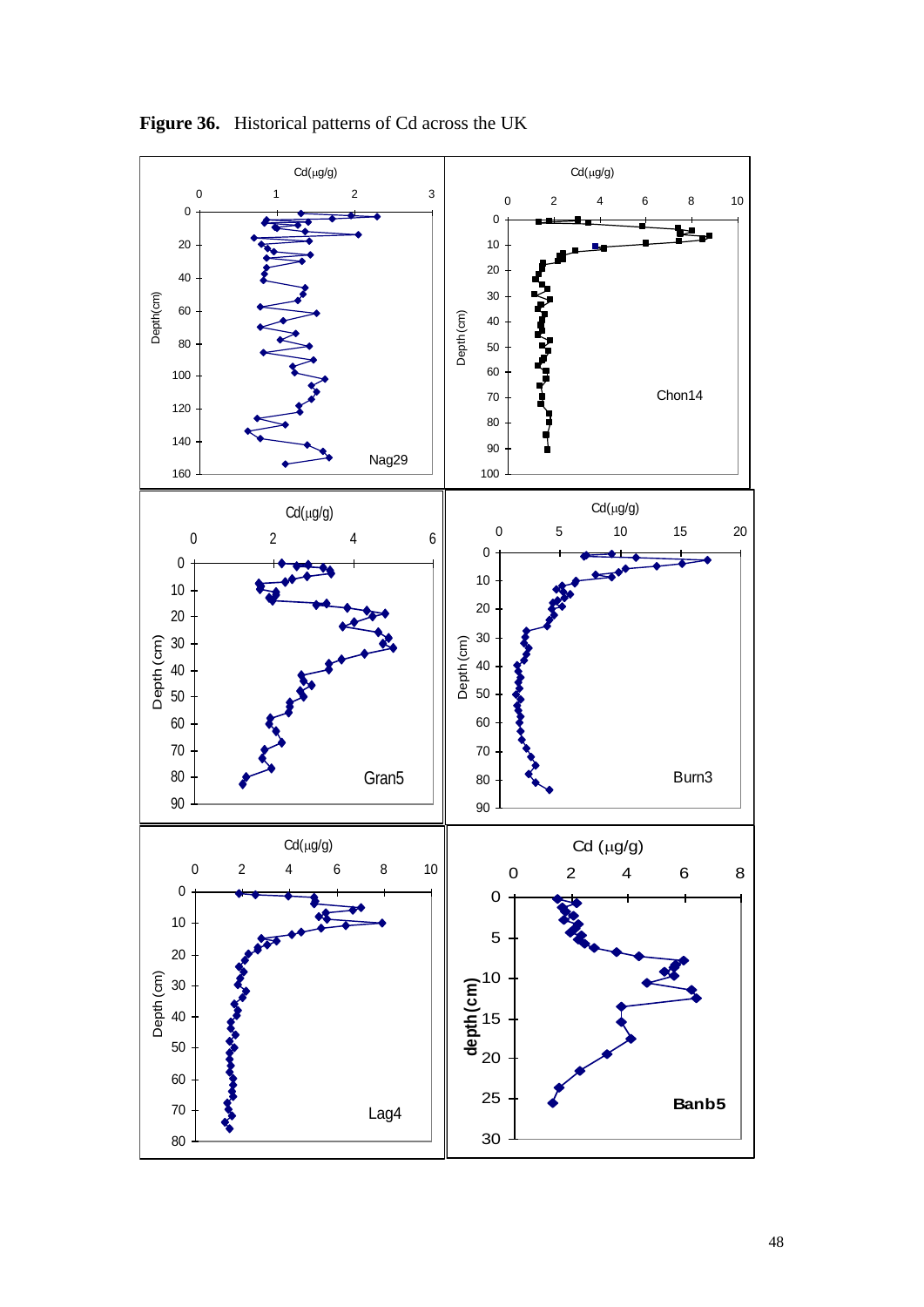![](_page_48_Figure_0.jpeg)

**Figure 37.** Historical patterns of Cr across the UK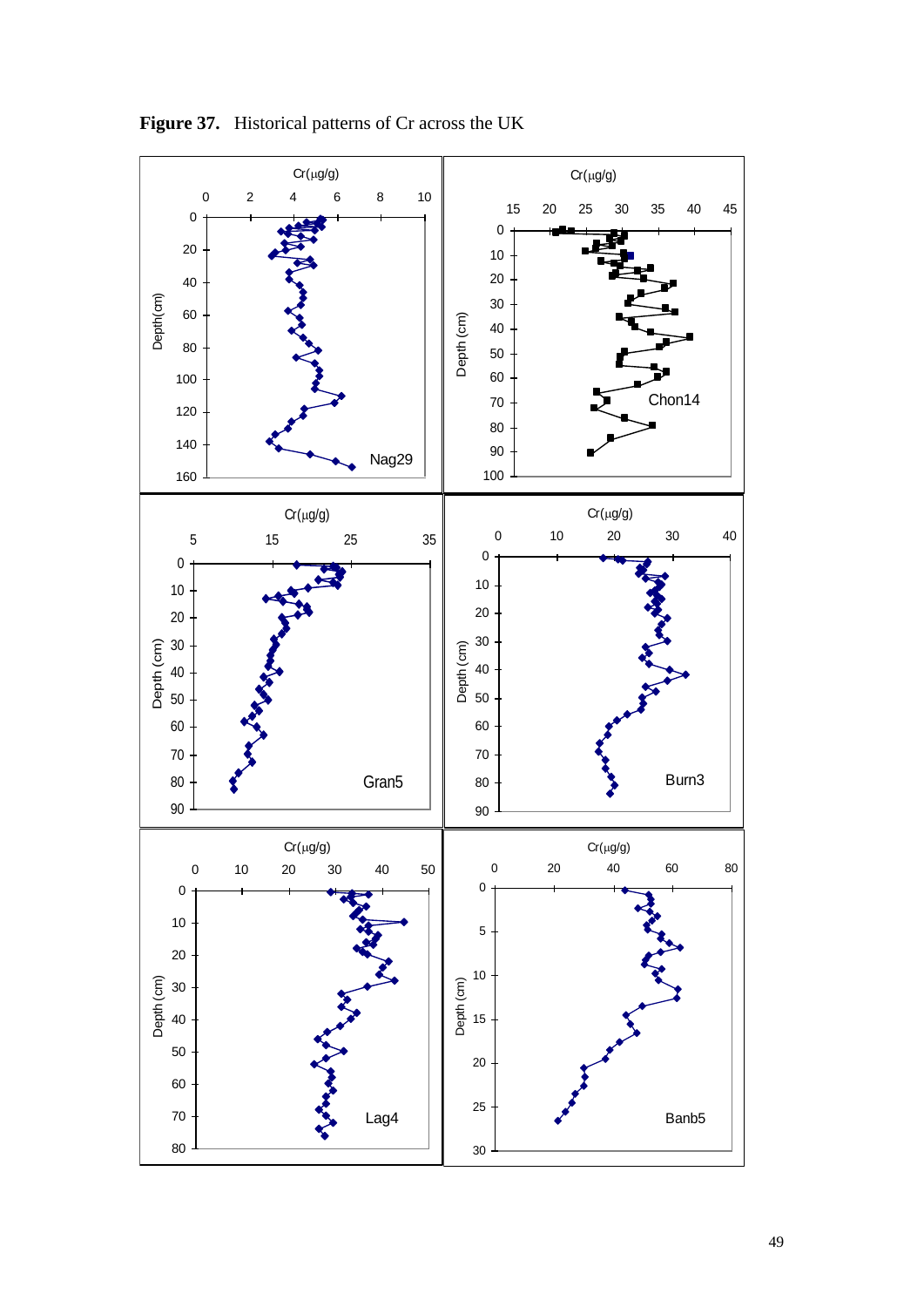![](_page_49_Figure_0.jpeg)

**Figure 38.** Historical patterns of Ni across the UK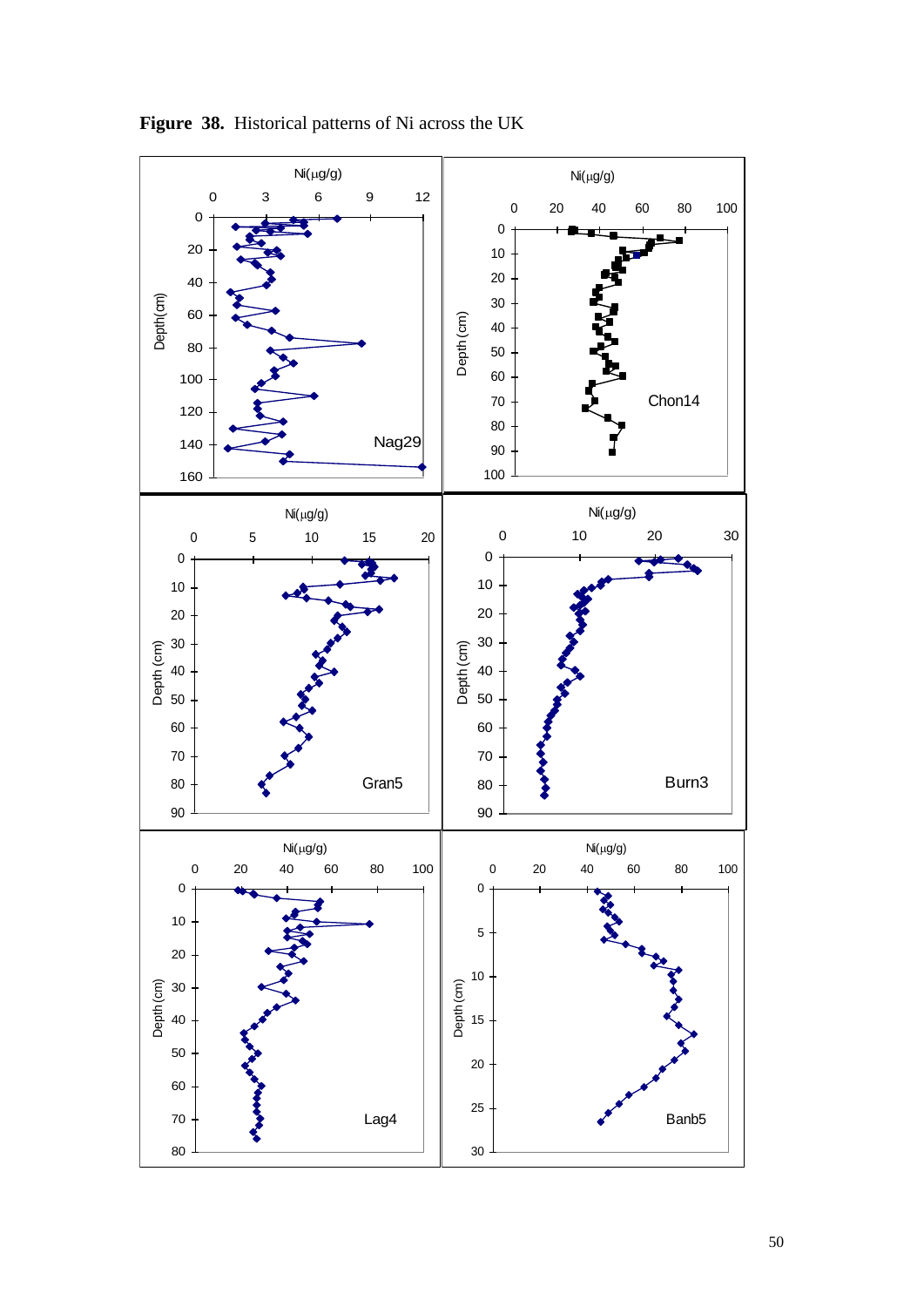![](_page_50_Figure_0.jpeg)

**Figure 39.** Historical patterns of Sn across the UK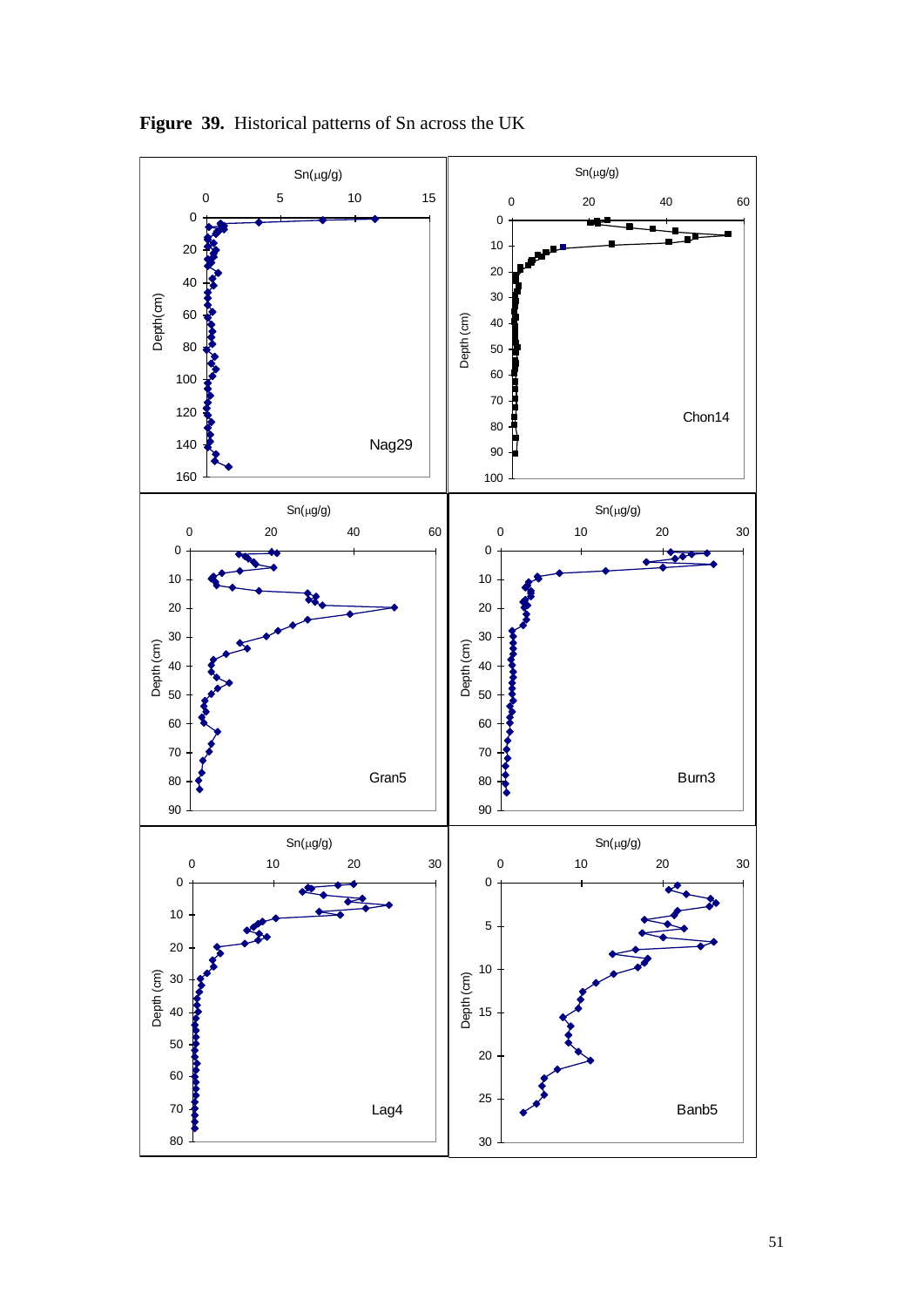![](_page_51_Figure_0.jpeg)

**Figure 40.** Historical patterns of As across the UK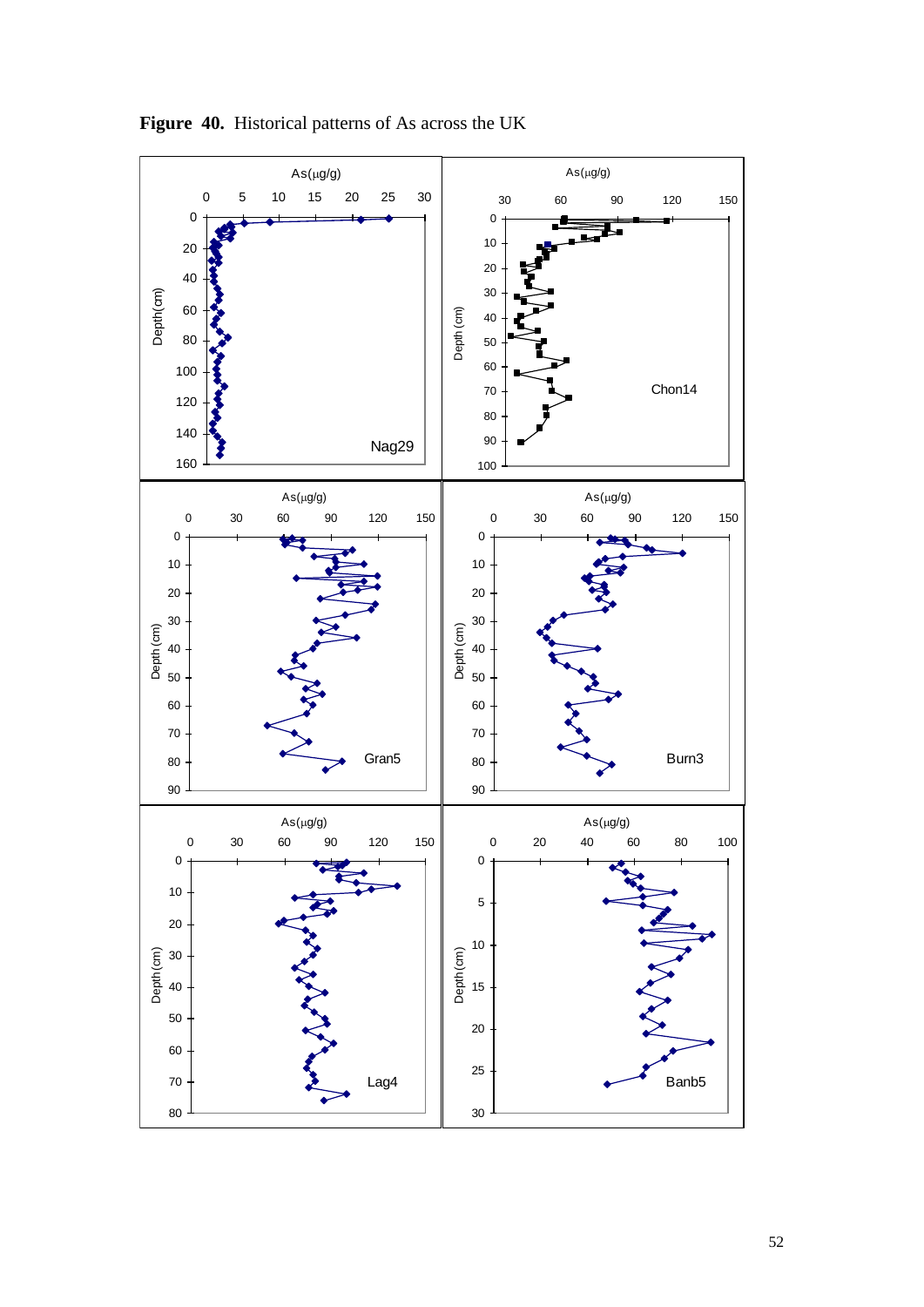![](_page_52_Figure_0.jpeg)

**Figure 41.** Historical patterns of V across the UK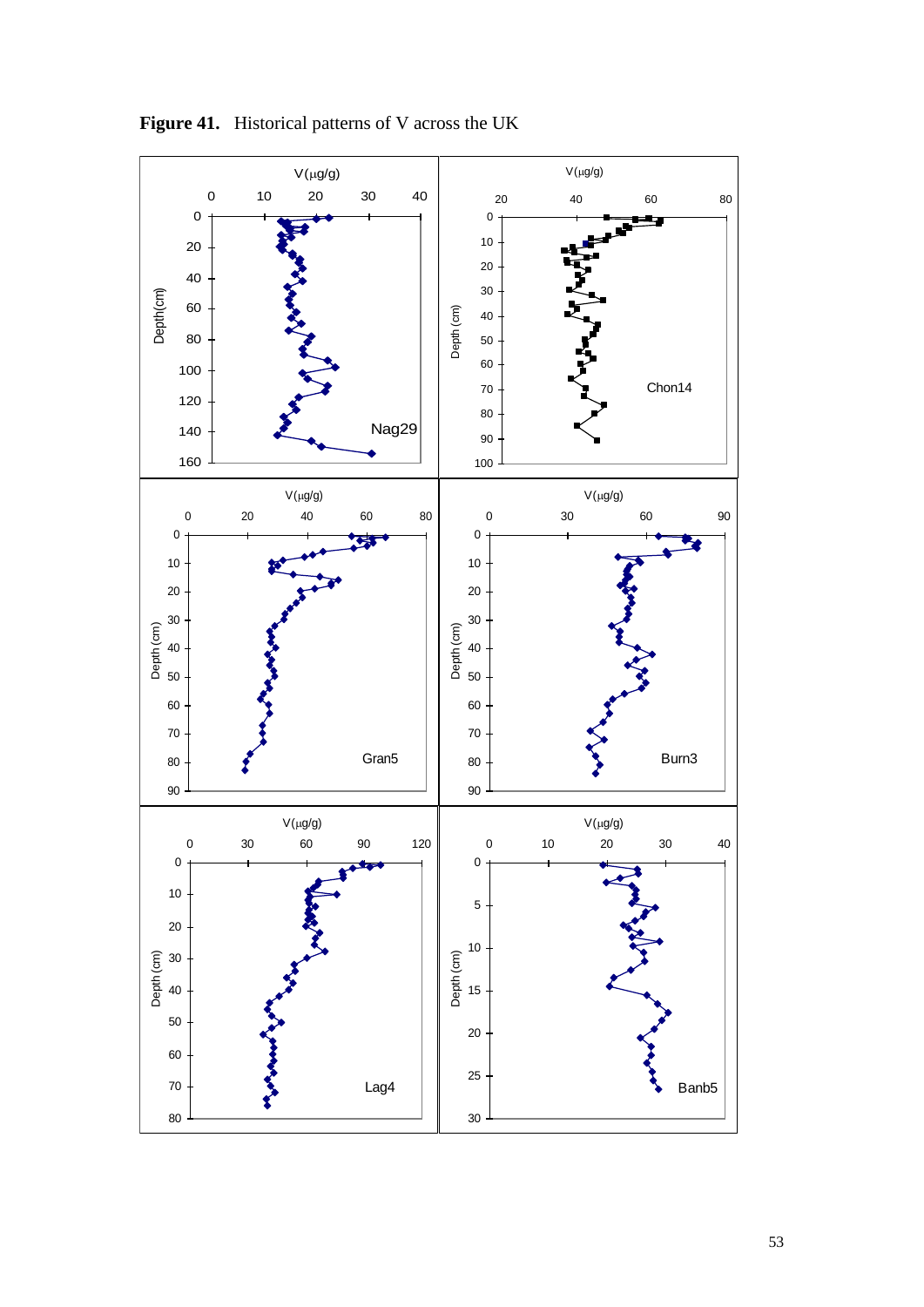![](_page_53_Figure_0.jpeg)

**Figure 42.** Historical patterns of Se across the UK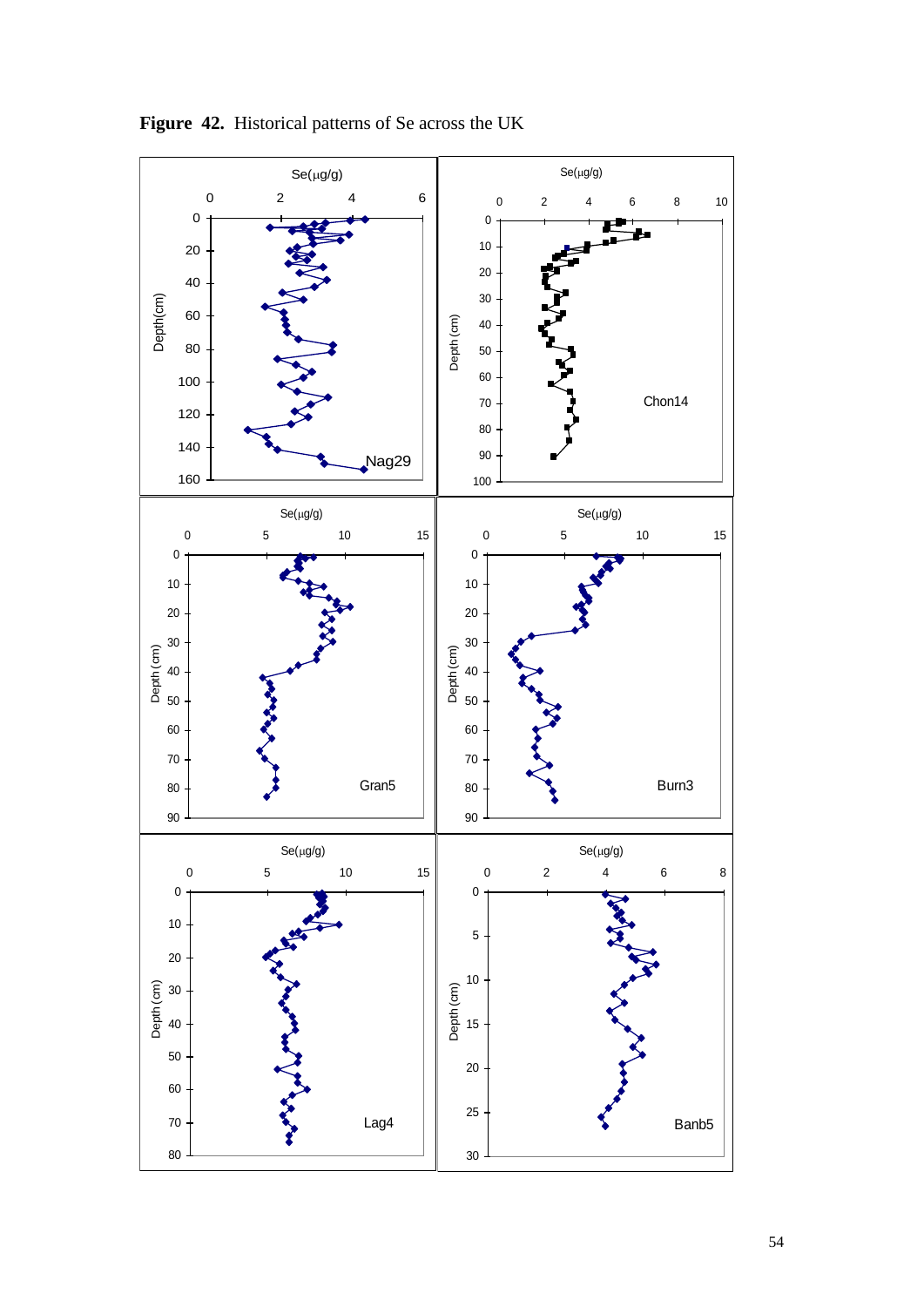![](_page_54_Figure_0.jpeg)

**Figure 43.** Historical patterns of Be across the UK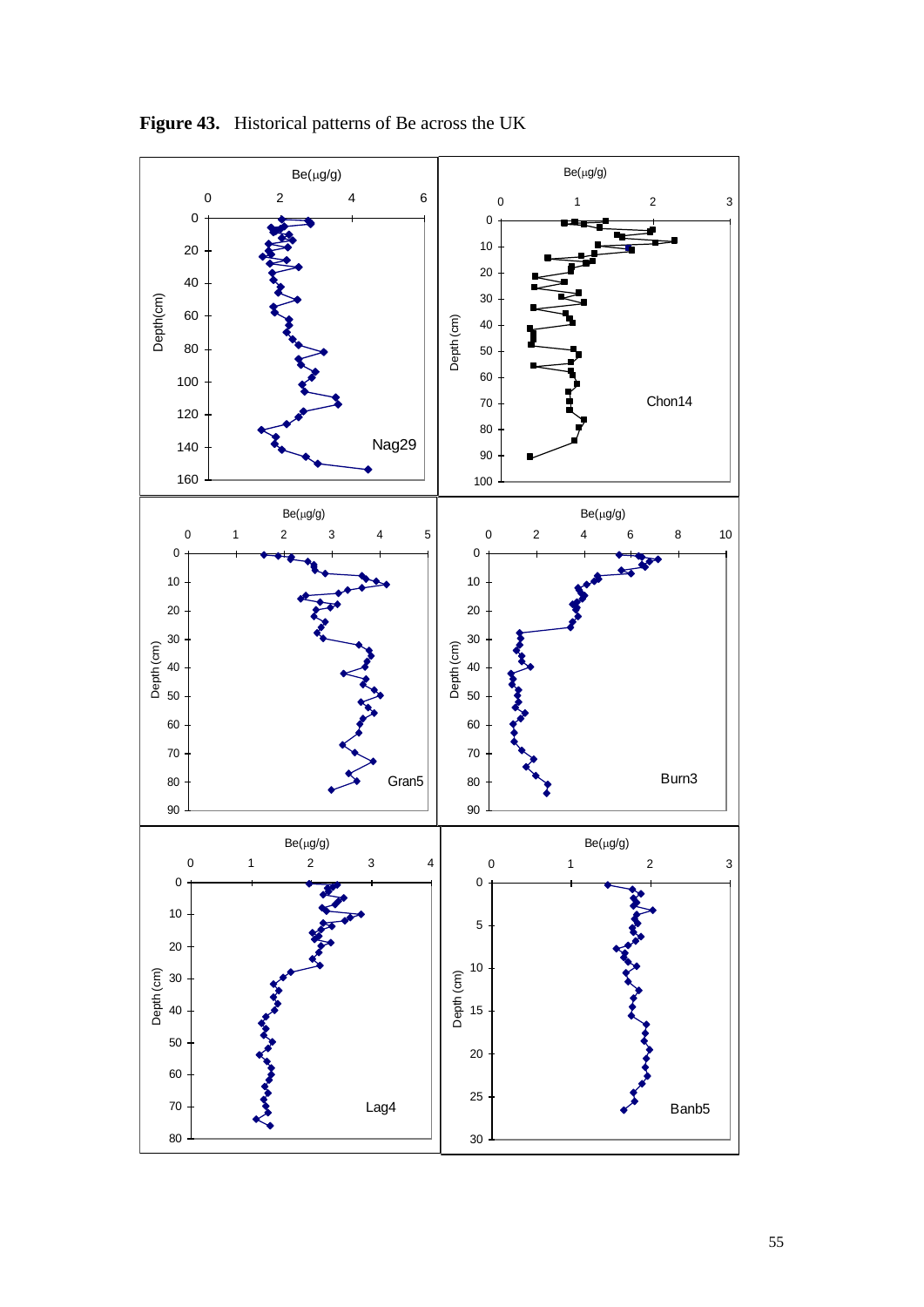![](_page_55_Figure_0.jpeg)

**Figure 44.** Historical patterns of Pd across the UK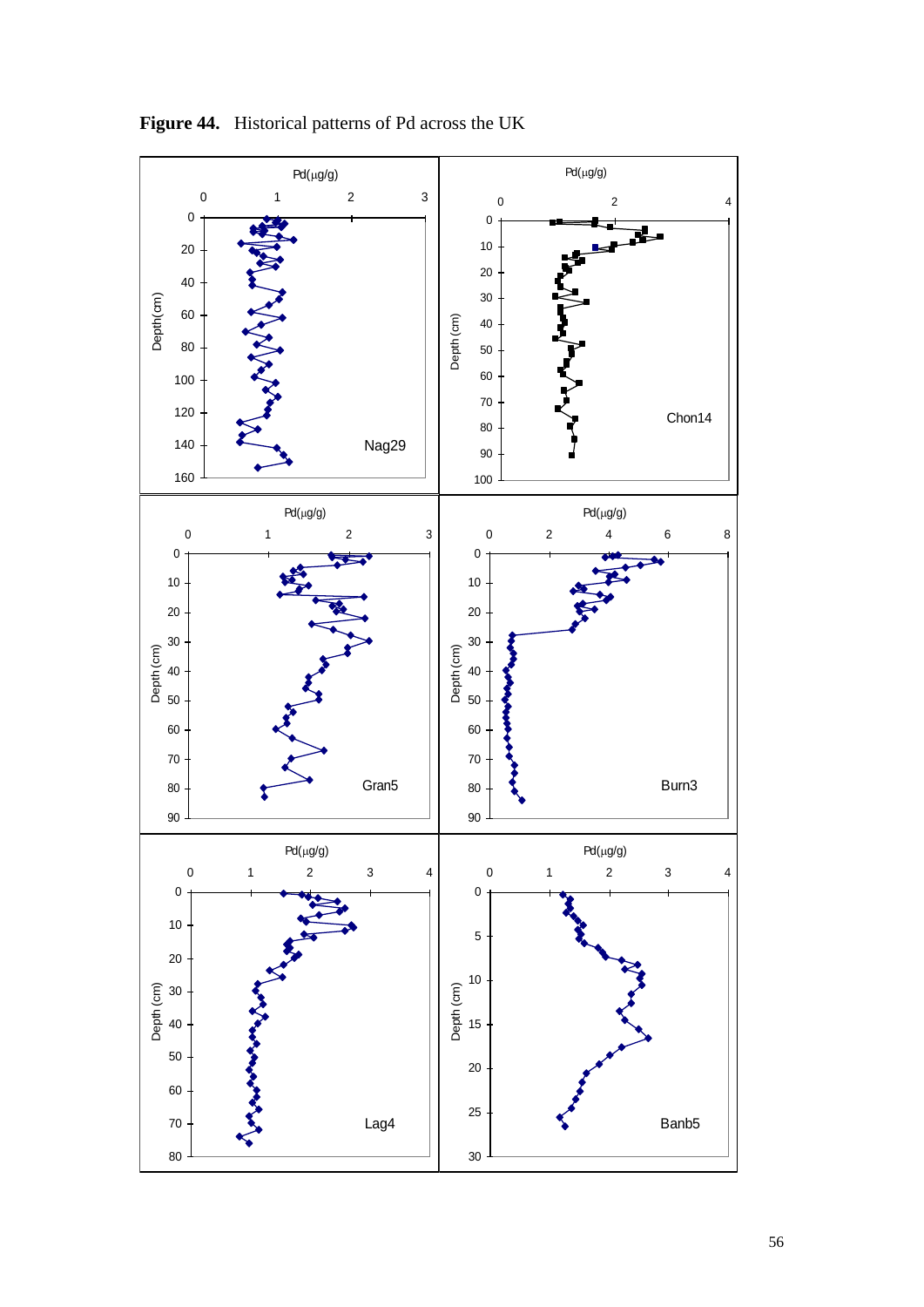![](_page_56_Figure_0.jpeg)

**Figure 45.** Historical patterns of Pt across the UK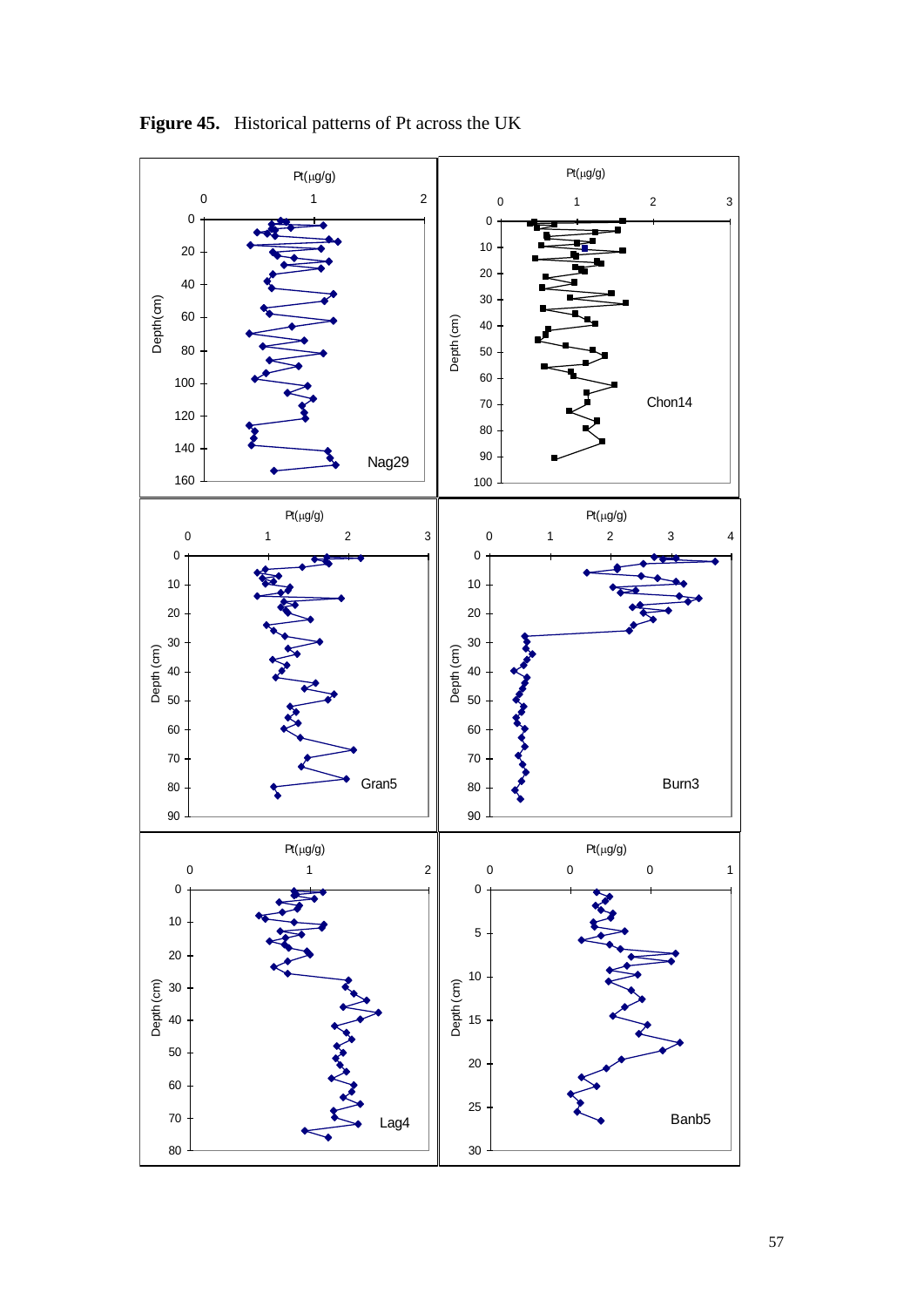#### 3.4 Stable Pb isotopes in Nag29

The stable Pb isotopes  $^{206}$ Pb and  $^{207}$ Pb were measured in Nag29 by ICP-MS and the isotope ratio  $(^{206}Pb)^{207}Pb$ ) profile is shown in Figure 46. Stable Pb isotope analysis has been used to trace emission sources, particularly to assess spatial and temporal changes of recent Pb pollution originating from Pb smelters, industry and from the use of alkyl-lead in petrol. Lead from anthropogenic sources has a lower  $^{206}Pb/^{207}Pb$ isotopic ratio than mineral lead and hence ratio changes through time indicate the extent to which a site has been impacted. Low ratios in recent sediments, peats and surface soils are therefore caused by deposition and accumulation of atmospheric Pb pollution. The very large differences in Pb isotope ratios between natural soil-derived Pb and atmospheric pollution Pb has made analysis of Pb isotopes a powerful tool in detecting the influx of pollution Pb to the environment in Sweden, Switzerland (Brannvall *et al.* 1999; Bindler *et al.* 1999; Weiss *et al.* 1999) and the UK (Farmer *et al*., 1996) The stable Pb isotope ratio  $({}^{206}Pb/{}^{207}Pb)$  profile in Nag29 shows that the  $^{206}Pb/^{207}Pb$  ratio is relatively stable from the bottom to 120 cm depth followed by a slow, steady decline from 120 cm to about 30 cm, and then a rapid decline in the ratio from 30 cm to the sediment surface. According to pollen data, 120 cm depth in this core could date to c. 5000 years BP and therefore Lochnagar could have been contaminated by anthropogenic Pb since this time.

Trends in the  $^{206}Pb^{207}Pb$  isotope ratios of Nag29, are in good agreement with other UK data from the Lake District (Farmer *et al.,* 1996) although our data, measured by the ICP-MS system at University College London, are low compared to other results (Brannvall *et al.* 1999; Bindler *et al.* 1999; Farmer *et al*., 1996; Weiss *et al.* 1999; Monna *et al.* 1997), and the values need to be confirmed. However, the change of trends in the  $206Pb/207Pb$  profile is clearer and more significant than that of the Pb concentration profile in Nag29. Again, the profile is low resolution and it will be worthwhile confirming these trends by further analysis. This may reveal Roman and Medieval periods and the lake restoration processes from these periods of contamination. In Lochnagar, as the catchment soils are very organic, they store relatively high amounts of trace metals such as Hg, Pb and Zn, derived from anthropogenic sources. The catchment is, and will continue to be, the most important source of these metals to the lake for many years to come (Yang, 2000). In many other sites across the UK including Loch Chon, Loch Grannoch, Burnmoor Tarn and Llyn Llagi, catchment soils are also very organic and therefore may also store relatively high amounts of atmospherically deposited trace metals. Hence an investigation into the restoration processes of the lake ecosystems from Roman and Medieval periods has a special significance for predicting and managing the restoration of these sites from their current contaminated status.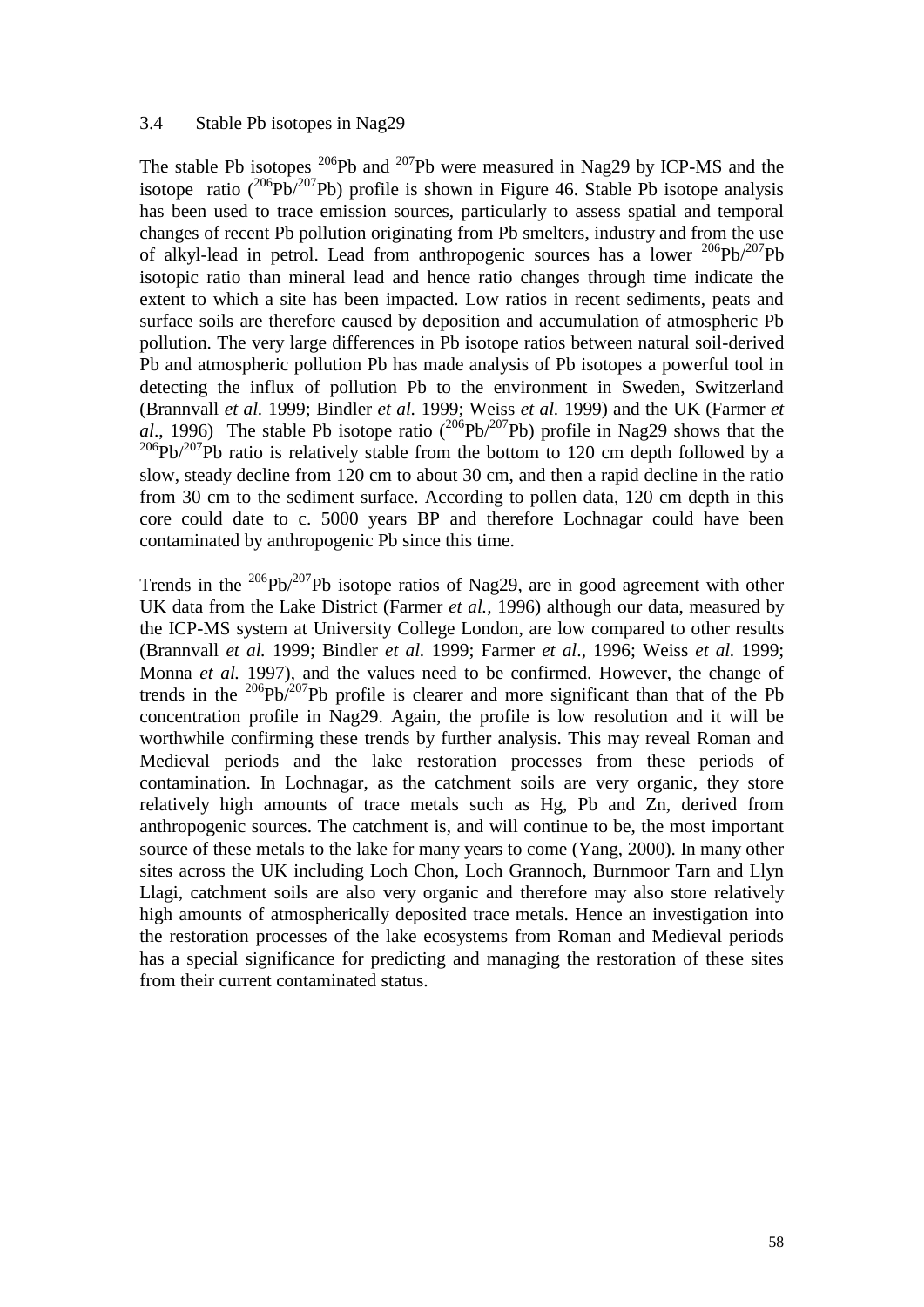**Figure 46.** Stable lead isotope ratio  $(^{206}Pb)^{207}Pb$ ) profile in Nag29

![](_page_58_Figure_1.jpeg)

# **4 CONCLUSIONS AND RECOMMENDATIONS FOR FURTHER WORK**

## 4.1 Conclusions

Bulk deposition samples have been collected in London since 7th January 1999 and analysed for Hg concentration using cold vapour atomic fluorescence spectrometry (CV-AFS). Since 26th November 1999, sub-samples from the deposition samples have been taken for measuring Pb, Cd, Cu, Zn, Cr, Mn, Ni, As, Pt, Pd, Rh, V, Be, Se and Sn using inductively coupled plasma - mass spectrometry (ICP-MS). Hg concentrations in London deposition samples were found to be in the range 45 - 187 ng/l with a mean of 81.5 ng/l. Similarly, Pb had a range of  $4.58 - 35.2 \mu g/l$  with a mean of 17.9  $\mu$ g/l and Cd a range of 0.04 - 0.40  $\mu$ g/l with a mean of 0.16  $\mu$ g/l. Whilst no temporal trends were observed in these metal deposition data, some elements such as Cu, Pb and Ni were seen to co-vary over the period. The rainfall in London from 7th January 1999 to 6th January 2000 was 612 mm, about one third that at Lochnagar. Despite this, the yearly Hg deposition in London is 47.01  $\mu$ g/m<sup>2</sup>, higher than that at Lochnagar, and this is due to the high Hg concentration in London.

Surface sediment samples from 29 lakes and ponds across London (within the M25) and sediment cores from 5 lakes and 1 reservoir across the UK were taken. These samples were analysed for lithostratigraphic parameters such as dry weight, loss-onignition, wet density, and analysed for Hg, Pb, Zn, Cd, Cu, Cr, Ni, Mn, Al, Si, Fe, Ti, As, V, Be, Se, Sn, Pt, Pd, Rb, Sr, Zr, and Nb using CV-AAS, XRF, and ICP-MS. London surface sediments show large ranges in concentrations for Hg, Pb, Zn, Cd, Cu,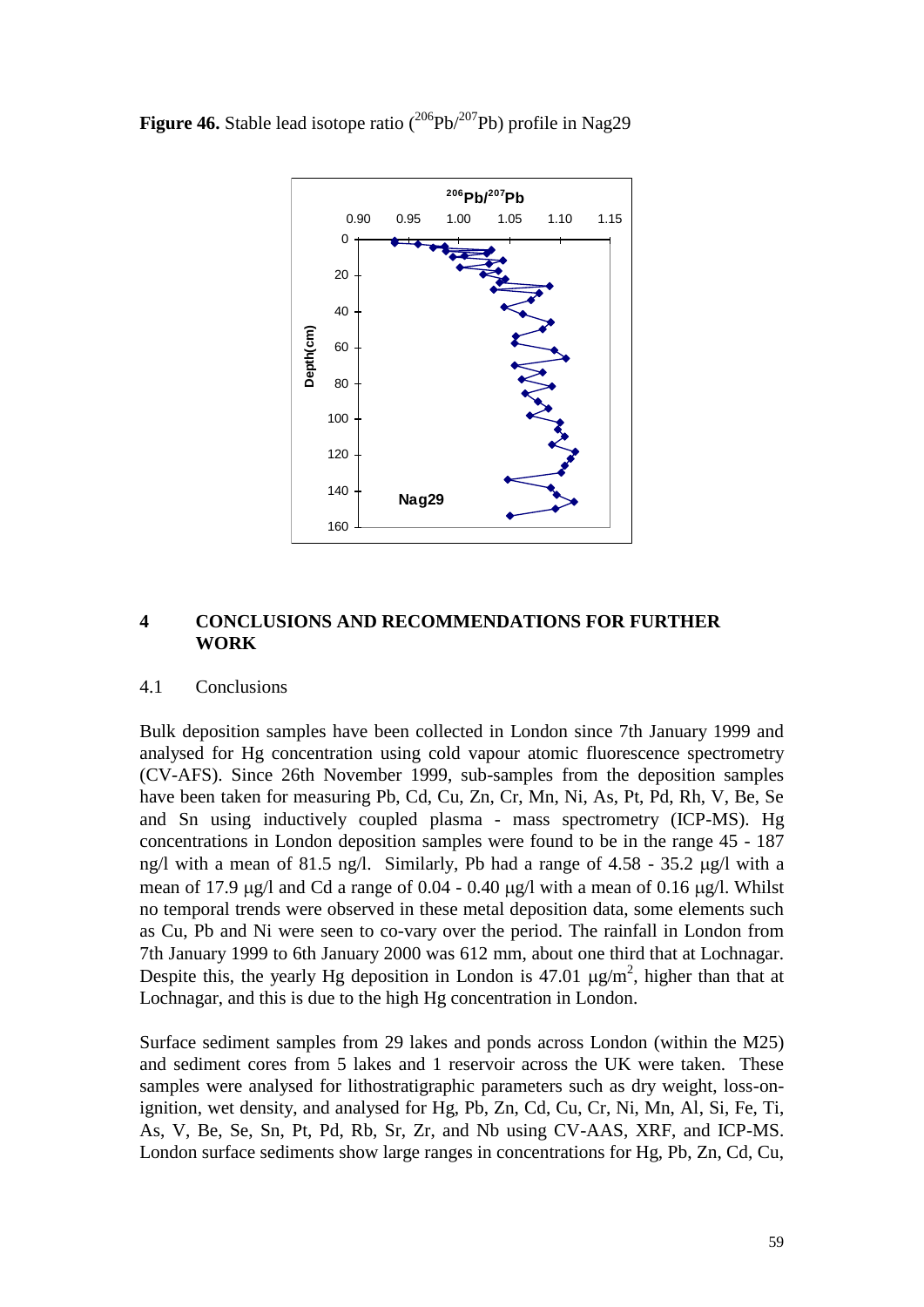Cr, Ni, As, V, Se and Sn. Sites close to industrial areas, roads or commercial areas usually have high concentrations of these elements.

Sediment cores show that sites across the UK have been contaminated by Hg, Pb, Zn, Cd, Cu, Cr, Ni, As, V, Se and Sn. In Nag29, it appears that Hg concentrations increase from c. 6000 years ago up to the present. This increase is much earlier than observed elsewhere but is supported by Pb stable isotope data. There is a rapid increase in Hg concentration during the last 200 years or so at all sites. In the 95 year record from Banbury Reservoir in London the sediments show high Hg concentrations throughout.

The provenance of the Hg in the sediments varies and catchment in-wash influences Hg loading to the sediments. Catchment contributions result in a sharp peak (1606 ng/g) in the Hg concentration profile at 9.25 cm in the core Chon14 taken from Loch Chon in the Trossachs region of Scotland. Considering Hg concentrations and predicted sediment accumulation rates, it appears that the Hg accumulation rates for these UK sites, except Lochnagar, would fall into the upper range for Europe. However, without dating the sediment cores, it is not possible to confirm this. Pb, Zn, Cd, Cu and Sn profiles in the cores taken from rural areas are similar to the Hg profile in individual cores, whilst As, V, Se, Cr and Ni profiles in these cores have different temporal patterns. These profiles show that the lakes have been contaminated by these elements, and the sources of these elements are varied. Be, Pd, Zr, Rb, Sr and Nb are mainly from mineral material. In Banbury Reservoir, the sediments show high concentrations of Hg, Pb, Zn, Cu, Cr, Ni and Sn. This may reveal the history of local industrial development over the last c.100 years.

In Nag29, the sediment core taken from Lochnagar, stable Pb isotopes  $^{206}Pb$  and  $^{207}Pb$ were also measured using ICP-MS. The ratios of these isotopes allow the trends in inputs of anthropogenically derived Pb to be observed. The change of trends in the  $206Pb/207Pb$  profile in Nag29 is clearer and more significant than that of the Pb concentration profile and suggests that Lochnagar has been contaminated by anthropogenic Pb since c.5000 years ago.

## 4.2 Recommendations for further work

There are several topics addressed within this report which clearly require further study.

## *Long-term monitoring of deposition*

Hg data in London has shown considerable inter-annual and intra-annual variability. The short dataset for the other elements also shows considerable variability. In order to determine more significant trends in the deposition of these elements, especially with respect to human health studies, it is recommended that monitoring is continued, and furthermore, expanded to other sites in order to gain an insight into spatial variability.

## *Dating of sediment cores*

Although concentration data, as reported here, are useful indicators of long-term trends in metals, the timing of any changes (and hence an indication of cause) and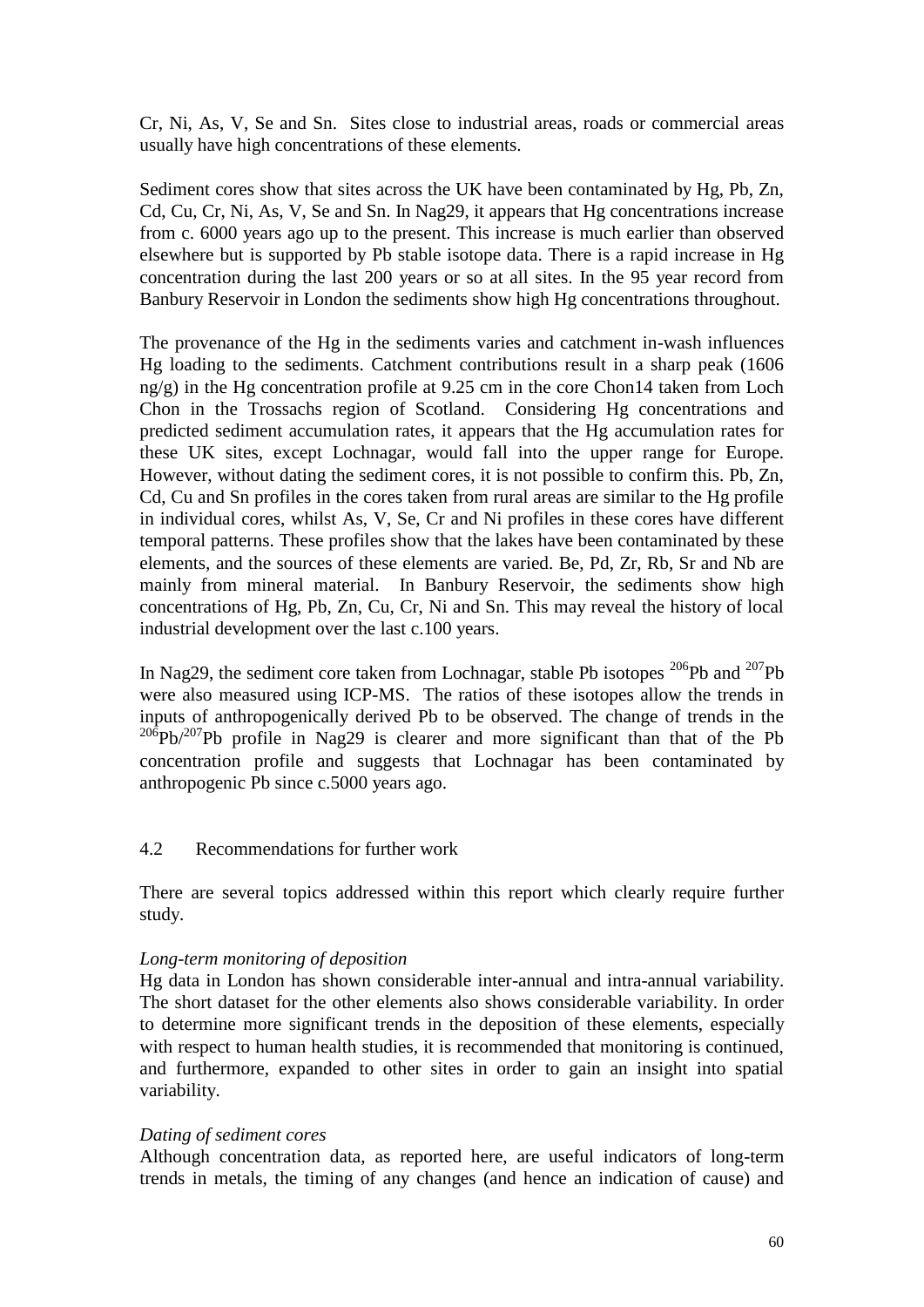perhaps more importantly the rates of change require a sediment chronology. Although beyond the scope of this present study, both in terms of finance and time, dating of the cores using independent means such as  $^{210}Pb$  or  $^{14}C$  (in the case of the long Lochnagar core) are required for better interpretation of the data.

#### *Long core analysis of Hg pollution.*

There is an apparent increasing trend throughout the full length of the Hg concentration profile in Nag29, and this core is thought to cover c.6000 years. This long-term contamination of the site is supported by the stable Pb isotope data. However, so far only 50 of the 314 samples have been analysed and any interpretation of these data is restricted by this low resolution. Full analysis of the remaining samples may reveal the impact, on this remote site, of Roman and Medieval metal emissions. More importantly a detailed analysis of these periods may allow a better understanding of the lake restoration processes following periods of contamination. Such knowledge may help in our understanding of how we might expect lakes to 'recover' from the current levels of contamination following the implementation of present and possible future emission reduction policies.

#### *Stable Pb isotopes analyses*

The data from the stable Pb isotope analysis suggests that the  $^{206}Pb^{207}Pb$  ratio may be used to assess Pb pollution histories in the lake sediments of the UK. Further, this may provide clearer evidence of anthropogenic impact than the profiles of Pb concentration alone. This work needs to be confirmed at other sites.

#### *Further sediment core and catchment soil analyses for trace metals*

The data presented here show that pollution histories vary both spatially and temporally across the UK. However, there are still large gaps in our knowledge both in terms of the regional impact of metal deposition on freshwater sites and the role that catchments play in both the storage of metals and as sources of secondary metals (i.e. originally atmospherically deposited but stored in soils) for the lake.

Further analyses need to be undertaken, especially in those areas which have so far been neglected, so that we have a full picture of temporal trends across the UK. Twinned analyses of lake sediment and catchment soil cores would enable the importance of the catchment to lakes to be estimated as well as an identification of all the factors that may influence metal contamination of UK lakes. This work may become more important as the impact of a changing climate is considered with respect to metals in freshwaters, in particular, the potential for release of the vast store of anthropogenically derived metals currently bound in catchment soils.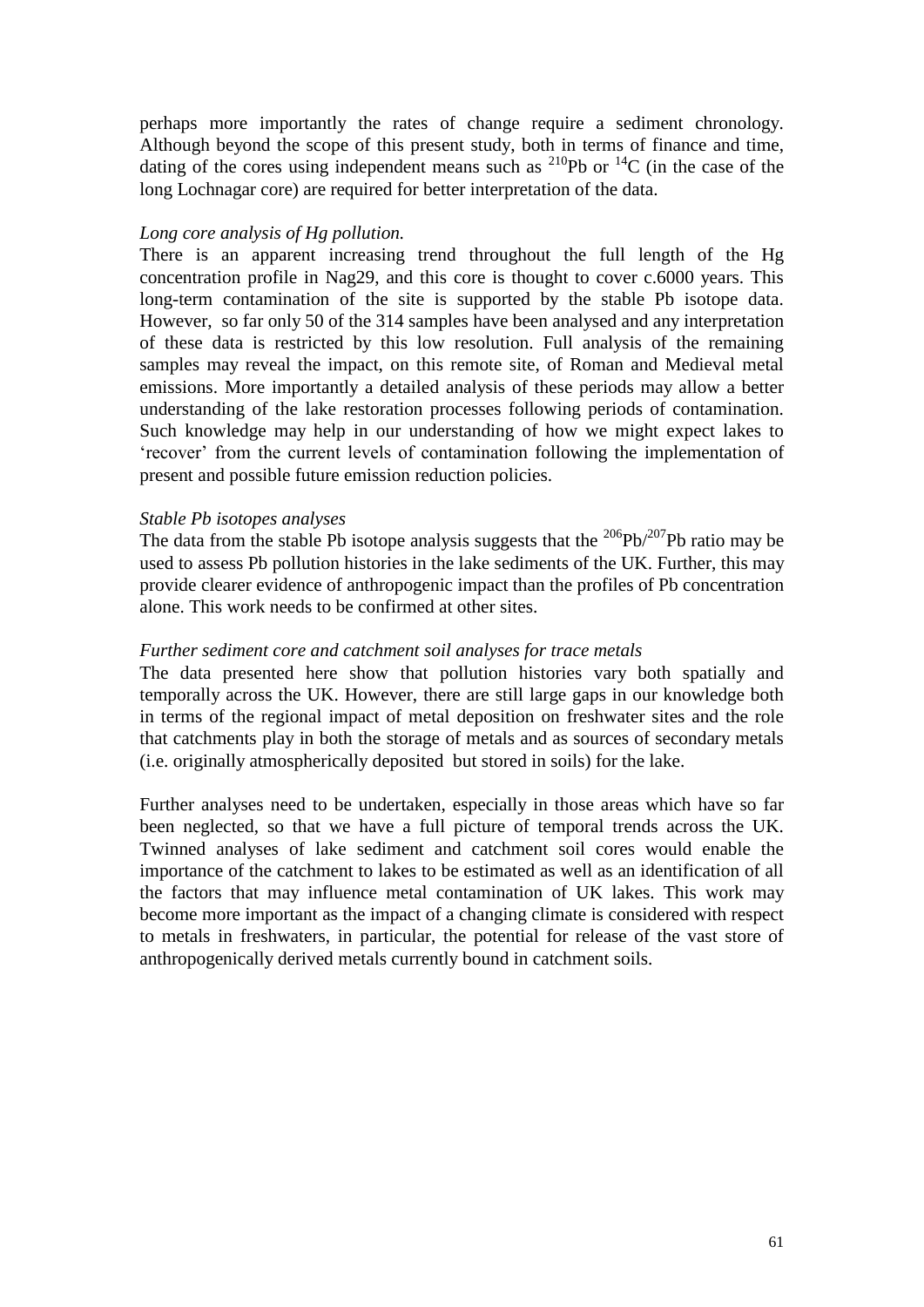# **5 ACKNOWLEDGEMENTS**

We gratefully acknowledge the funding for this project by the Department of the Environment, Transport and the Regions, Department of the Environment Northern Ireland, National Assembly for Wales and the Scottish Executive. (Contract No. EPG 1/3/159). We would like to thank colleagues from the Environmental Change Research Centre, University College London for their help in the field and the laboratory. Thanks also go to Irene Cooper and John Boyle for access to the Metorex Xmet 920 XRF system and Unicam 939 AAS system at the Geography Department, Liverpool University, Torunn Berg for Hg measurements in deposition samples at the Norwegian Institute for Air Research (NILU) and Spiros Pergantis at the Chemistry Department, University College London and Birkbeck College.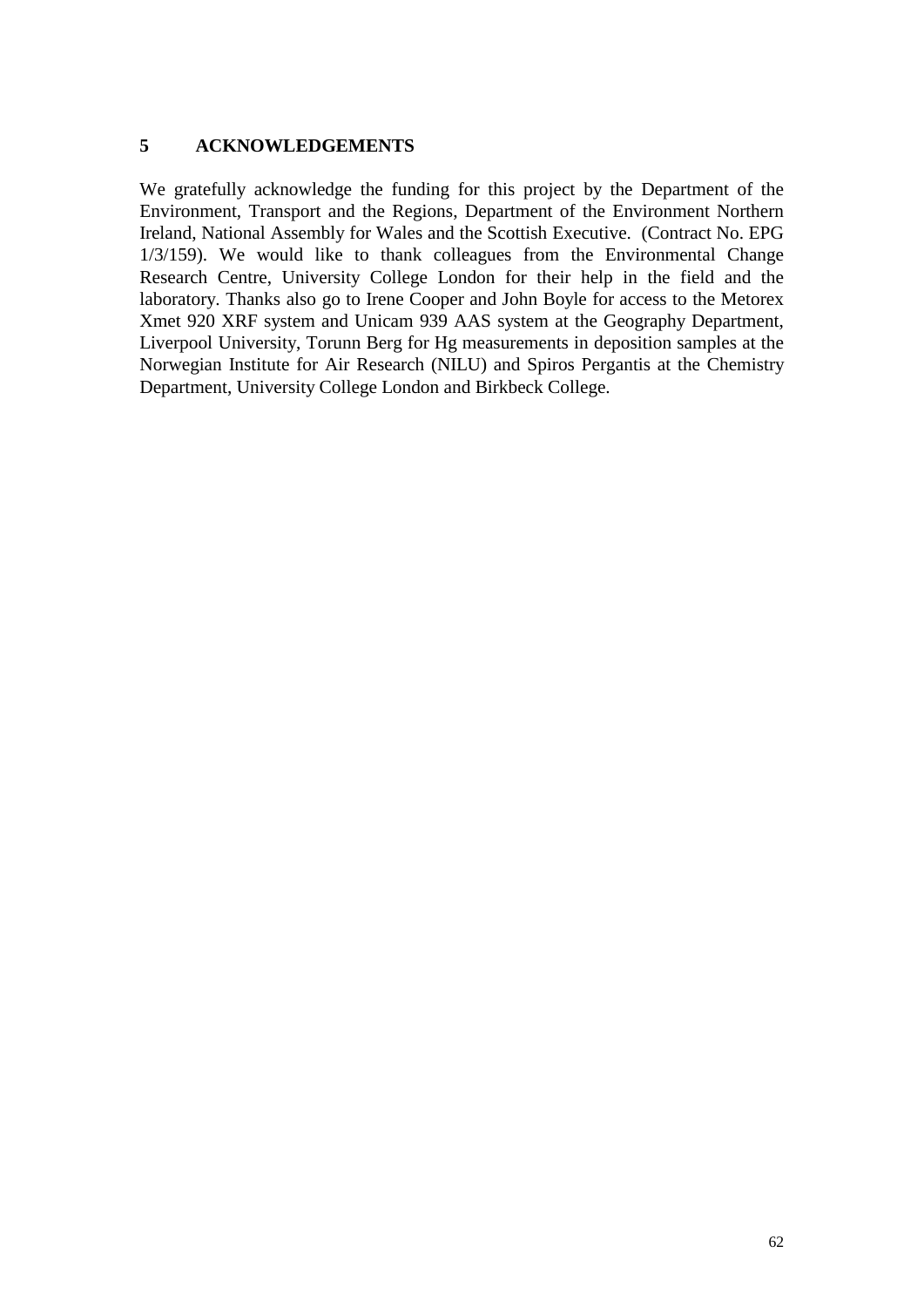## **6 REFERENCES**

Belzile, N., Chen, Y.-W. and Xu, R., 2000. Early diagenetic behaviour of selenium in freshwater sediments, *Applied Geochemistry*, **15**: 1439-1454.

Bindler, R., Brannvall, M.-L., Renberg, I., Emteryd, O. and Grip, H., 1999. Natural lead concentrations in pristine boreal forest soils and past pollution trends: a reference for critical load models. *Environ. Sci. Technol.* **33**: 3362-3367.

Boyle, J. F., 2000. Rapid element analysis of sediment samples by isotope source XRF, *J. Paleolimnology*, **23**: 213-221.

Brannvall, M.-L., Bindler, R., Renberg, I., Emteryd, O., Bartnicki, J. and Billstrom, K., 1999. The Medieval metal industry was the cradle of modern large-scale atmosheric laed pollution in Northern Europe. *Environ. Sci. Technol.* **33**: 4391-4395.

Department of the Environment, Transport and Regions, 1999. *The air quality strategy for England, Scotland, Wales and Northern Ireland. A consultation document*, DETR, London.122pp.

Engstrom, D. R. and Swain, E. B., 1997. Recent declines in atmospheric mercury deposition in the Upper Midwest. *Environ. Sci. Technol.* **31**: 960-967.

Farmer, J. G., Eades, L. J., Mackenzie, A. B., Kirika, A. And Bailey-Watts, T.E., 1996. Stable lead isotope record of lead pollution in Loch Lomond sediments since 1630 A.D. *Environ. Sci. Technol.* **30**: 3080-3083.

Fitzgerald, W. F., Engstrom, D. R., Mason, R. P. and Nater, E.A., 1998. The case for atmospheric mercury contamination in remote areas. *Environ. Sci. Technol.* **32**: 1-7.

Glew, J. R., 1991. Miniature gravity corer for recovering short sediment cores*. J. Paleolimnology*, **5**: 285-287.

Grondin, A., Lucotte, M., Mucci, A. and Fortin, B., 1995. Mercury and lead profiles and Burdens in soils of Quebec (Canada) before and after flooding. *Can. J.Fish. Aquat. Sci*., **52**: 2493-2506.

Henderson, P. A., 1999. *Atmospheric deposition of heavy metals: An assessment of monitoring in the UK with reference to critical loads and forthcoming legislation*. A scoping study produced for DETR as part of the Critical Loads of Acidity and Metals programme (Contract No. EPG 1/3/117 [AQ 17/8/307]). Environmental Change Research Centre / ENSIS Ltd, University College London.

Klein, S. M. and Jacobs, L. A., 1995. Distribution of mercury in the sediments of Onondaga Lake, N.Y. *Water Air Soil Pollut.*, **80**: 1035 -1038.